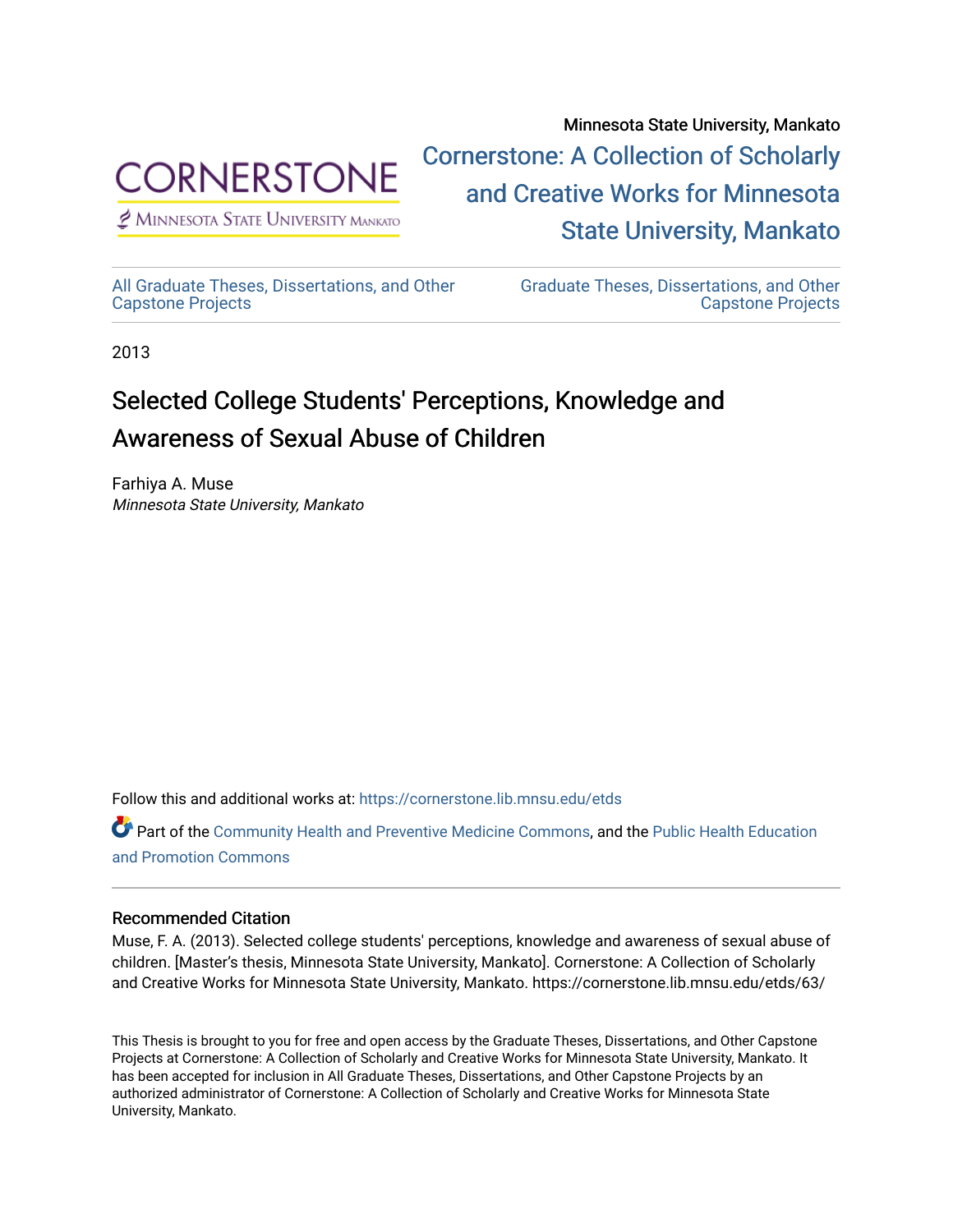## Selected College Students' Perceptions, Knowledge and Awareness of Sexual Abuse of Children

By

Farhiya Aweys Muse

A Thesis Submitted in Partial Fulfillment of the

Requirements for the Degree of

Master of Science

In

Community Health Education

Minnesota State University

Mankato, Minnesota

May 2013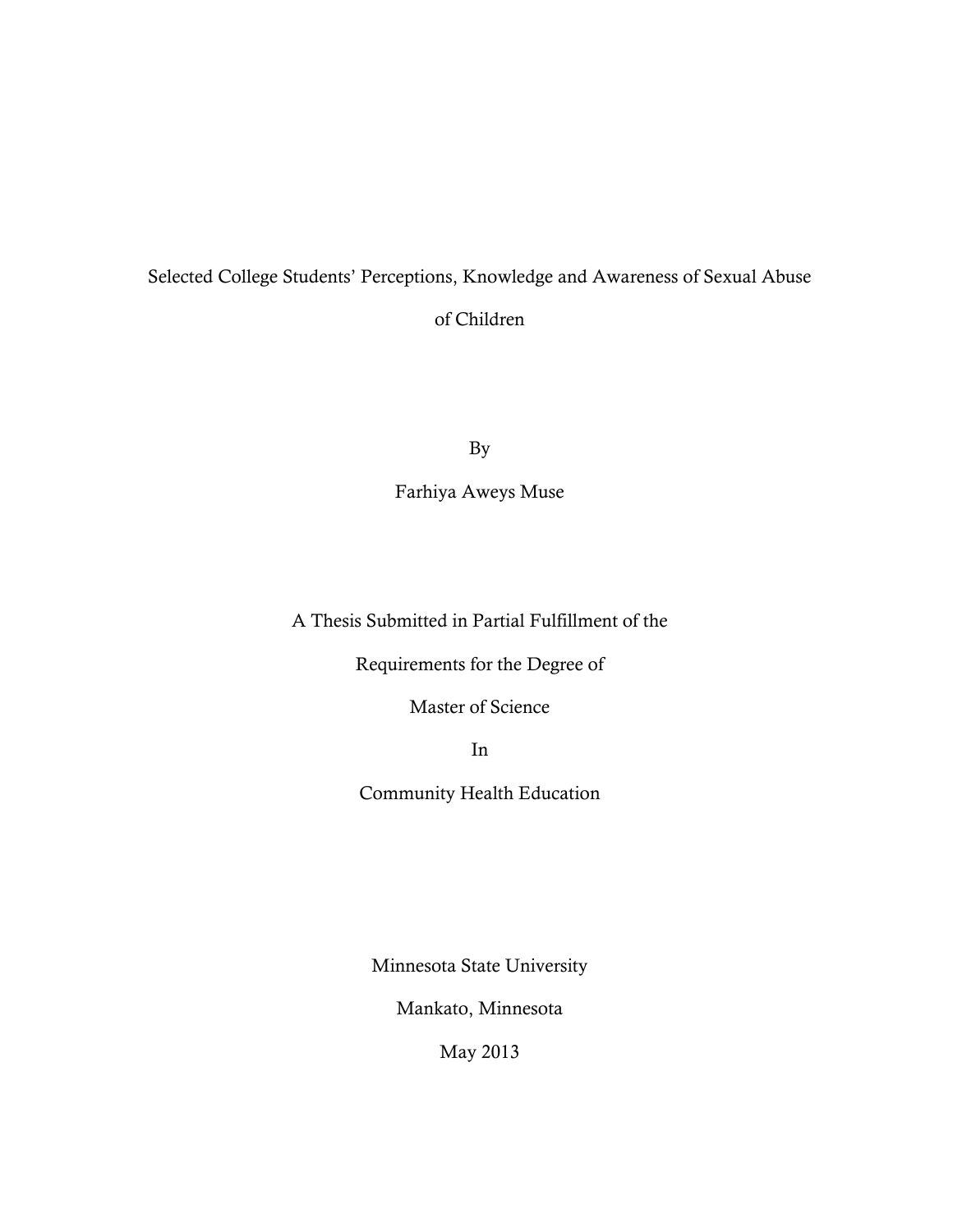Selected College Students' Perceptions, Knowledge and Awareness of Sexual Abuse of Children

Farhiya A. Muse

This thesis has been examined and approved by the following members of the thesis committee.

> Professor Dr. Judith Luebke, Advisor Professor Dr. Steve Bohnenblust Assistant Professor Dr. Shannon Miller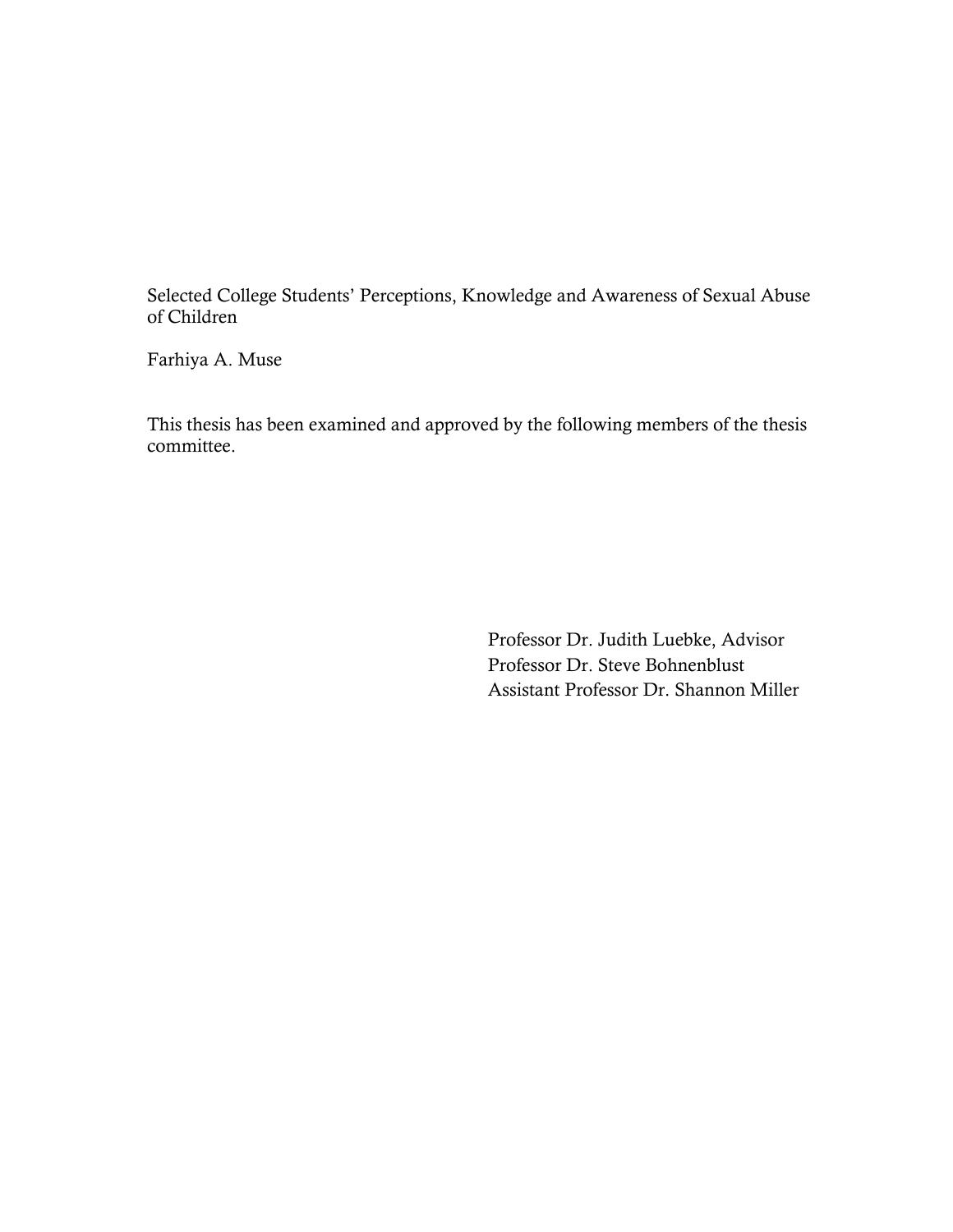#### Abstract

Selected College Students' Perceptions, Knowledge and Awareness of Sexual Abuse of Children

Farhiya Muse, M.S. Minnesota State University, Mankato, May 2013

The purpose of this research was to assess and evaluate selected college students' perception of and knowledge and awareness about sexual abuse of children. In order to collect data a 29-item survey was developed and administered to students in selected classrooms in Minnesota State University, Mankato campus regarding their perception, knowledge, awareness, and prevention strategies of sexual abuse of children; as well as demographic information. The findings from the quantitative analysis for each research question are presented in this study. The findings of the study indicated there were college students who do have much knowledge and awareness about sexual abuse of children. However, finding also showed that there were number of college students who lacked knowledge and awareness about sexual abuse of children. Recommendations for further study included conducting the study with other college students at other universities, investigating barriers that prevent college students from knowledge or awareness about sexual abuse of children. To conclude, health educators can provide educational child sexual abuse prevention strategies to college students by incorporating information about sexual abuse of children into general education health related classes taken by undergraduate students and campus educational campaigns.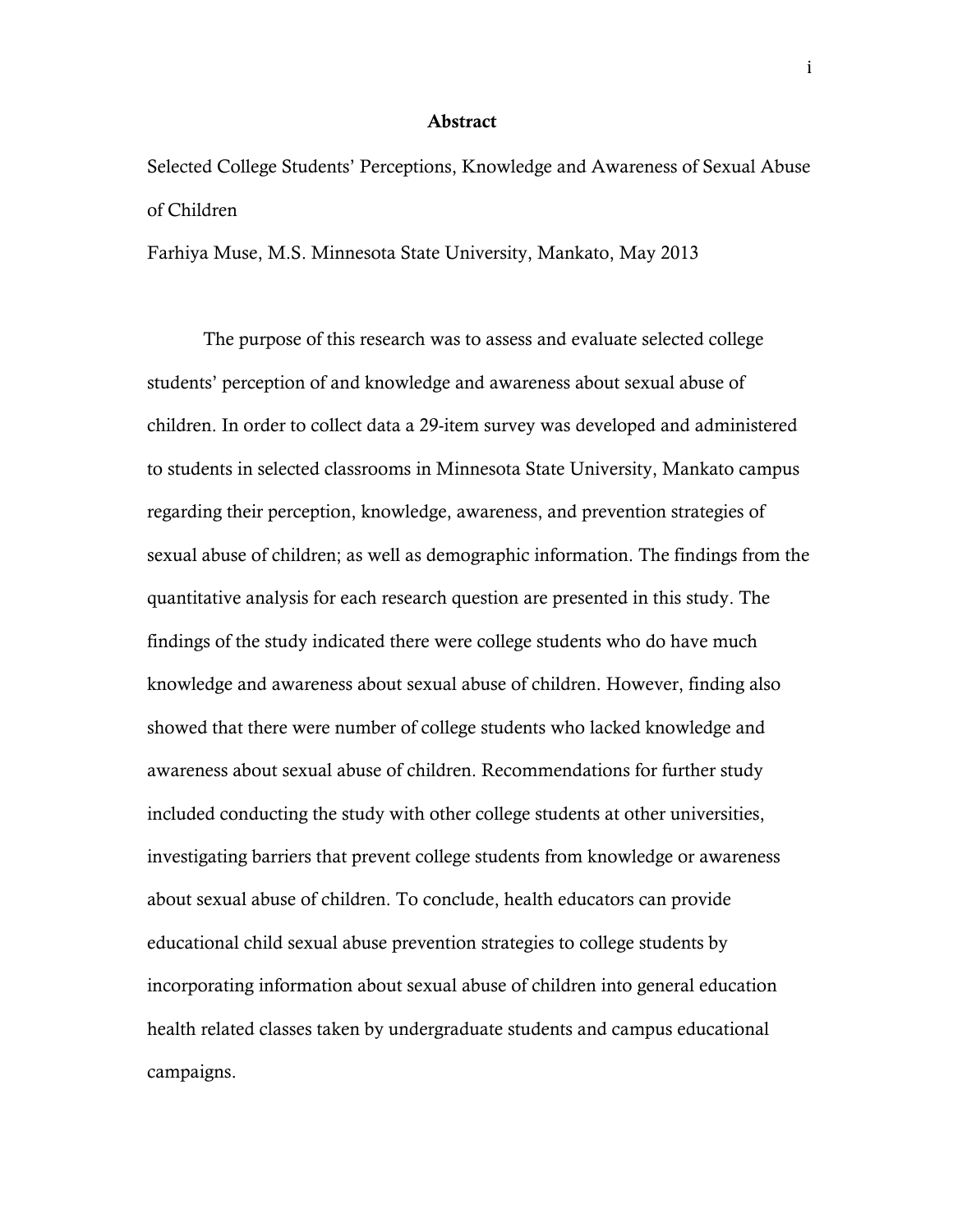#### Acknowledgments

Dr. Judith Luebke, I don't think I can ever thank you enough for all of your support, encouragement, knowledge, time and understanding throughout the course of my thesis work. I was extremely blessed to have an advisor and professor whose guidance brought so much joy and self-confidence at tough times. Thank you so much for the wonderful and amazing person you are, Dr.Luebke.

I would like to give appreciation and thanks to my committee members Dr. Shannon Miller and Dr. Bohnenblust for their entire assistant, support, time and encouragement throughout the course of my thesis work.

To my lovely parents, Aweys Arbow and Zahra Mohamed, thank you for raising a woman who will always be your little sweet girl. You both are the reason I thrive to do the best I can in everything I do. Thank you for all of your prayers and unconditional love, abo (dad) and hooya (mom).

To my siblings', sisters (Naima, Maryan, Amina, Khadija, Sumaya, Bibi and Amira) brothers (Mohamed, Abdulkadir and Musa) thank you for being the best sisters and brothers any person can ask for. I love you all so much.

Omary Lyimo, thank you for welcoming me into your life. You truly are a blessing from Allah (s.w.t). I know you are my number fan in everything I do! Much love, always.

 To my niece Sahra and nephews Jibrill and Jaylani, auntie loves you from the moon and back.

*''When pride rolls me down, Humbleness pulls me up; When lie cracks me down, Truth builds me up; When sins makes me dark, Forgiveness make me light; When world push me away, My Allah (swt) pulls me near.'' Unknown*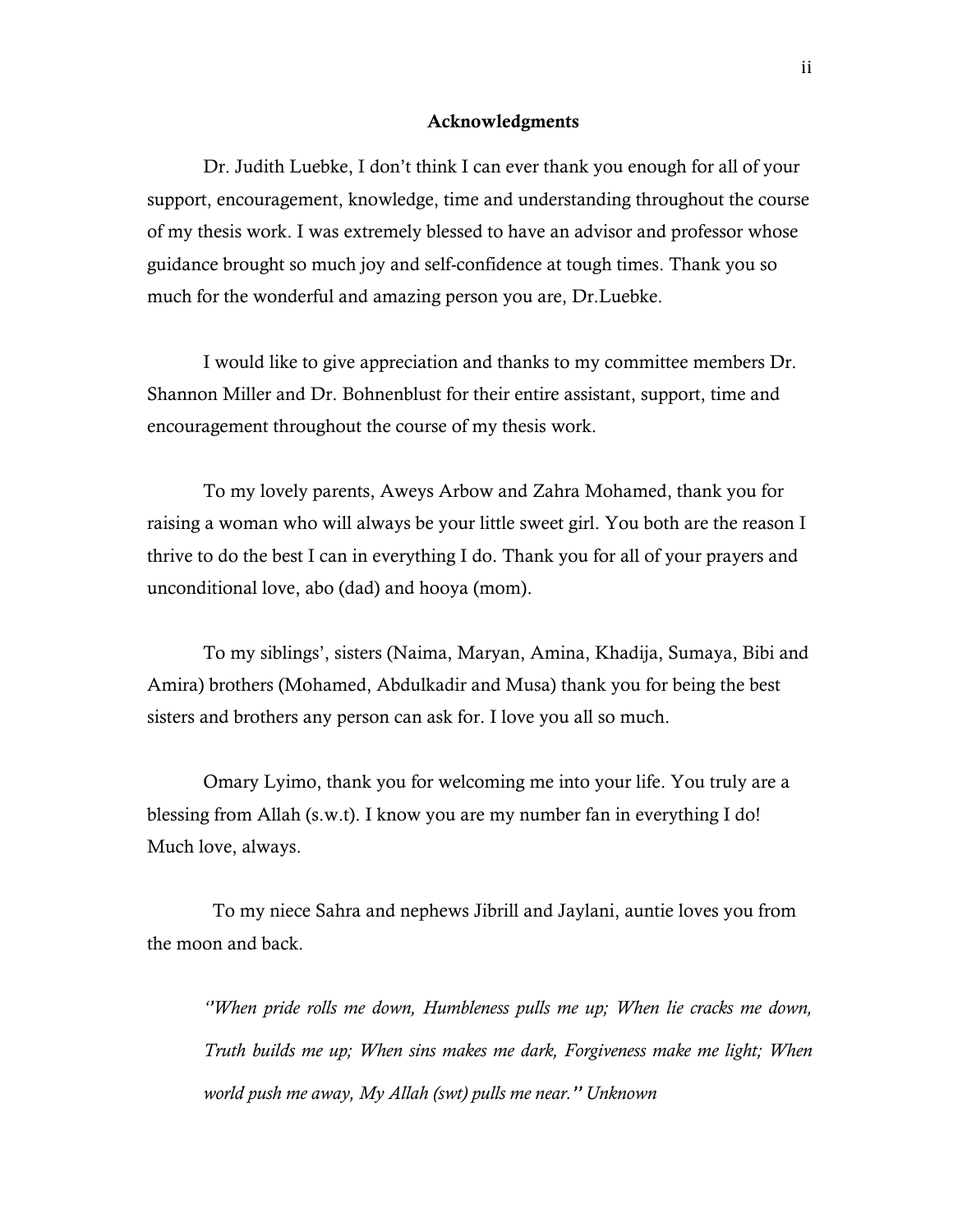## Table of Contents

|                                                                                           | 1  |
|-------------------------------------------------------------------------------------------|----|
|                                                                                           | 1  |
|                                                                                           | 2  |
|                                                                                           | 3  |
|                                                                                           | 4  |
|                                                                                           | 4  |
|                                                                                           | 4  |
|                                                                                           | 5  |
|                                                                                           | 5  |
| Chapter Two: Review of Related Literature                                                 | 6  |
|                                                                                           | 6  |
|                                                                                           | 6  |
| Health Risks, Mental Disorders, and Behavioral                                            | 8  |
| Characteristics of Perpetrators of Child                                                  | 11 |
|                                                                                           | 12 |
| College Students' Perception of Sexual Abuse                                              | 13 |
| Influences on College Students' Perception                                                | 15 |
| Strategies to Prevent Sexual Abuse of Children                                            | 16 |
| Application of Health Belief Model to College<br>Students' Perceptions of Sexual Abuse of |    |
|                                                                                           | 17 |
|                                                                                           | 20 |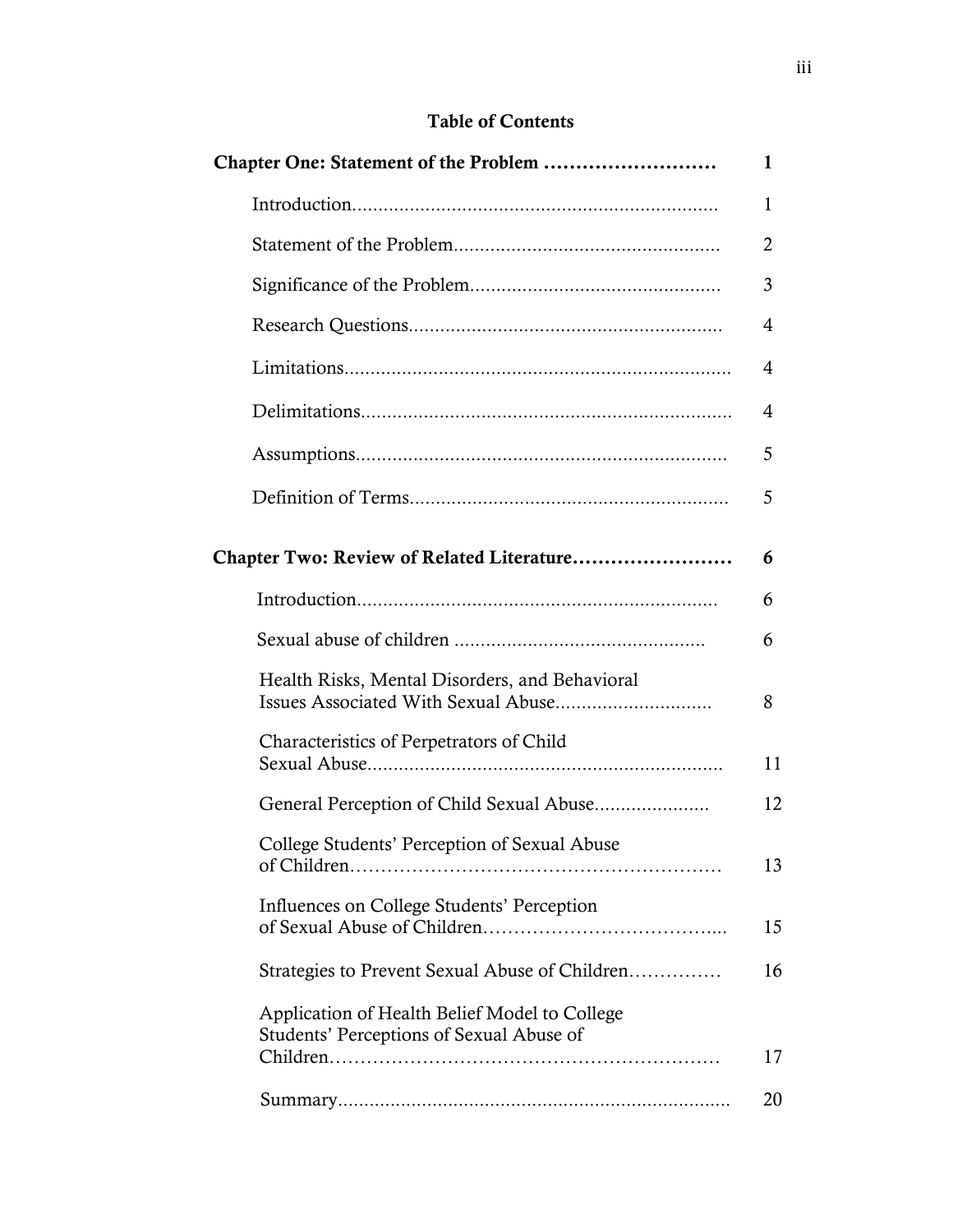|                                               | 21 |
|-----------------------------------------------|----|
|                                               | 21 |
|                                               | 21 |
|                                               | 22 |
|                                               | 22 |
|                                               | 23 |
|                                               | 24 |
|                                               | 25 |
|                                               | 25 |
|                                               | 26 |
|                                               | 26 |
|                                               | 27 |
|                                               | 29 |
|                                               | 37 |
|                                               | 49 |
|                                               | 51 |
| Chapter Five: Summary, and Recommendations,,, | 52 |
|                                               | 52 |
|                                               | 52 |
|                                               | 53 |
|                                               | 56 |
|                                               | 56 |
|                                               | 59 |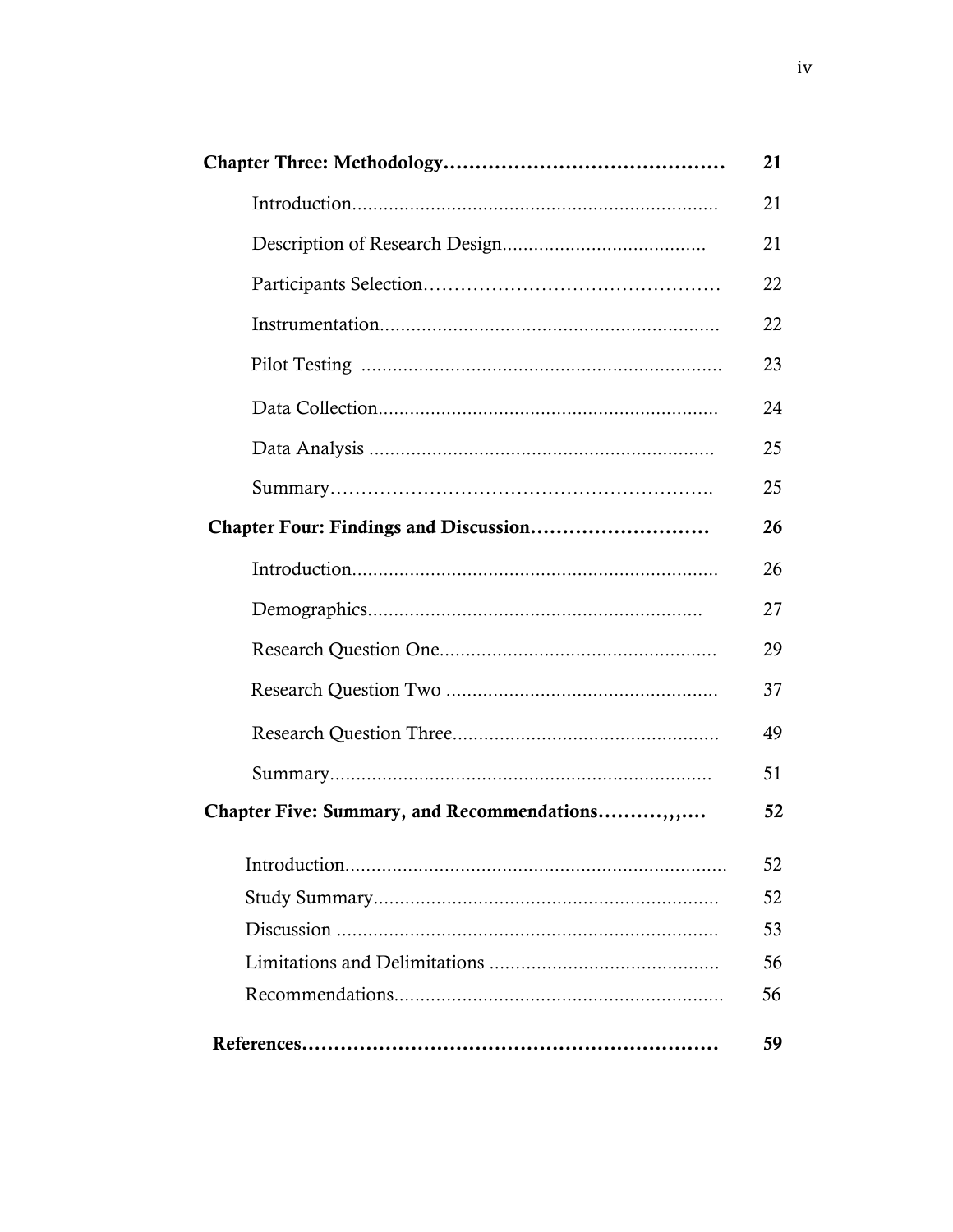## Appendices

|                                                 | 65  |
|-------------------------------------------------|-----|
| Appendix B- Approval Institutional Review Board | 72  |
|                                                 | 75. |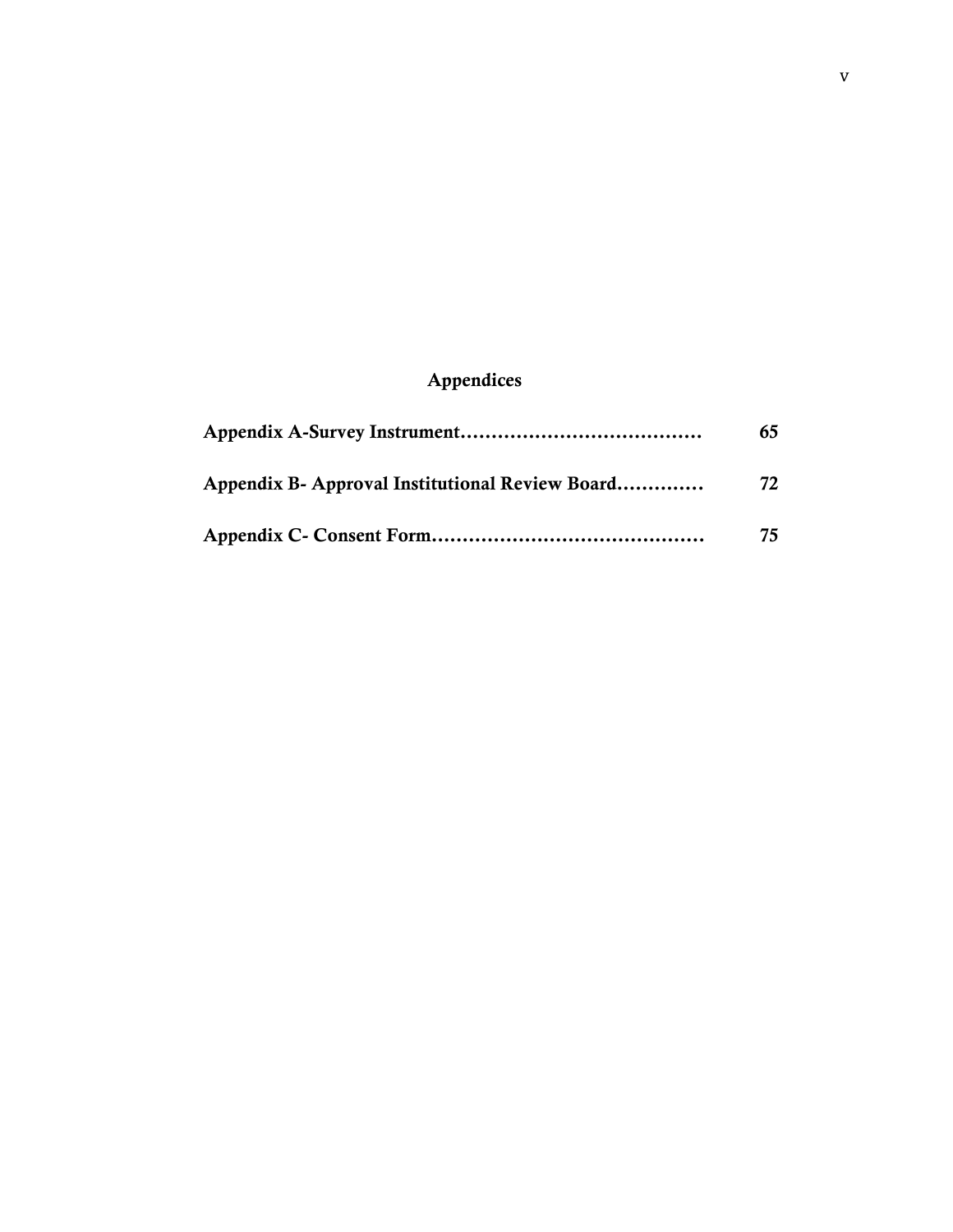## List of Tables

|                                                          | 28 |
|----------------------------------------------------------|----|
| Table 4.2 Reported Time Children are Sexually Abused     | 29 |
|                                                          | 30 |
|                                                          | 31 |
| Table 4.5 Reported Common/Frequent Perpetrators          | 32 |
|                                                          | 33 |
| Table 4.7 Reported Sexually Abuse Their Children         | 34 |
| Table 4.8 Reported Committed by Homosexual Males         | 35 |
|                                                          | 36 |
|                                                          | 37 |
| Table 4.11 Reported Low Socio-economic Classes           | 38 |
|                                                          | 39 |
|                                                          | 40 |
| Table 4.14 Reported United States Childhood Sexual Abuse | 41 |
| Table 4.15 Reported Rate of Childhood Sexual Abuse       | 42 |
|                                                          | 43 |
| Table 4.17 Reported Behavioral and Physical Signs        | 44 |
| Table 4.18 Reported Learned Sexual Abuse of Children     | 45 |
|                                                          | 47 |
|                                                          | 48 |
| Table 4.21 Reported Preventing Childhood Sexual Abuse    | 50 |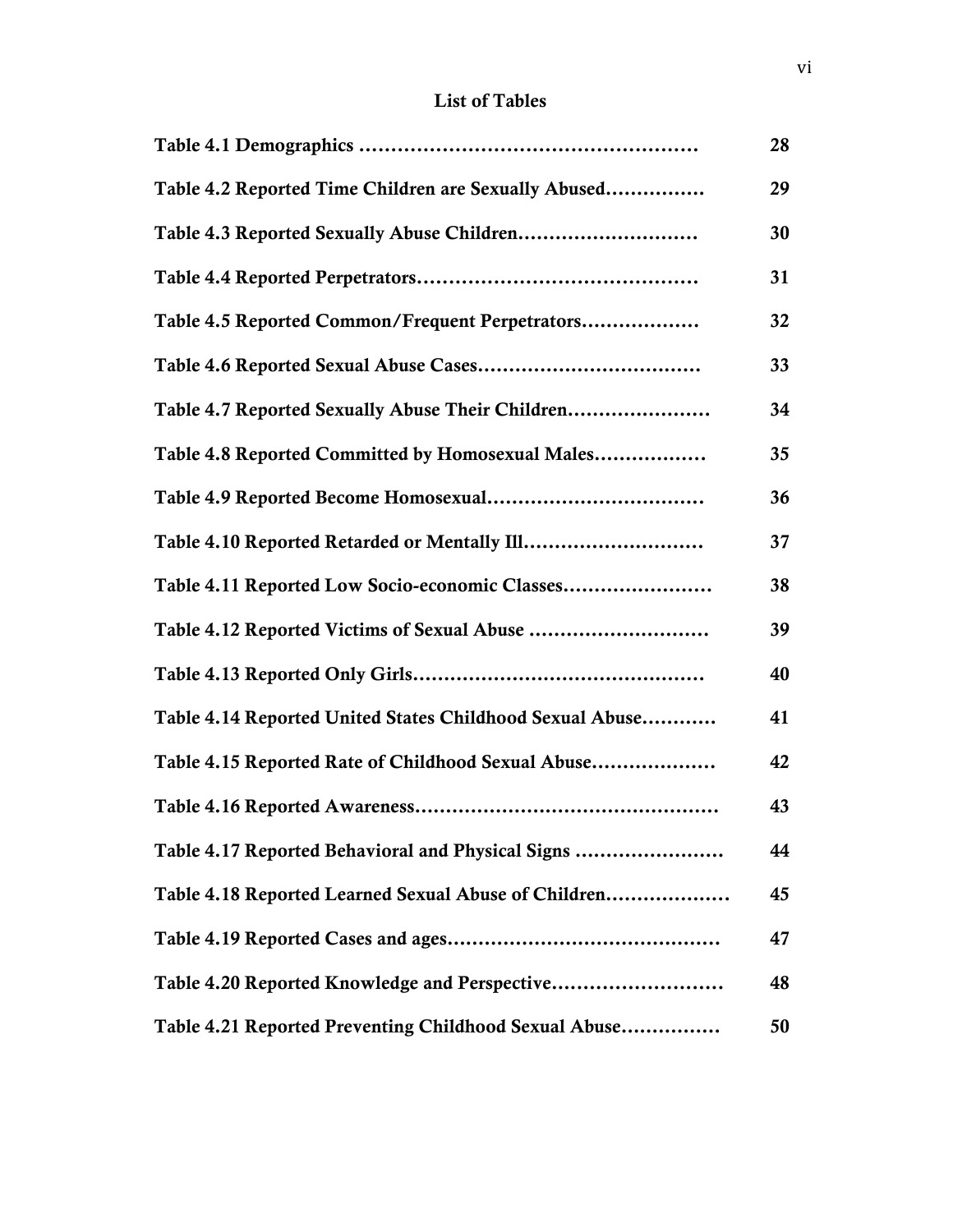#### Chapter One: Introduction

 According to the Centers for Disease Control and Prevention (CDC) (2007), sexual abuse is the involvement of any sexual activities with a child where consent is or is not given by the child. This includes sexual contact with a child that is undertaken by force or threat of force, no matter the age of the participants, and any sexual contact or behavior between adult and child, even if the child has an understanding of the sexual activity. Sexual contact between an older individual can also be considered abusive if there is a major difference in size, age and development (CDC, 2007). "The sexually abusive acts may include sexual penetration, sexual touching, or non-contact sexual acts such as exposure or voyeurism" (CDC, 2007, p. 1).

 Over recent years, the number of reported cases of sexual abuse in children has decreased, but that doesn't mean that there aren't children being sexually abused every day. And, the true prevalence may also be higher since there are many incidents that are not reported by children, parents or guardians. According to The National Center for Victims of Crime (2012), as many as 40 million Americans, one in six people have experienced sexual abuse as children. Also, the Child Molestation Research and Prevention Institute (2012) estimates that at least two out of every ten girls and one out of every ten boys are sexually abused by the end of their 13th year. Research over the last two decades has found childhood history of sexual abuse may be associated with mental health concerns (Brick, 2005). Further, according to Tripp and Petrie (2001), women with a history of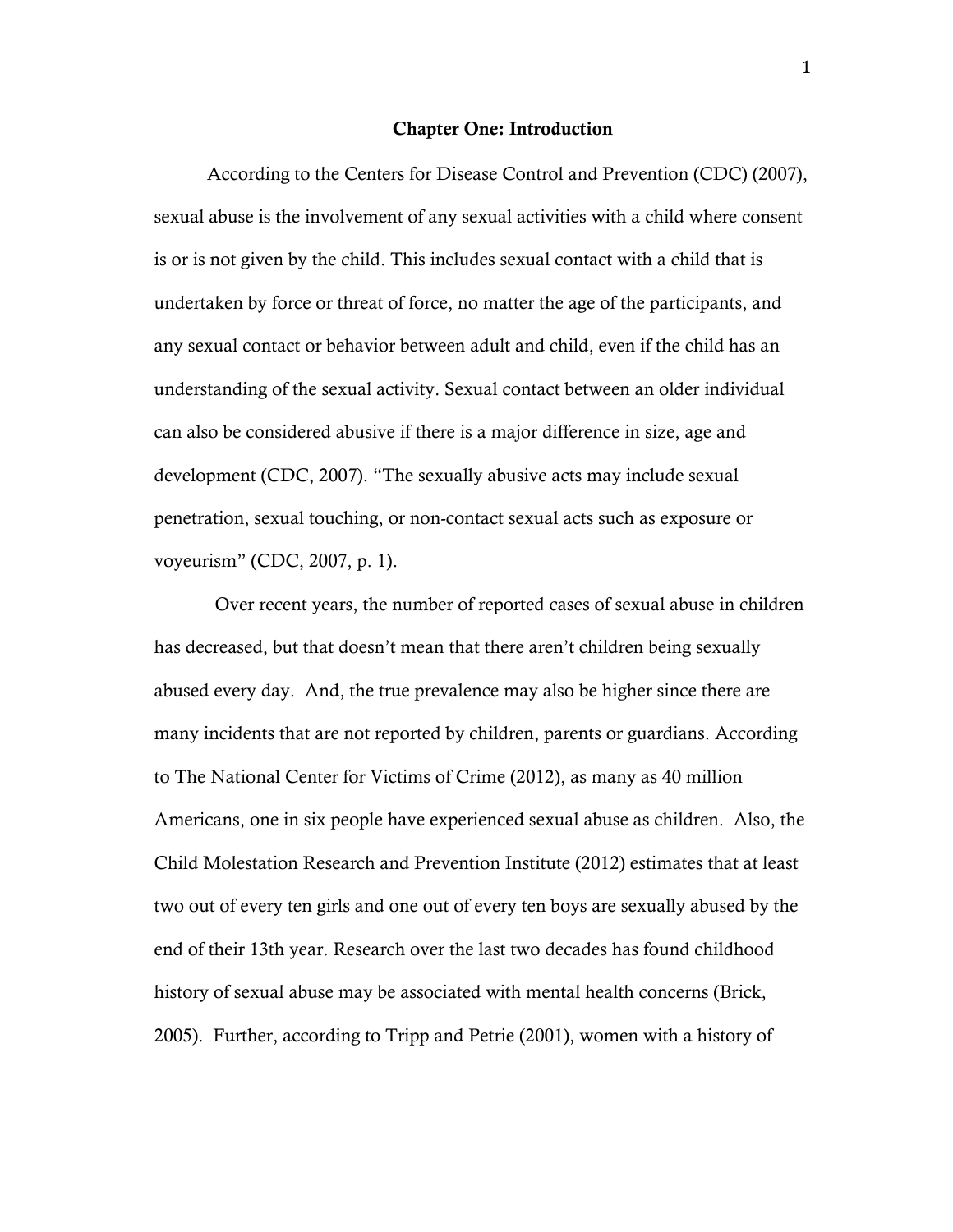sexual abuse reported more symptoms of anxiety, distress in social situations, and

posttraumatic stress disorder than women without have history of sexual abuse.

## Statement of the Problem

Approximately 300,000 children in the U.S are sexually abused every year (American Psychological Association, 2012). However, it is believed the actual number is greater since many cases are unreported (American Psychological Association [APA], 2012).

According to National Sexual Violence Resources Center (2005), child sexual abuse violates the trust, safety and age-appropriate development that should be a natural part of each child's life. Even worse, this especially offensive crime is most commonly committed by adults' known to the child, in fact, often by those very people entrusted with the child's care. Its frequency and deeply harmful impact make it one of our most heinous social problems with heartbreaking long-term costs and consequences for individuals, families and communities. (National Sexual Violence Resources Center, 2005, p.3)

 It is estimated one in six boys and one in four girls are sexually abused before the age of 18 (Darkness to Light, 2012). Sexual abuse affects psychological, emotional, physical, and social domains, which increase the risk of depression, guilt, fear, post-traumatic stress disorder (PTSD), dissociative and anxiety disorders, eating disorders, poor self-esteem and many other health impairments (APA, 2012). Behavior problems in sexually abused children include suicide and suicide attempts, substance abuse, school and learning problems, sexual dysfunction in adulthood, sexualized behaviors (which may result sexually transmitted infections) and many other behavioral problems (APA, 2012).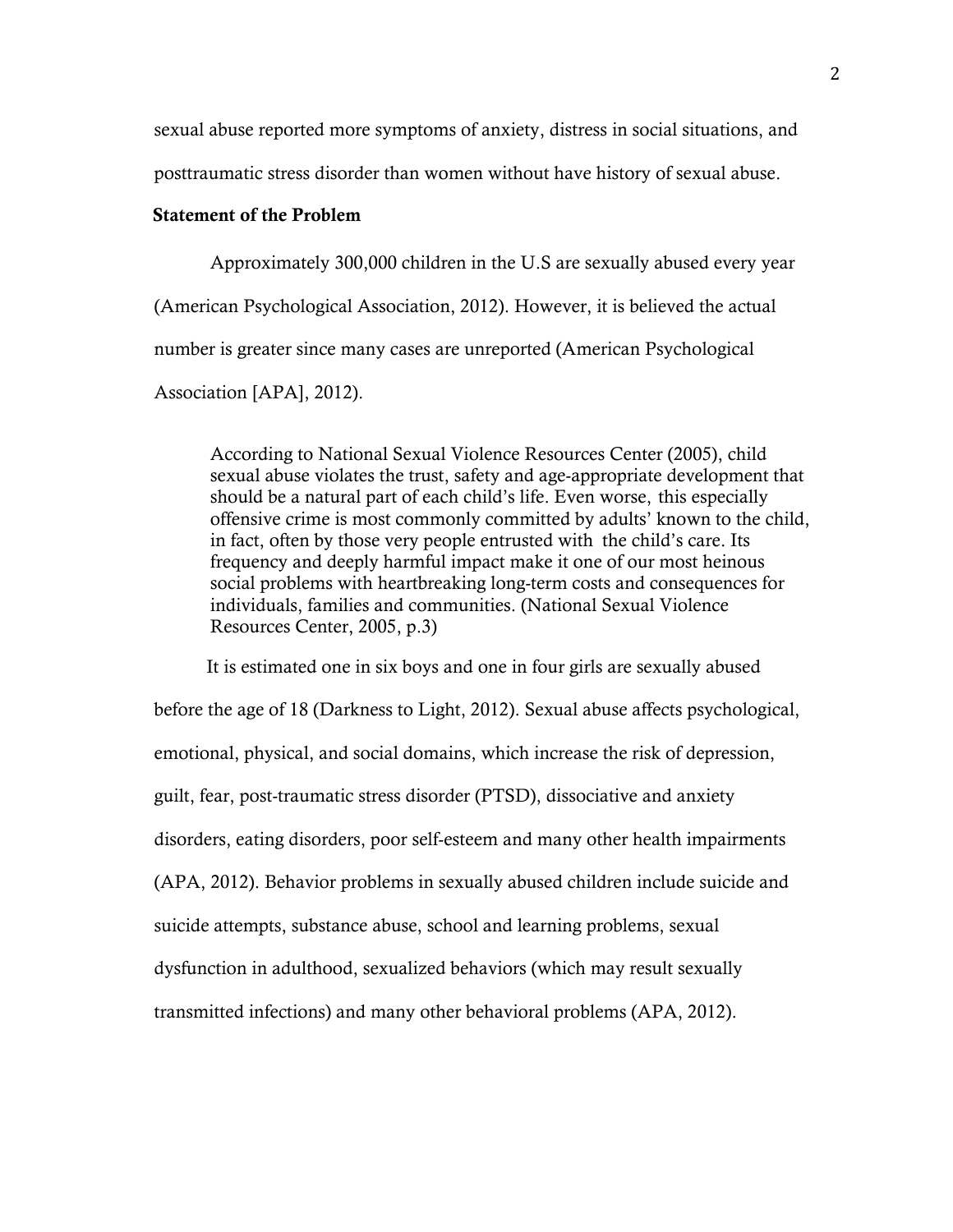There is a limited amount of research that focused exclusively on college students' perception of sexual abuse of children in America. There is a need for more research that focuses on college students' understanding of this major health issue related to awareness and prevention of child sexual abuse. Research findings on college students' perception of sexual abuse of children may increase accurate awareness that is necessary to prevent this devastating health consequence for our children.

#### Significance of the Problem

The need for this study is to understand college students' perception and knowledge of sexual abuse in children and how they perceive associated psychological problems and disorders. Increasing college students' knowledge and awareness about sexual abuse in children and educating them on sexual abuse prevention strategies may help them in their future parenting. Further, increasing college students' knowledge and awareness about sexual abuse in children can decrease the number of children sexually abused in their lifetime. It may also decrease the number of children who have emotional and academic problems throughout their school years related to sexual abuse. Furthermore, being a victim of sexual abuse often results in children developing many health issues (The National Child Traumatic Stress Network, 2009). Findings from this study may be used to help improve both physical and psychological health of children.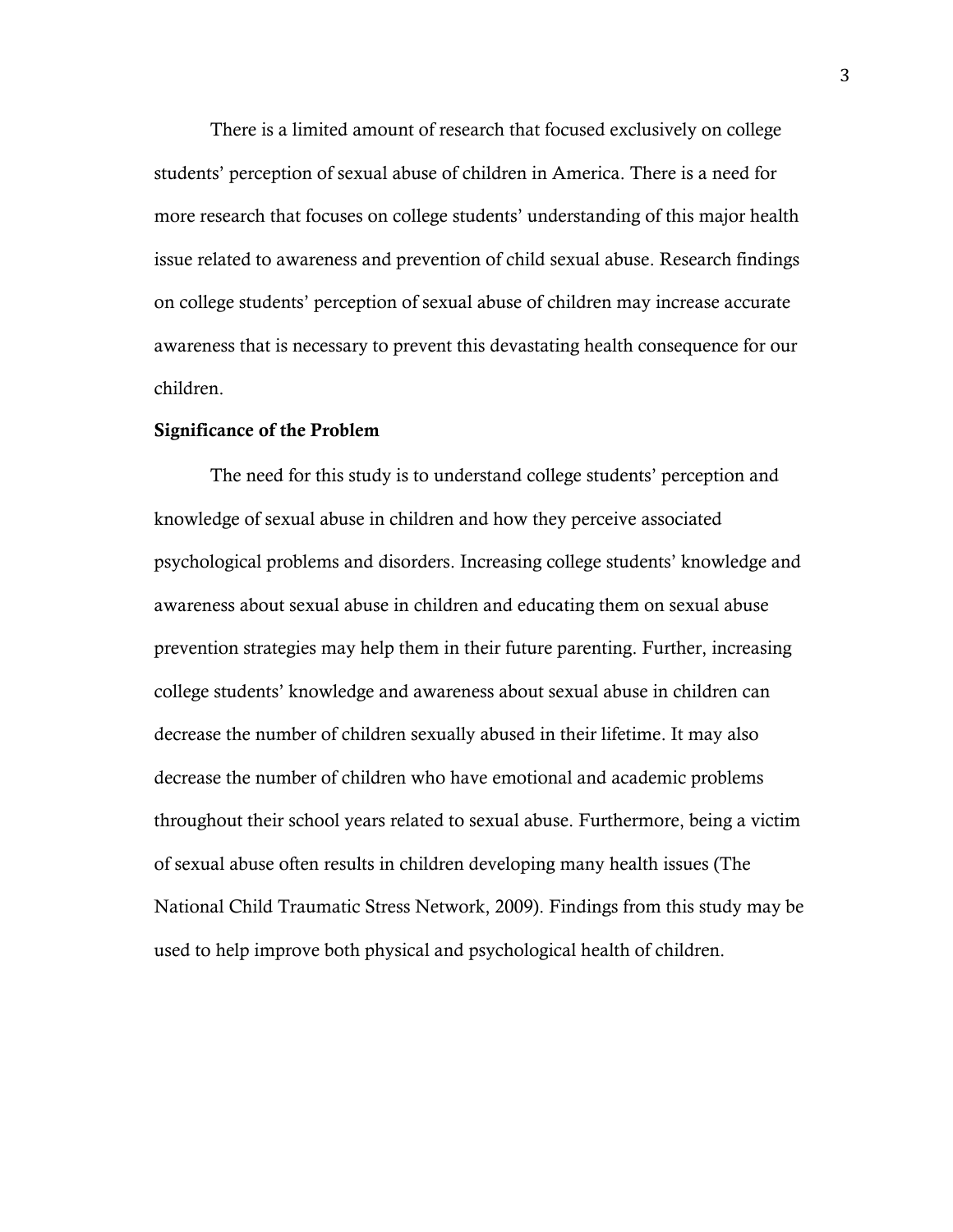## Research Questions

- 1. What are selected college students' perceptions about sexual abuse of children?
- 2. What are selected college students' knowledge and awareness of sexual abuse of children?
- 3. What are sexual abuse prevention strategies health education professionals can implement to stop or reduce sexual abuse of children?

## Limitations

- 1. Respondents may not be knowledgeable about sexual abuse in children.
- 2. Since sexual abuse is a sensitive topic, some of the selected sample might not want to participate in the research.
- 3. Study sample is limited to MSU, M students.
- 4. There is limited published research regarding college students and their perception of consequences of sexual abuse for children.

#### **Delimitations**

- 1. This study will be delimited to college students enrolled at MSU, M in Spring Semester 2013.
- 2. Data will be collected by printed survey that contains questions that focus on sexual abuse of children.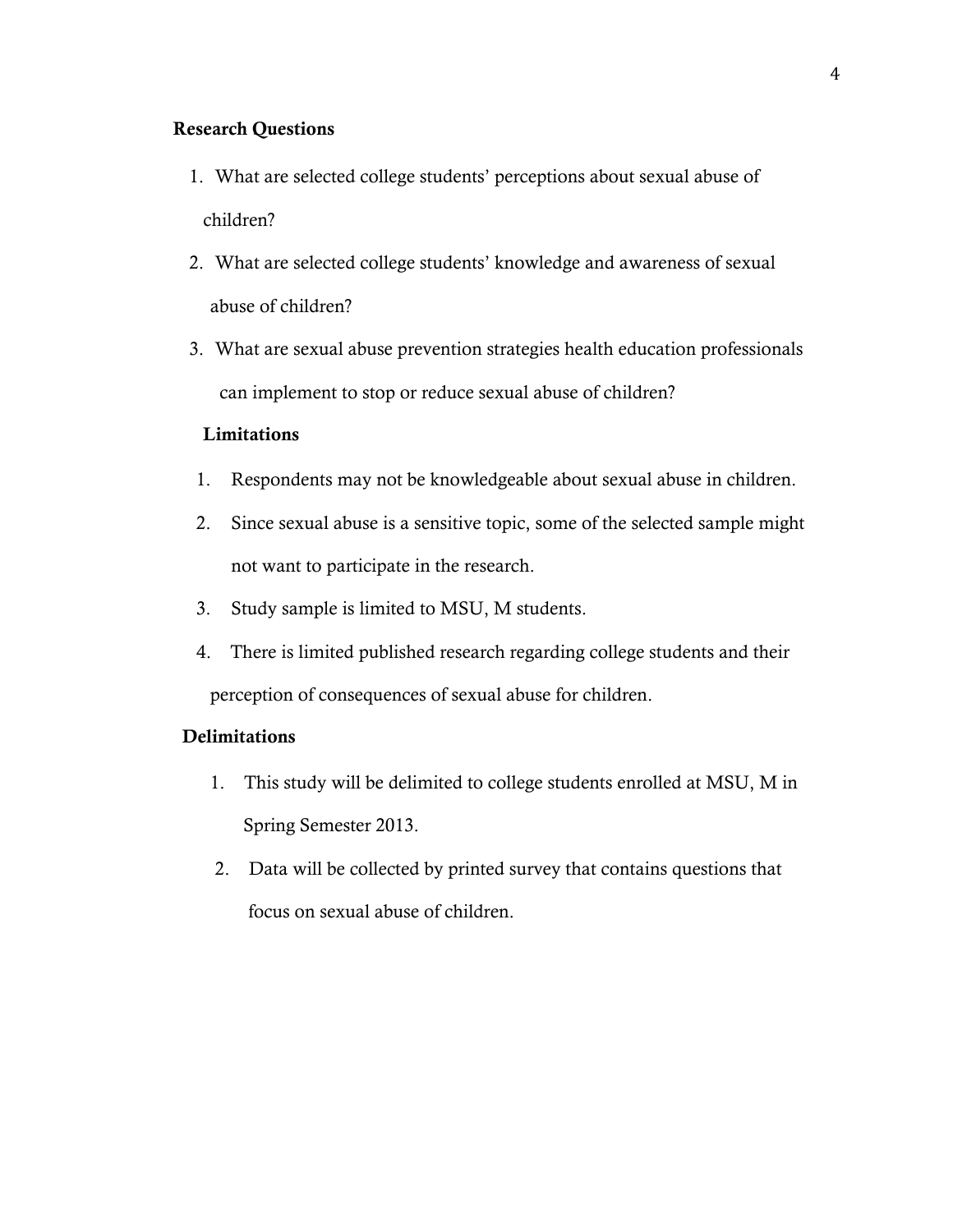## Assumptions

- 1. It is assumed that some participants may be uncomfortable answering questions regarding child sexual abuse.
- 2. It is assumed that all participants will honestly read and understand the survey instrument questions.
- 3. It is assumed that all participants will ask any questions they may have about the survey instrument.

### Definition of terms

The following terms are defined for this study.

Child sexual abuse. Inappropriately exposing or subjecting a child to sexual contact, activity, or behavior (Prevent Child Abuse America, 2012).

College students. A student enrolled in a college or university.

Health education. "A continuum of learning experiences that enables students, as individuals and as members of society, to make informed decisions, modify behaviors, and change social conditions in ways that are health enhancing and increase health literacy" (California Department of Education, 2009, p. 3).

Mental health. "A state of well-being in which every individual realizes his or her own potential, can cope with the normal stresses of life, can work productively and fruitfully, and is able to make a contribution to her or his community" (World Health Organization [WHO], 2011, para.1).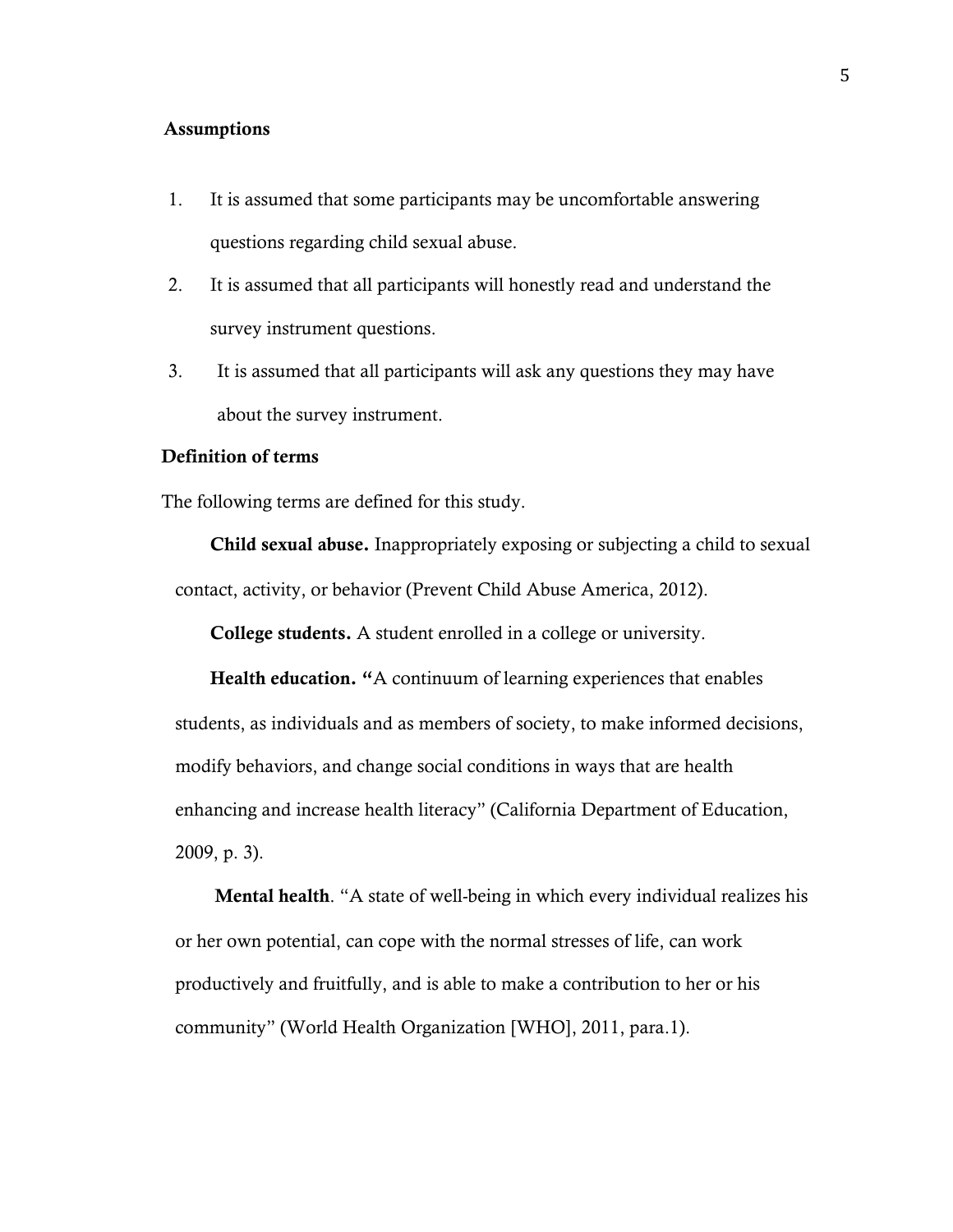#### Chapter Two: Review of Related Literature

#### Introduction

The purpose of this research was to identify college students' perceptions of sexual abuse of children and potential health consequences for those children. Another purpose was to classify sexual abuse prevention strategies health education professionals can implement to eliminate or reduce this health issue. This chapter reviews literature regarding sexual abuse in children, health risks of child sexual abuse, mental disorders and issues associated with sexual abuse; characteristics of perpetrators, general perceptions of child sexual abuse; college students' perceptions of sexual abuse of children; factors that influence their perceptions; and, strategies to prevent sexual abuse of children.

Health education strategies that increase knowledge and awareness of sexual abuse of children among college students can potentially improve their skills as future parents. The health belief model is an applicable health education model, which will be applied in this research. Since this research partly focuses on understanding and identifying college students' perceptions of sexually abused children, this theoretical model can help to explain college students' perceptions of sexual abuse in children.

#### Sexual Abuse in Children

 Deblinger, Behl, and Glickman (2006), define child sexual abuse as an adult or an older child interacting with a child for sexual stimulation of the perpetrator or another person. Child sexual abuse includes exposing children to age-inappropriate sexual interactions, which include showing children adult sexual acts, simulated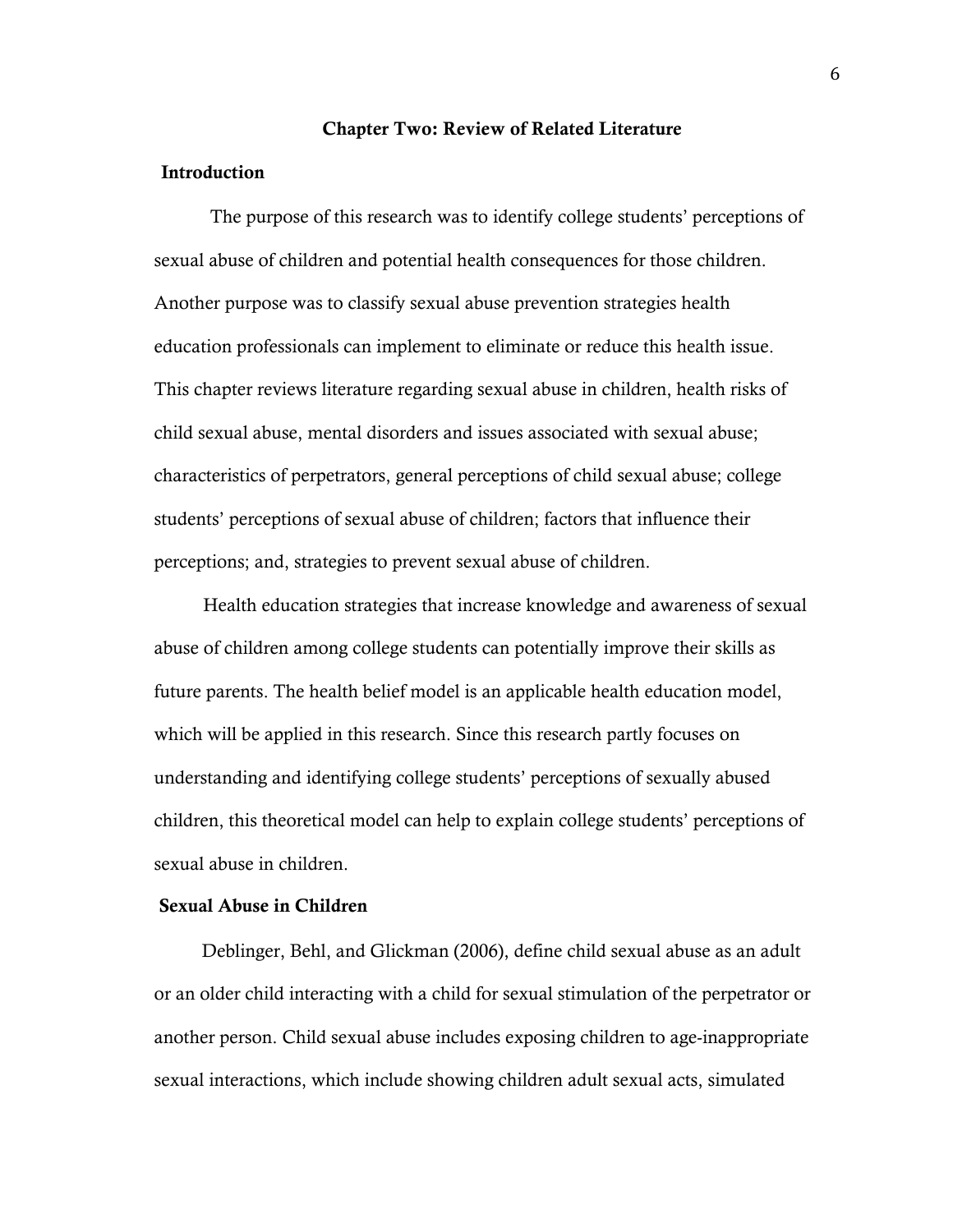intercourse, fondling, oral-genital contact and digital or penile penetration of the vagina or anus (Deblinger et al., 2006).

Because child sexual abuse is a health issue that is often not reported, the prevalence of children sexual abuse is difficult to determine. Many experts believe that prevalence of child sexual abuse is far greater than what is reported to authorities (The National Center for Victims of Crime, 2012). According to American Psychological Association (2012), regardless of race, culture, or economic status, children and adolescents happen to have equal risk for sexual victimization. Compared to boys, girls are sexually abused more often. According to Darkness to Light (2009), before the age of 18, one in four girls are sexually abused and one in six boys are sexually abused. Sexual abuse can occur at any age, however, nine years of age is the average. Before the age of eight, more than 20% of children are sexually abused and 30-40% of girls and 13% of boys experience sexual abuse during childhood (Douglas & Finkelhor, 2005).

In 1993, based upon weighted estimates, 300,200 children were sexually abused, an incidence rate of 4.5/1,000 children. The incidence rate for males was 2.3/1,000 and for females it was 6.8/1,000 (Bolen, 2001). Comparing sexual abuse rates of children between 1986 and 1993 research showed that the rates of sexual abuse in children increased (Bolen, 2001). In addition, according to Wurtele (2009) in the United States in 2003 an estimated 78,188 children were victims of sexual abuse. This number exemplifies a rate of 1.2 per 1,000 United States children. However, the number of sexual abuse cases in children has decreased 47% in the past decade (Wurtele, 2009). Similarly, Douglas and Finkelhor (2005) found in the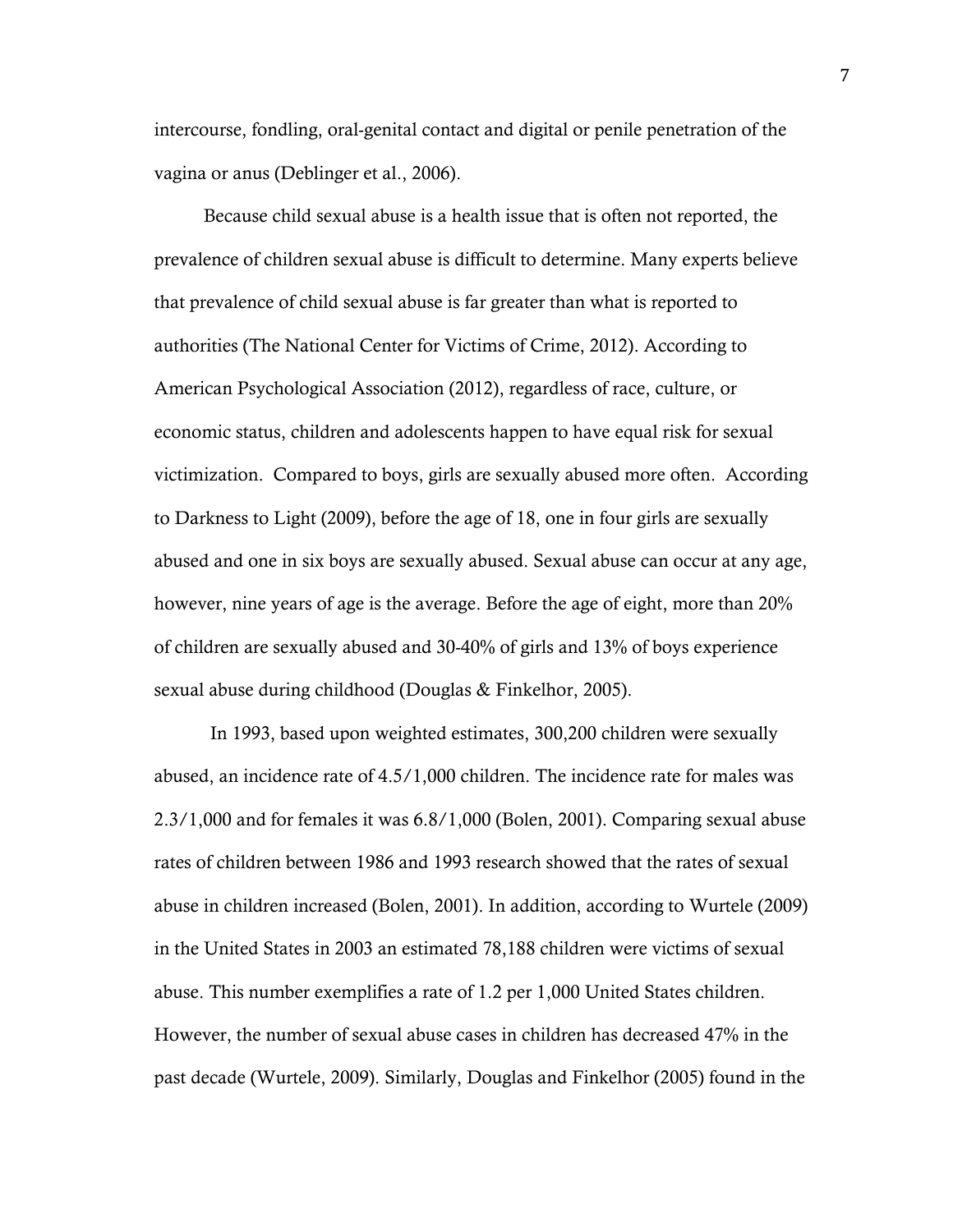2001 National Crime Victimization Survey, which covered only youth between the ages 12 to17 years, that 1.9 per 1,000 children were raped or sexual assaulted. Additionally, the United States Department of Health and Human Services (2011) reported that 88,656 children, or 1.2 per 1,000 children were victims of sexual abuse in 2002. However, there are many cases that are not reported to official agencies. Therefore, sources underestimate the true prevalence of child sexual abuse victims (Wurtele, 2009).

Since determining the scope of child sexual abuse can be challenging, asking adults about their childhood experience is an alternative approach that can assist with determining the scope of child sexual abuse (Wurtele, 2009). National surveys of adults found that 9-28% of women stated they experienced some type of sexual abuse or assault during childhood (Douglas & Finkelhor, 2005).

# Health Risks, Mental Disorders, and Behavioral Issues Associated With Sexual Abuse

 Child sexual abuse can affect children psychologically, emotionally, physically, and hinder social domains of their lives. Some behavioral problems that a sexually abused child can experience include the following: school learning problems, substance abuse, destructive behavior, sexual dysfunction in adulthood, suicide, criminality in adulthood, and engaging in unhealthy sexualized behaviors, which can increase their chances of contracting sexually transmitted infections and diseases (APA, 2012). Children with sexual behavior problems also have the tendency to act before actually thinking about it, have difficulties following guided rules and listening in schools, and experience problems with making friends of their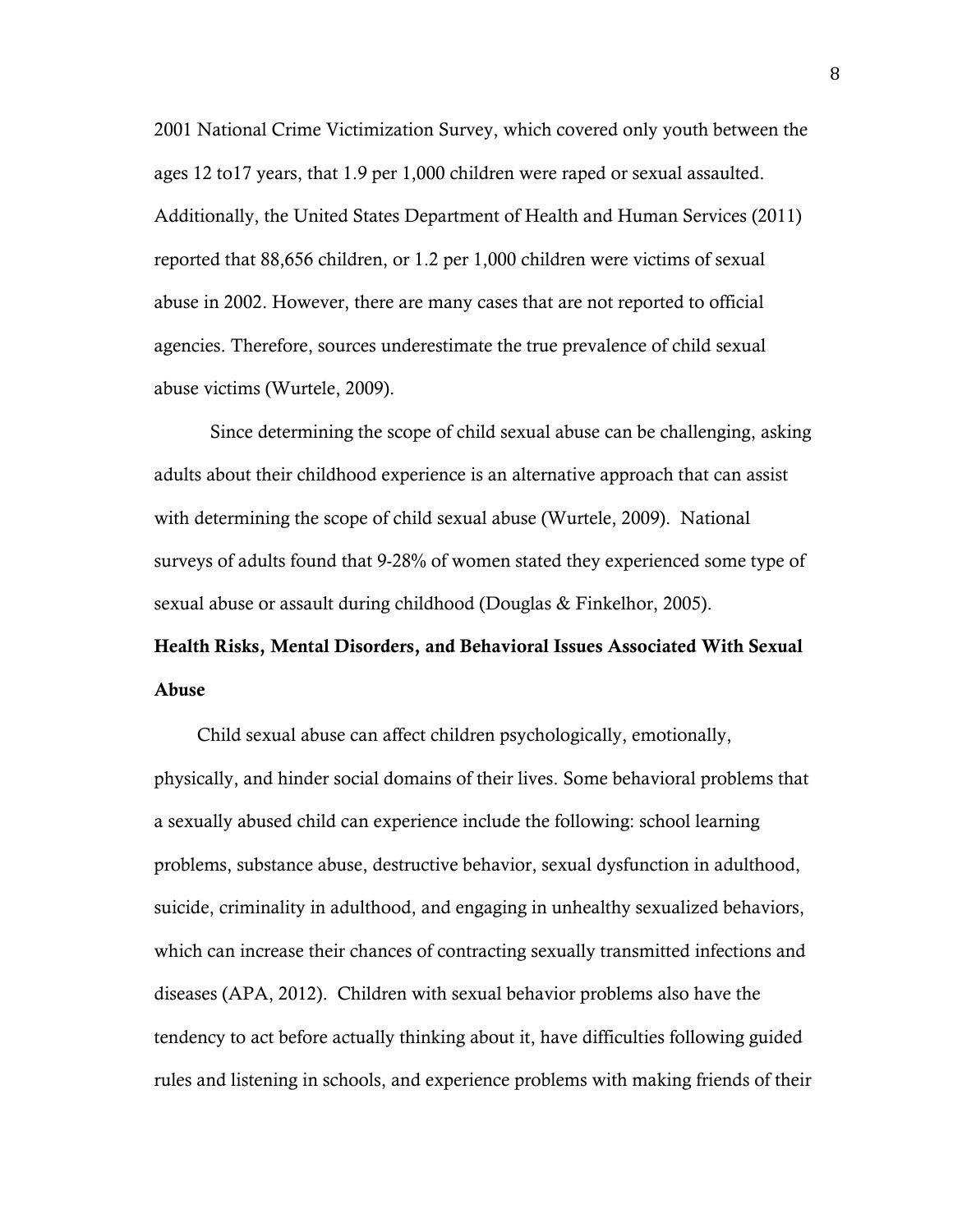own age (The National Child Traumatic Stress Network, 2009). It can be very expensive to address the health issues associated with sexual abuse. In 1996 the United States spent \$1.5 million in medical expenses and \$23 billion total annually in treating rape and sexual abuse of children (Wurtele, 2009).

Sexual abuse increases risk for depression, guilt, fear, PTSD, dissociative and anxiety disorders, eating disorders, poor self-esteem, and chronic pain (Deblinger et al., 2006). Children and adults who have experienced child sexual abuse often show symptoms of psychopathology and weakening in many areas of functioning. Developmentally, child sexual abuse can interfere with normal social, emotional, and sexual developmental paths. Further, sexual abuse may affect a child's ability to develop appropriate affect regulation and social support networks. Among children, symptoms can include poor self-esteem, heightened self-blame, reduced interpersonal trust, school and learning difficulties, and behavior problems (Deblinger et al., 2006).

Feerick and Snow (2005) researched the relationships between childhood sexual abuse, social anxiety and symptoms of posttraumatic stress disorder. In their study of a sample of 313 undergraduate women, thirty-one percent reported some form of sexual abuse in their childhood. The women with a history of sexual abuse reported more symptoms of anxiety, distress in social situations, and posttraumatic stress disorder than women with no history of sexual abuse. Similarly, Dubner and Motta (1999), examined how childhood PTSD was associated with sexual abuse in children. This research found sexually abused children showed a more severe level of PTSD compared to the non- abused groups. Additionally, Hart-Johnson and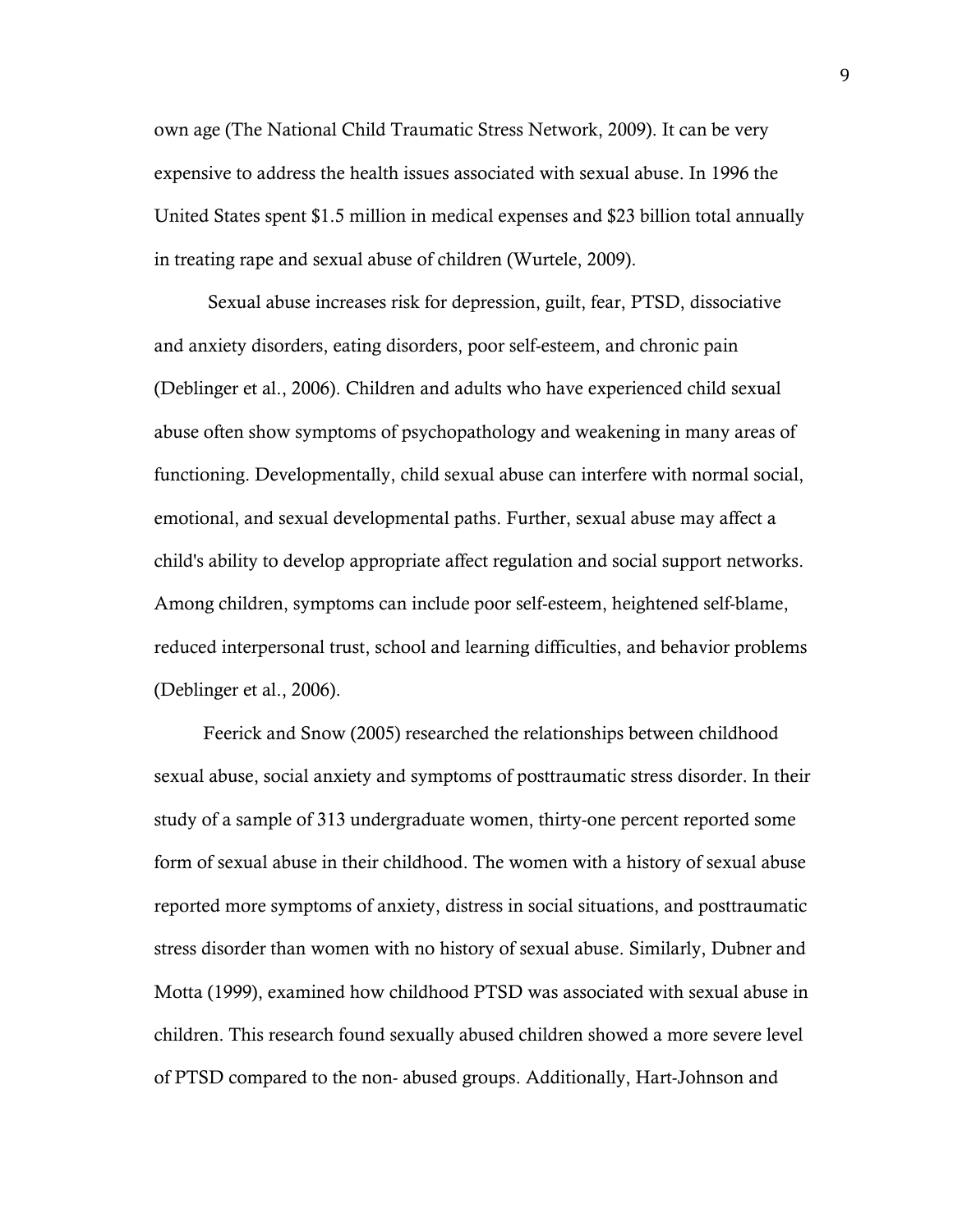Green (2012) found that men with childhood or adulthood molestation reported higher rates of post-traumatic stress disorder than women.

As well, there has been research aimed at understanding the impact of sexual abuse beyond clinical impressions and case studies. These statistics report that children who are sexually abused can experience the following: traumatic sexualization, stigmatization, betrayal and powerlessness (United States Department of Health and Human Services [HHS], 2011). Traumatic sexualization is the psychological result which includes antipathetic feelings about sex, overvaluing sex and sexual identity problems. Traumatic sexualization can also result in the developmental of hypersexual behaviors linked to avoidance of sexual intimacy or negative sexual encounters (HHS, 2011). Stigmatization is known to be a very common effect for children who have been sexually abused. It includes feelings of guilt and believing that he or she is responsible for the occurrence of the abuse (HHS, 2011). Those feelings can be linked to abusing chemical substances, engaging in risk taking actions, performing self-mutilation, and having suicidal thoughts (HHS, 2011). People who have been sexually abused can develop a devastating feeling of betrayal. This is known to be the most fundamental damage from sexual abuse (HHS, 2011). For some victims sexual abuse causes them to not trust in the people who are supposed to be their protectors and nurturers. Betrayal is linked to behaviors including manipulating others, re-enacting the trauma through subsequent involvement in exploitive and damaging relationships, avoiding interaction with others, and engaging in angry behaviors (HHS, 2011). A feeling of powerlessness is another psychological impact of trauma victims of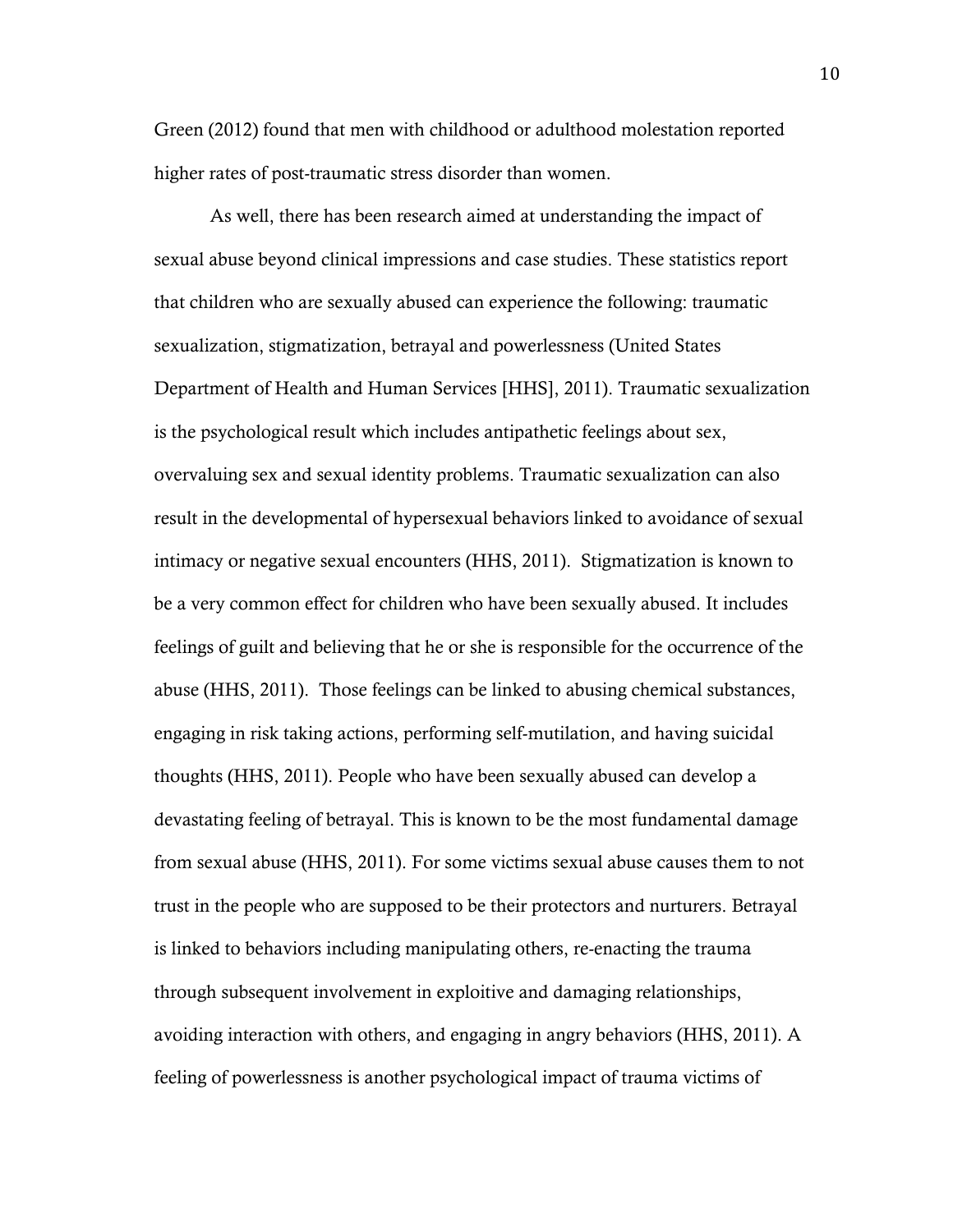sexual abuse can develop. It is a trauma that is linked to behavioral manifestations of anxiety, phobias, sleep problems, elimination problems, and eating problems (HHS 2011).

#### Characteristics of Perpetrators of Child Sexual Abuse

According to APA (2012), most children are sexually abused by someone they might know and trust. An estimated 60% of perpetrators of sexual abuse are known to the child but are not family members, but are family friends, babysitters, childcare providers, or neighbors. Family members including fathers, brothers, uncles, cousins, make up about 30% of perpetrators. It is estimated that just about 10% of perpetrators are strangers to the child. Male tend to be, in most cases, the perpetrator regardless of whether the victim is a boy or girl. Heterosexual and gay men are equally likely to sexually abuse children. Some perpetrators are female - in about 14% of cases reported among boys and 6% of cases reported among girls it is estimated that women are the abusers. Child pornographers and other abusers who are strangers may make contact with children through the internet. Not all perpetrators are adults – it is estimated that 23% of reported cases of child sexual abuse are committed by individuals under the age of 18 years (APA, 2012).

Additionally, according to Bolen (2001), 29% of sexual abuse in children was committed by birth parents, 25% was committed by other parental figures, and another 45% was committed by other caretakers, including relatives other than parents in 1996. However, someone other than the caretaker commits child sexual abuse in the majority of the cases. In addition, parental abuse is more traumatic, and severe than abuse by a babysitter. Further, parental abuse is perceived as

11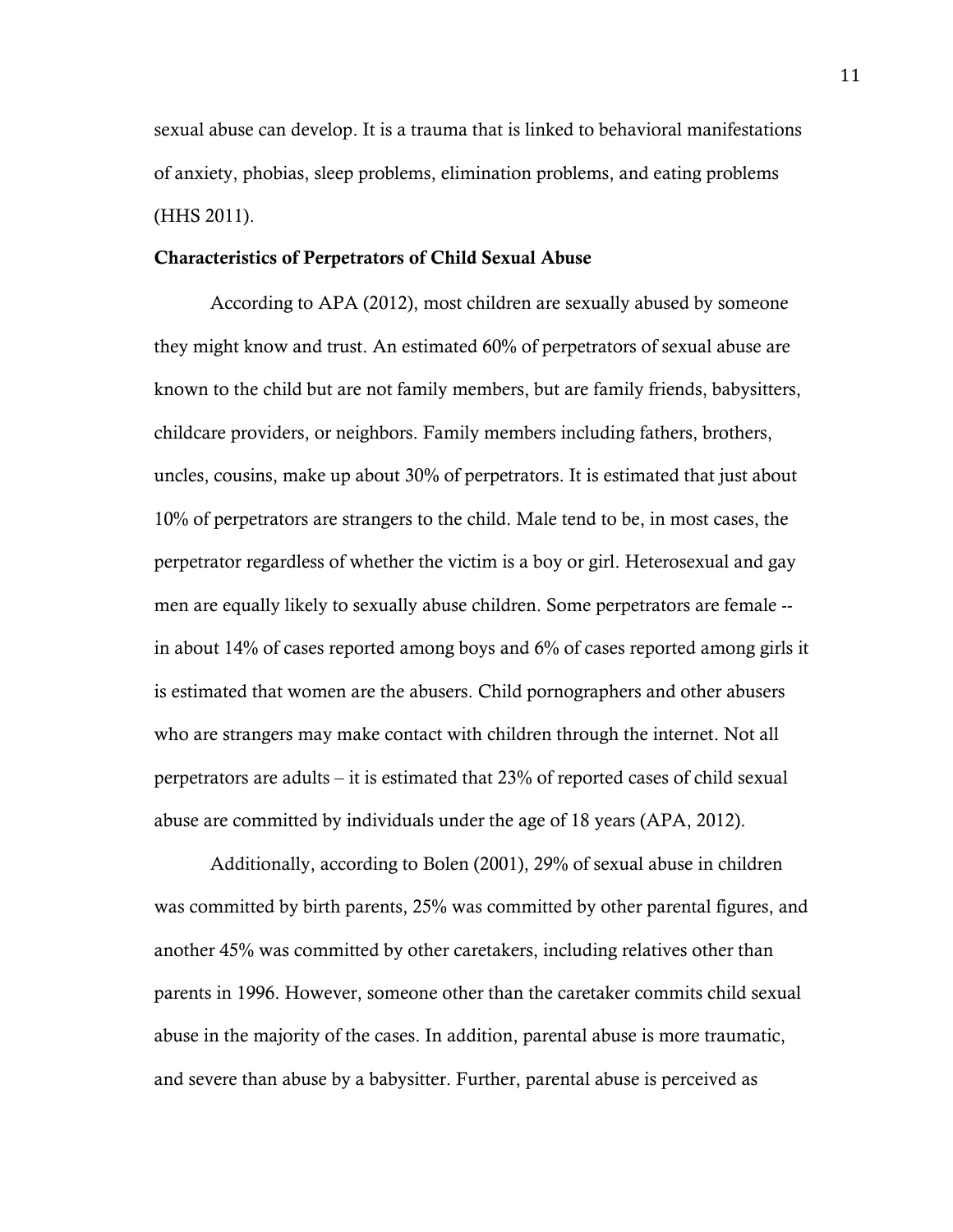relatively more likely to occur and reoccur over time (Bornstein, Kaplan, & Perry, 2007).

In addition, in one study, parents who had attended an educational program about child sexual abuse thought that 25% of child sexual abuse was committed by strangers (Berrick, 1988). Similarly, Wurtele, Kvatemick, and Franklin (1992) found that although most parents warned their children about strangers (90%), only a few parents described child sexual abuse perpetrators as known adults (61%), adolescents (52%), relatives (35%), parents (22%), or siblings (19%). Additionally, a survey of adult respondents living in a rural community discovered that 18% of the 246 (total sample) people surveyed believed that a stranger was the most likely perpetrator of child sexual abuse. In addition to perceiving perpetrators as strangers, one third of parents surveyed believed offenders were "unmarried, immature, and socially inept" (Fuselier, Durham, & Wurtele, 2002, p. 272).

#### General Perceptions of Child Sexual Abuse

 According to Maynard and Weiderman (1997) understanding public attitudes regarding child sexual abuse is important, because attitudes can affect reporting of sexual abuse, prosecution of perpetrators, and provision of clinical services. The sex and age of an adult are very important variables when it comes to decisions and attributions about sexual abuse. In addition, "understanding the influence of the adult's sex as well as the child's sex may help explain varying reactions to child sexual abuse" (Maynard & Weiderman, 1997, p. 834). Female respondents usually believe that the sexually abused child is not to blame and view adult-child interactions as representative of child sexual abuse. However, men tend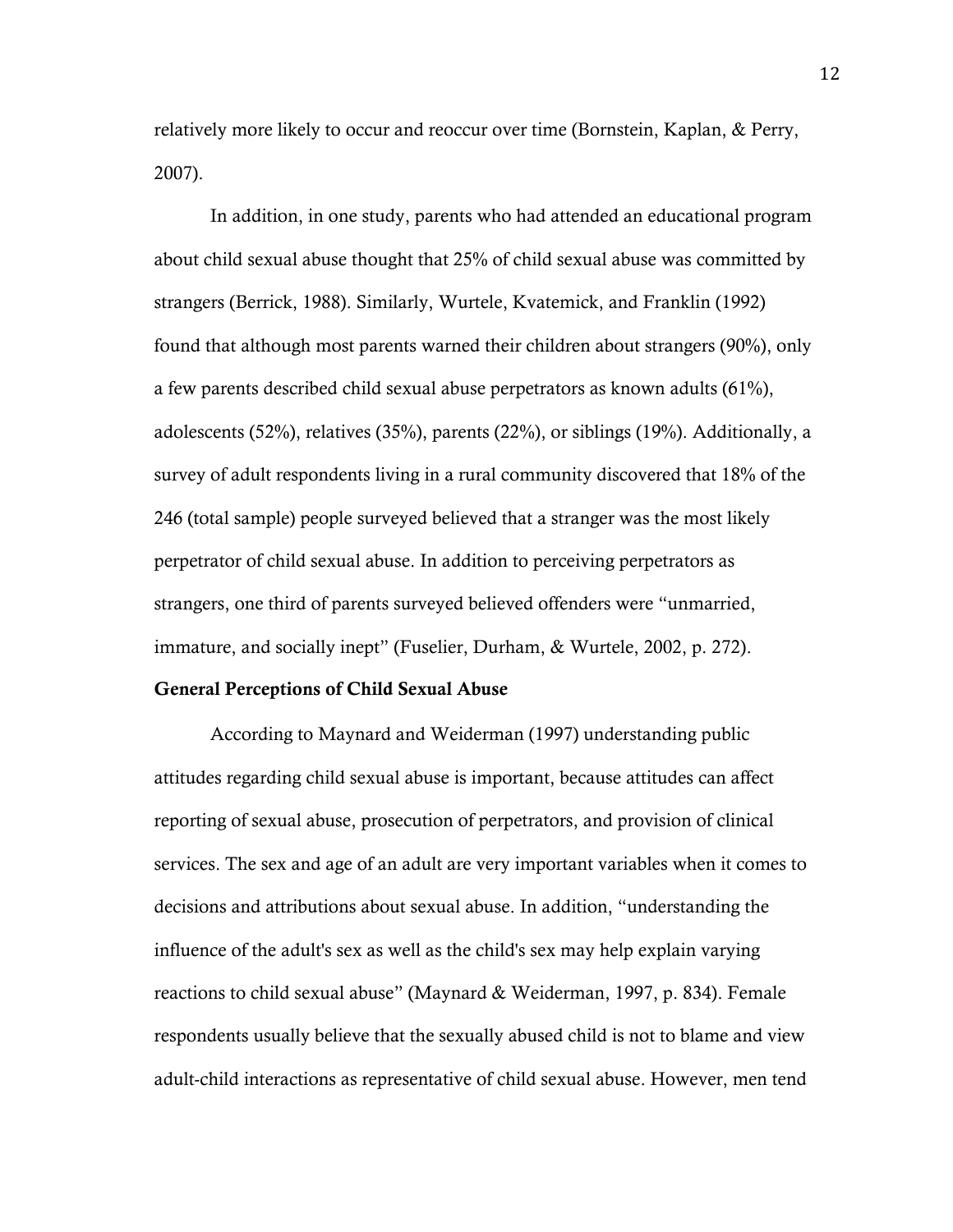to blame the child, and rate adult-child sexual interactions as less abusive (Broussard & Wagner, 1988; Finkelhor & Redfield, 1984; Jackson & Ferguson, 1983; Waterman & Foss-Goodman, 1984).

Dolezal and Carballo-Dieguez (2002) explored the perceptions of child sexual abuse among men who had experienced such behaviors. The research included 100 Latino men, predominately gay, who experienced childhood sexual abuse with an older partner. In the study the 100 participants were asked if they considered their experiences to be sexual abuse with 41 responding no and 59 responding yes. Participants who said yes, felt that they were young, physically forced, physically hurt, threatened, and emotionally hurt when the event happed to them. Also, they were more prone to having unprotected anal sex, drinking more alcohol and having more sex partners (Dolezal & Carballo-Dieguez, 2002).

#### College Students' Perceptions of Sexual Abuse of Children

There have been research studies regarding college students' perceptions of the consequences of sexual abuse children. A study of men and women undergraduate students from two universities in the southwestern United States showed that women subjects predicted that peers disclosing history of child sexual abuse had a poorer health and interpersonal and adjustment, but had strengths in coping and likeability (Harter, Harter, Atkinson, & Reynolds, 2009).

Additionally, there have been many studies published that focused upon understanding college students' perceptions of sexual abuse of children. A study by Bornstein and others (2007) included one hundred and ninety participants (99 university students from a midwestern university and 100 non-students). All of the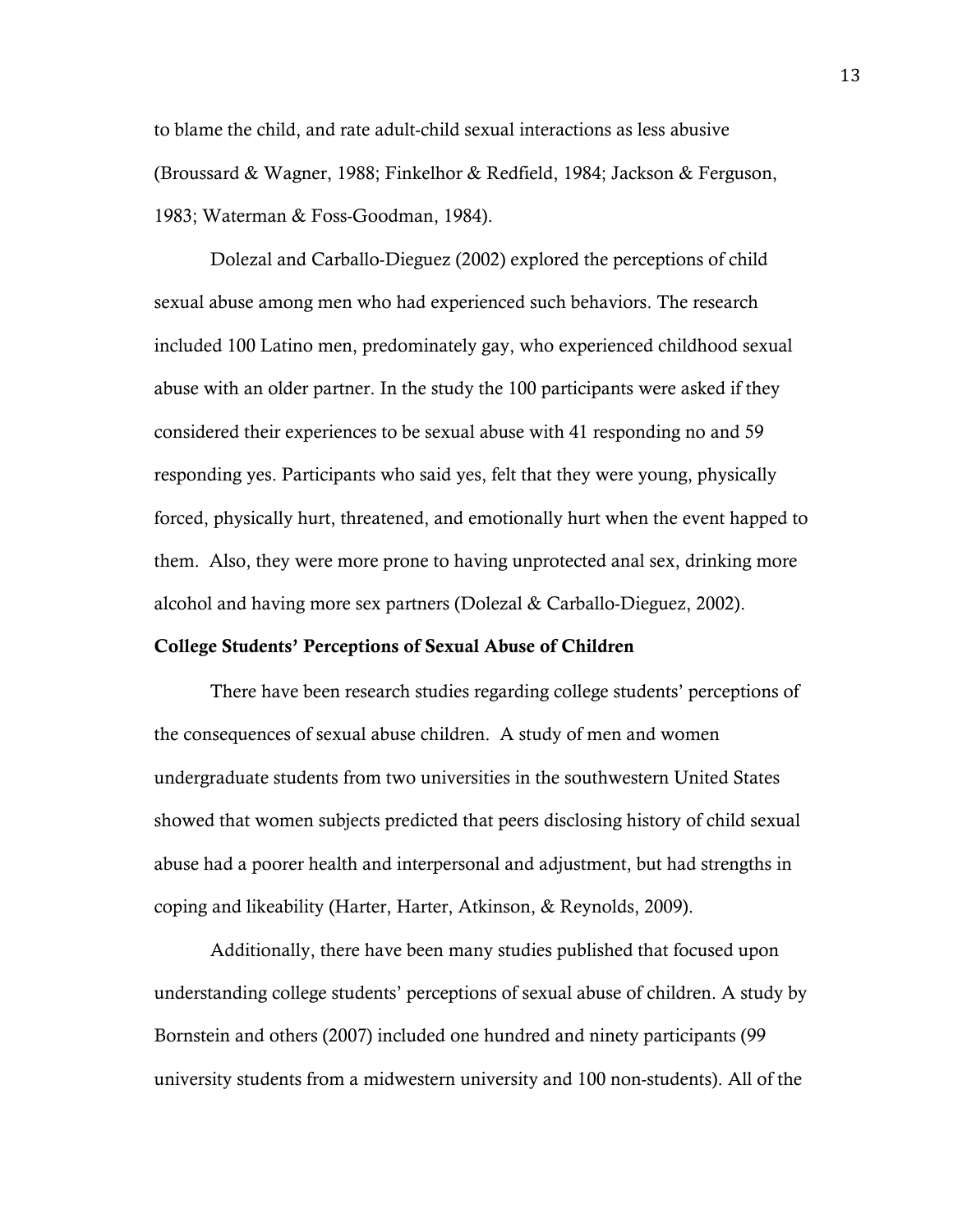students were psychology majors and received extra course credit for participating in the study. The purpose of this research was to explore the effects of victim and perpetrator gender, type of abuse, and victim-perpetrator relationship on university students' and non-students' perceptions of different types of child abuse. The researchers found the sample had stereotypes about the circumstances and consequences of child sexual abuse. Participants believed that sexual abuse, whether mild or serve, was perceived drastically more traumatic when committed by a parent than a babysitter. Also, participants considered that "perpetrator gender by victim gender interaction indicated that the effect of victim gender was statistically significant when a perpetrator was a female" (Bornstein et al., 2007, p. 272). The gender of the perpetrator had a statistically significant effect on both male and female student subjects' perceptions. In addition, participants' perceived abuse to be least traumatic when a sexual abuse involved a female perpetrator and a male victim than male perpetrator and a female victim. Also, participants viewed the abuse as more severe for females than male victims (Bornstein et al., 2007).

Similarly, Fuselier and others (2002) examined college students' beliefs and attitudes concerning perpetrators of child sexual abuse. The student sample was composed of 203 undergraduate students enrolled at the University of Colorado at Colorado Springs (141 females and 79 males, mean age of 22.7 years). Eight-one percent of the study sample believed that child sexual abusers were predominantly male and Caucasian. Additionally, the students' sampled believed that perpetrators used force or violence to get the child to engage in sexual activities. Additionally, 13.3% of the student sample reported they had been sexually abused as a child.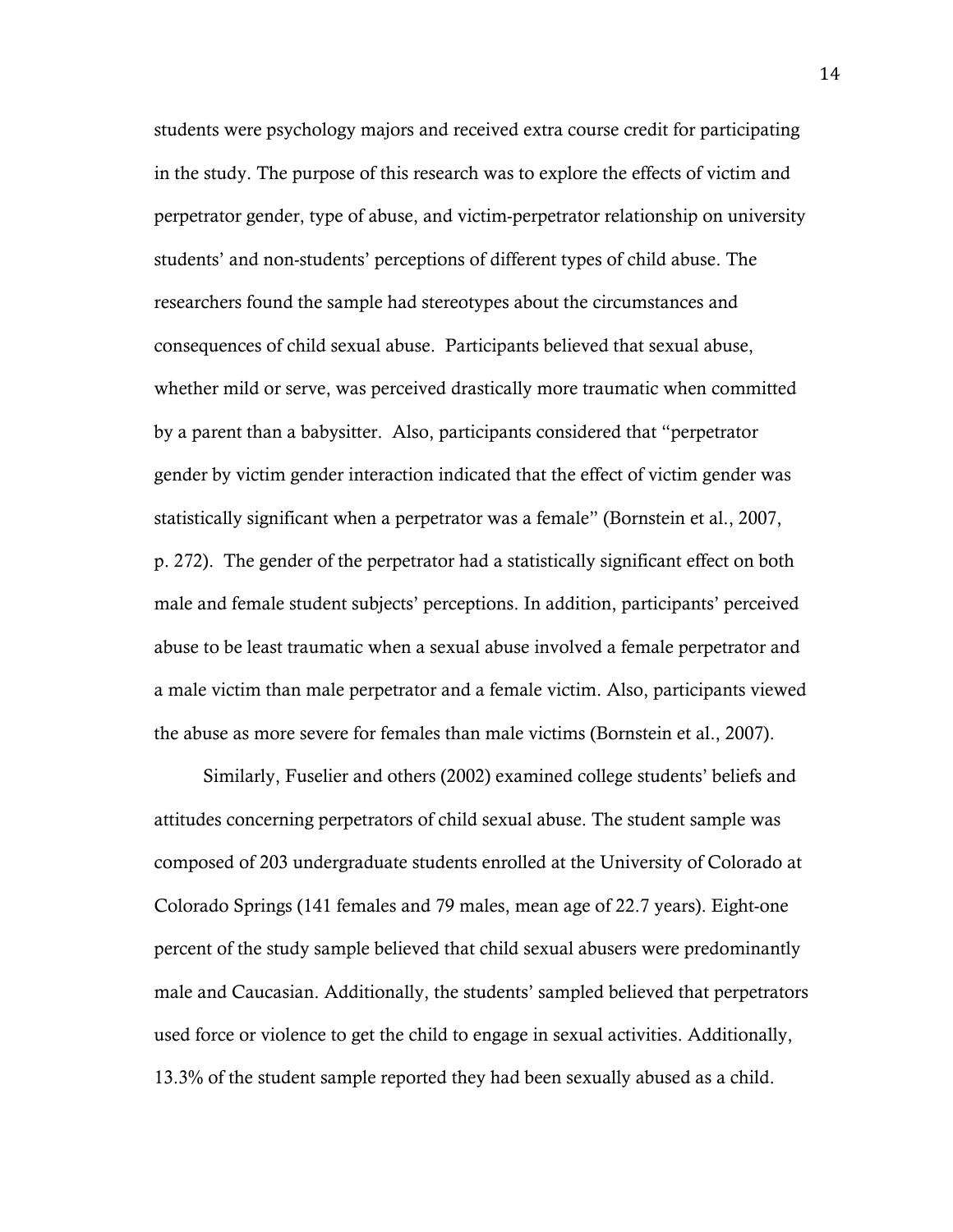Thirty-three percent indicated they knew someone who sexually abused children and 63% reported they knew someone who was sexually abused as a child. Also, 23.5% of the respondents believed that a large percentage of abusers are strangers and authority figures (Fuselier et al., 2002). Similarly, Lev-Wiesel (2004) examined twenty Israeli male university students studying social work and psychology in two universities and found the students perceived rapists in general as aggressive, mentally disturbed, impulsive individuals and viewed that rapists plan the act of rape before performing it.

#### Influences on College Students' Perception of Sexual Abuse of Children

 College students' perception of sexual abuse of children can differ in many ways. And, the factors that influence their perception of sexual abuse of children differ as well. It has been observed that the news media often dramatizes and perpetuates myths about child sexual abuse. Therefore, individuals' attitudes about child sexual abuse can be biased because of media influences (Cromer, 2006).

Additionally, Tamarack (1986) identified 50 myths about child sexual abuse in 1986, which may be applicable in this study identifying influences on college students' perception. These myths were developed by activist pedophiles who that believe child sexual abuse is not harmful and women and children lie about sexual abuse. Two main themes in these myths are:

 1) Child sexual abuse is not abusive. According to Collings (1997) the first commonly known myth in child sexual abuse is that it is not actually abuse and it doesn't bring harm to the sexually abused child. In addition, Tamarack (1986) stated the victims of incest are often placed in myths that put positive spins on child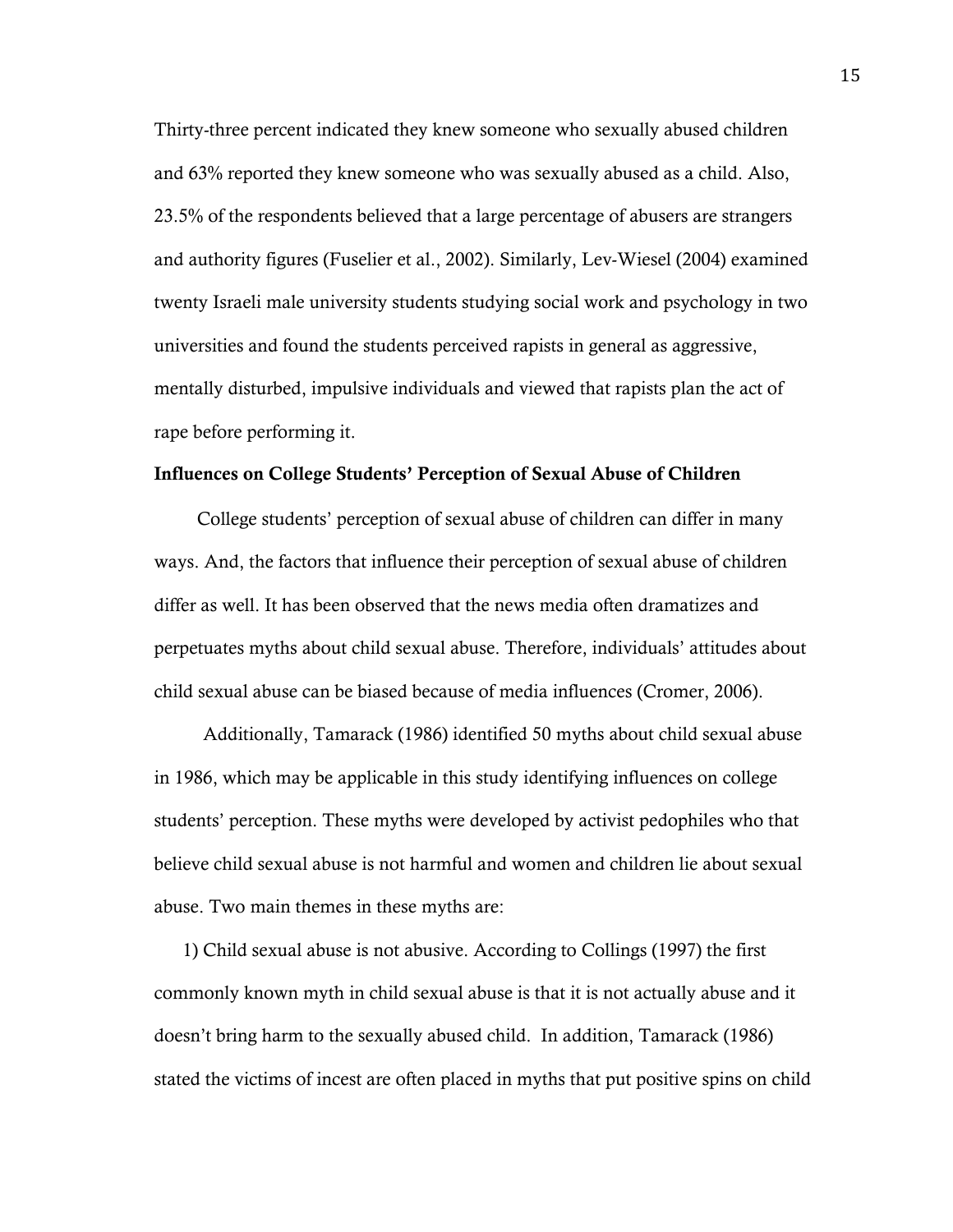sexual abuse such as the children experience love, pleasure, and physical affection. Despite much research that provides evidence that shows child sexual abuse is harmful, there are some scholars who support the myths of harmlessness (Cromer, 2006).

 2) Women and children lie about abuse sexual abuse. Rape myths often claim since women tend to lie about rape, therefore, children tend to lie about child abuse (Collings, 1997; Olafson, 2002). For example, in many cases, media reports and newspaper coverage on child sexual abuse are always intensified in society in divorce and custody cases (Brown, Frederico, Hewitt, & Sheehan, 2001).

#### Strategies to Prevent Sexual Abuse of Children

 Sexual abuse of children is a major health issue that negatively affects victims, families, communities and society (Wurtele, 2009). And, as a nation and individuals we have the immediate responsibility to prevent sexual abuse of children (Wurtele, 2009). Strengthening child abuse prevention programs and services that support children and families can be a first step in accomplishing prevention of sexual abuse in children. Addressing the risk factors and promoting research about child sexual abuse are some other ways to protect children from becoming victims of child sexual abuse (Prevent Child Abuse America, 2012).

Child sexual abuse prevention programs or services mainly focus on improving knowledge and skills about child sexual abuse. According to Wurtele (2009) school settings are the understandable choice to teach children about sexual abuse since their focus is informing and educating. And, school systems have the ability to reach a large population of children of every race, ethnic and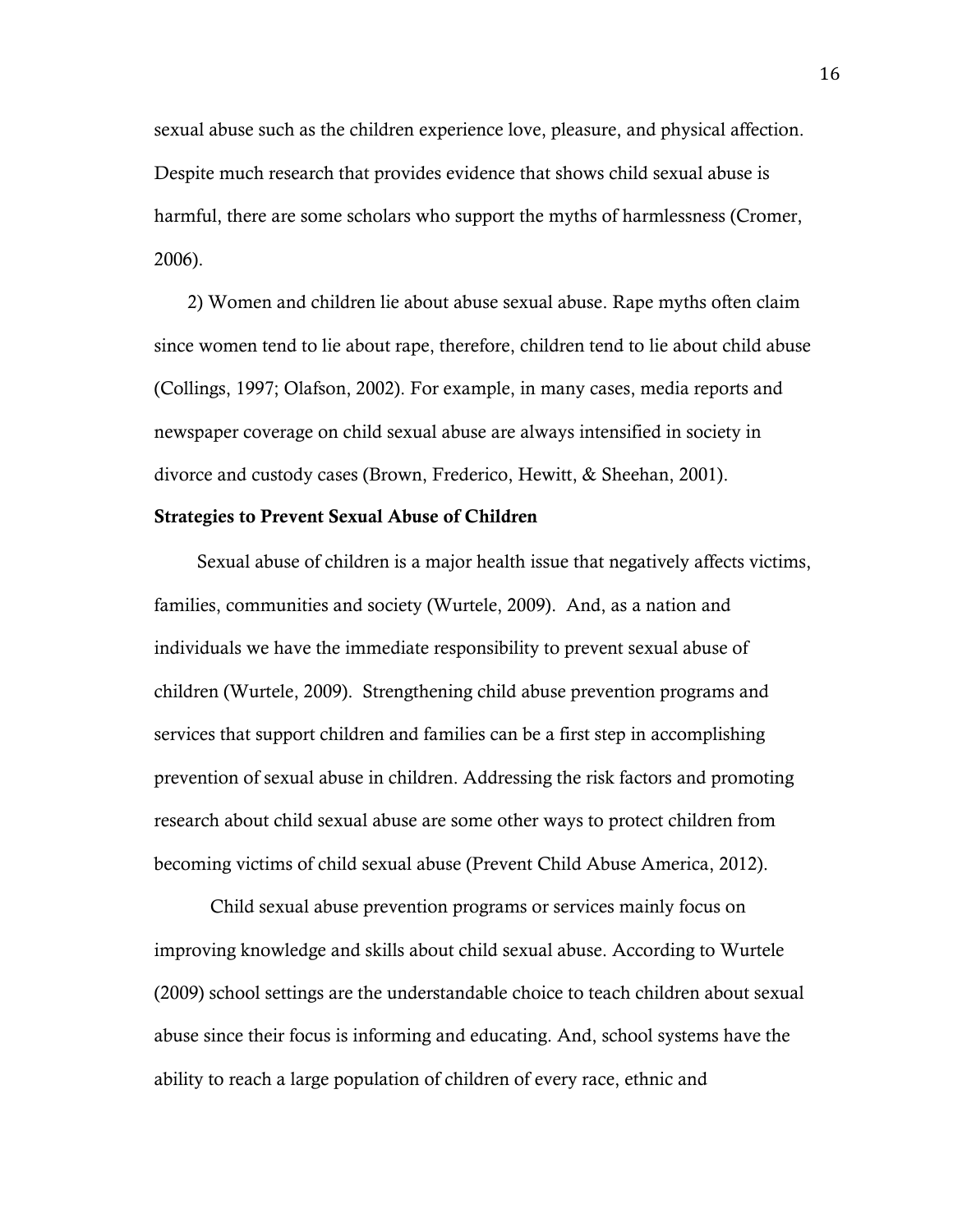socioeconomic group in a relatively cost effective fashion. Therefore, in the United States many school-based personal safety programs were speedily implemented in late 1970's to early mid-1980s in response to the growing scope and consequence of child sexual abuse. Two thousand young people between the ages of 10 and 16 were telephone surveyed in 1993, and 67% of the respondents reported having partaken in a school-based victimization prevention program some time in their educational careers (Wurtele, 2009).

Similarly, survey data gathered from a nonrandomized sample of 110 of the largest public school districts in Texas, which had over 5000 school attendances daily. The final sample consisted of 89 of the original 110 school districts. The study found that 58 of the 89 districts addressed child sexual abuse as a formal prevention and awareness program. Therefore, researchers concluded that effective child sexual abuse prevention programs in elementary schools are needed (Lanning, Ballard, & Robinson, 1999).

In another study of prevention efforts, Walsh and Brandon (2012) researched a sample of 30 Australian adults who were a parent or caregiver of a child or children aged birth to five years, and explored their parents' knowledge about child sexual abuse prevention. The child sexual abuse prevention messages parents or caregivers provided to the children reflected their attitudes towards child sexual abuse prevention education in schools and preferences for content. The study found that by helping school authorities and providers of child sexual abuse prevention programs assist parents to better understand child sexual abuse, parents could contribute to child sexual abuse school-based prevention educations.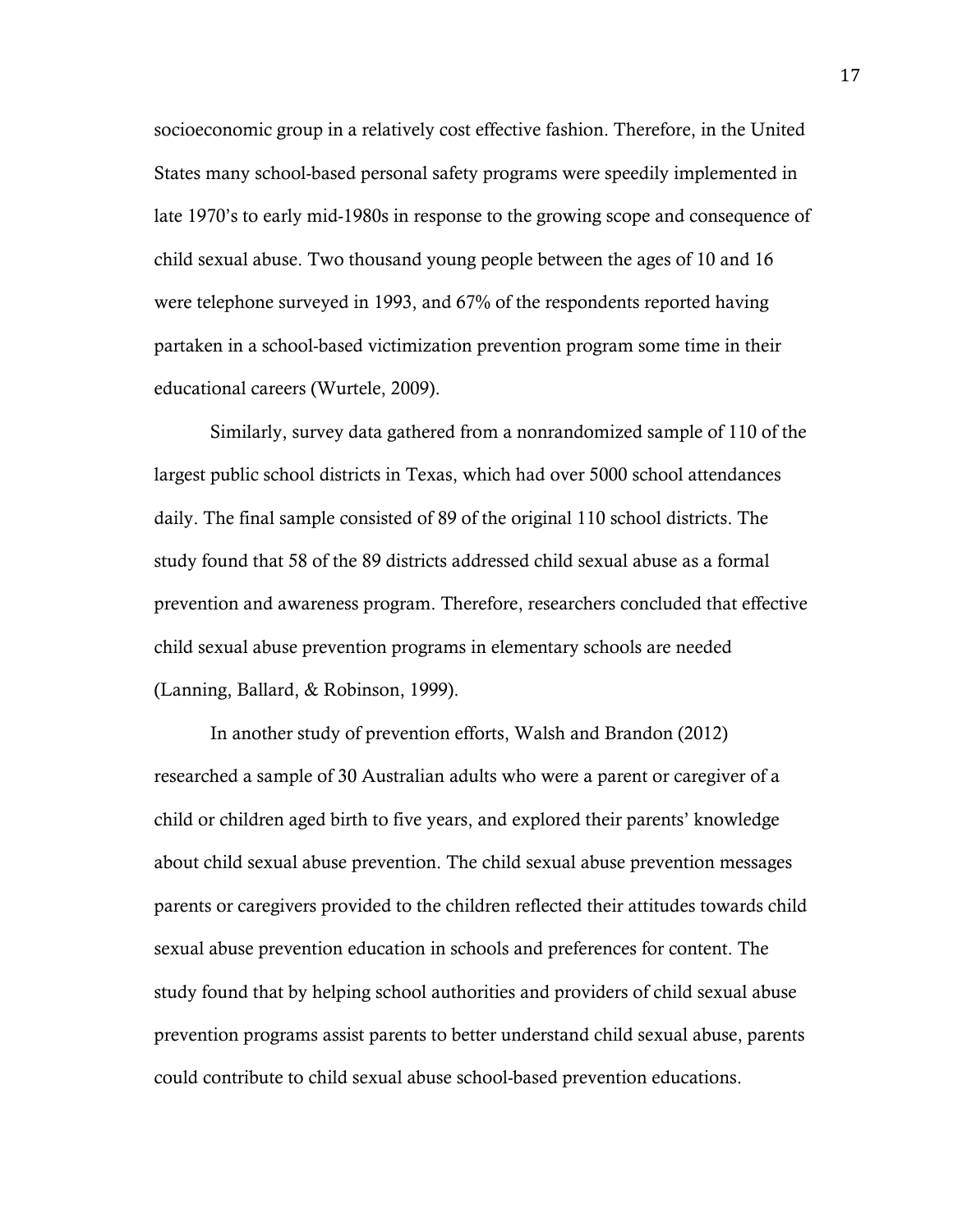## Application of Health Belief Model to College Students' Perceptions of Sexual Abuse of Children

The health belief model was developed in the 1950's to clarify why medical screening programs, mainly for tuberculosis, that were being offered by the United States Public Health Service, weren't achieving successful results (Hayden, 2009). The health belief model developed by Hochbaum and colleagues is the oldest and most used social cognition health behavioral model (Wheeler, 2010). Consequently, the health belief model has become a productive framework to explain and predict preventive health behaviors (Tanner-Smith, 2010). This model is most appropriate for my study because in health education and health promotion, the health belief model is a theory that is commonly applied to understanding health behaviors. Health belief model concepts include beliefs, attitudes, and behaviors. "The belief component pertains to what the individual assesses as the true situation, while the attitude component pertains to how the individual feels about the situation" (Wheeler, 2010, p. 25). Therefore, it is a health behavior model that proposes that behaviors are in some way determined by personal beliefs or perceptions (Edberg, 2006). Many studies have used health belief model since it is a model that offers inclusive scope to explain direct decisionmaking behaviors (Wheeler, 2011). In my study, this model can, in many ways, be beneficial to explain the perception of college students about sexual abuse of children. The health belief model consists of six key components. These components, that is perceived threat, perceived susceptibility, perceived benefits, perceived barriers, cues to action and self-efficacy are specific factors that the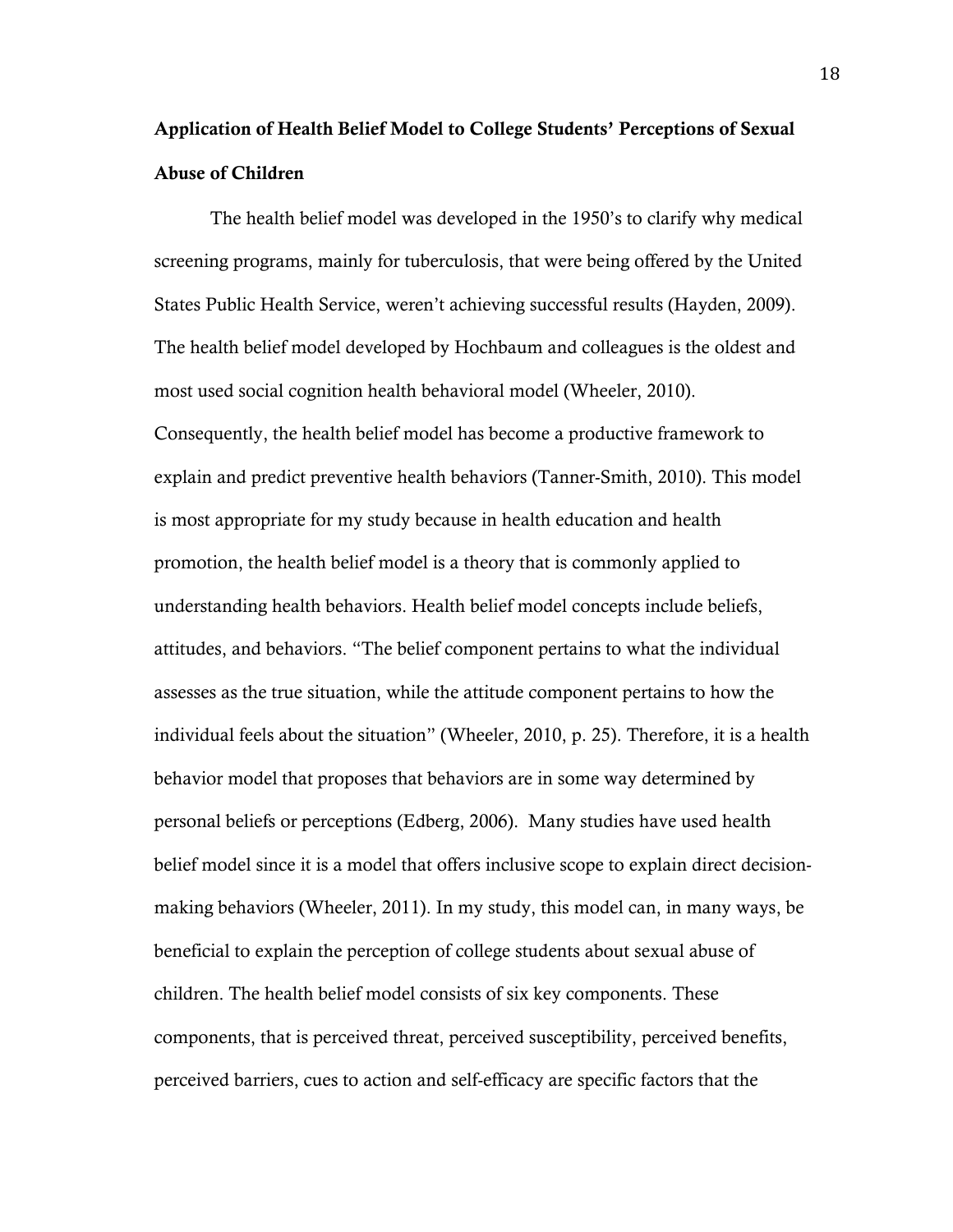individual must deliberate about whenever deciding to adapt to an endorsed health behavior (Wheeler, 2011). The following are four foundational variables in the health belief model:

Perceived severity. Individual's evaluation of seriousness of or perception of, contracting an illness if there aren't any behaviors change actions taken to prevent it from occurring.

Perceived susceptibility. Unless an individual believes he/she is at risk for a health-related behavior, he/she is not willing to make any changes to that behavior.

Perceived benefits. Individual's willingness to acknowledge and understand the positive outcome of changing a health related behavior.

Perceived barriers. Individual understands the potential complications and challenges that can get in the way of changing a health-related behavior (Niefeld, 2010; Wheeler, 2010).

The health belief model has been used in many research studies that have focused on college students' health beliefs about several different health issues. Wdowik, Kendell, Harris and Auld (2001) used the health belief model to identify characteristics of people who successfully manage their diabetes. In this study, the health belief model was applied to help measure college students' attitudes and behaviors appropriate for diabetes management and college life. The researchers used a cross-sectional research design consisting of 83 respondents with Type I diabetes, 56.6% were females and 43.4% were males. The researchers found that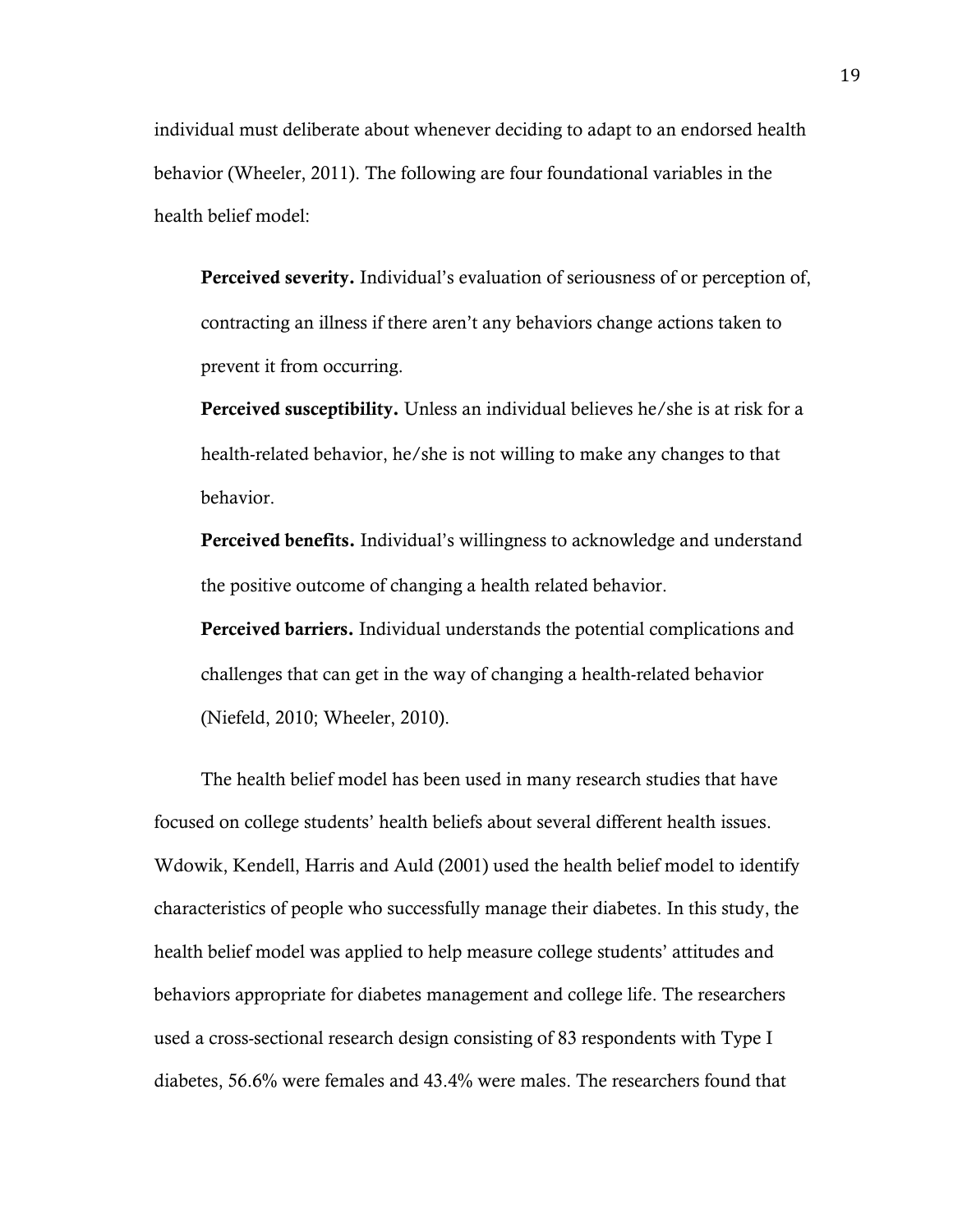for these college students', their situational factors and emotional responses were substantial barriers to optimal diabetes self-care. Most of the college students sampled had high intentions to engage in the recommended self-care behaviors to manage diabetes but lacked resources to exercise these behaviors (Wdowik et al., 2001). Similarly, Zak-Place and Stern (2004) used the health belief model in their study to measure college students' intentions regarding STD and HIV prevention. The study participants consisted of 93 male and 109 female undergraduate students. In this study, the participants were sexually active, heterosexual students of usual college age of 18-22 years. Restricting the participants to only sexually active undergraduate heterosexual students meant that this population would have different sexual attitudes and behaviors than older students. Some of the study measurements included: STD and HIV vulnerability and severity, intentions and self-efficacy to use condoms, and intention to obtain STD and HIV testing. The researchers found that HIV severity was significantly and uniquely related to intended HIV testing. Neither perceived vulnerability nor severity of STDs and HIV were significant predictors of intended condom use. And, perceived vulnerability and severity of STDs were nonsignificant predictors of intended STD testing (Zak-Place & Stern, 2004).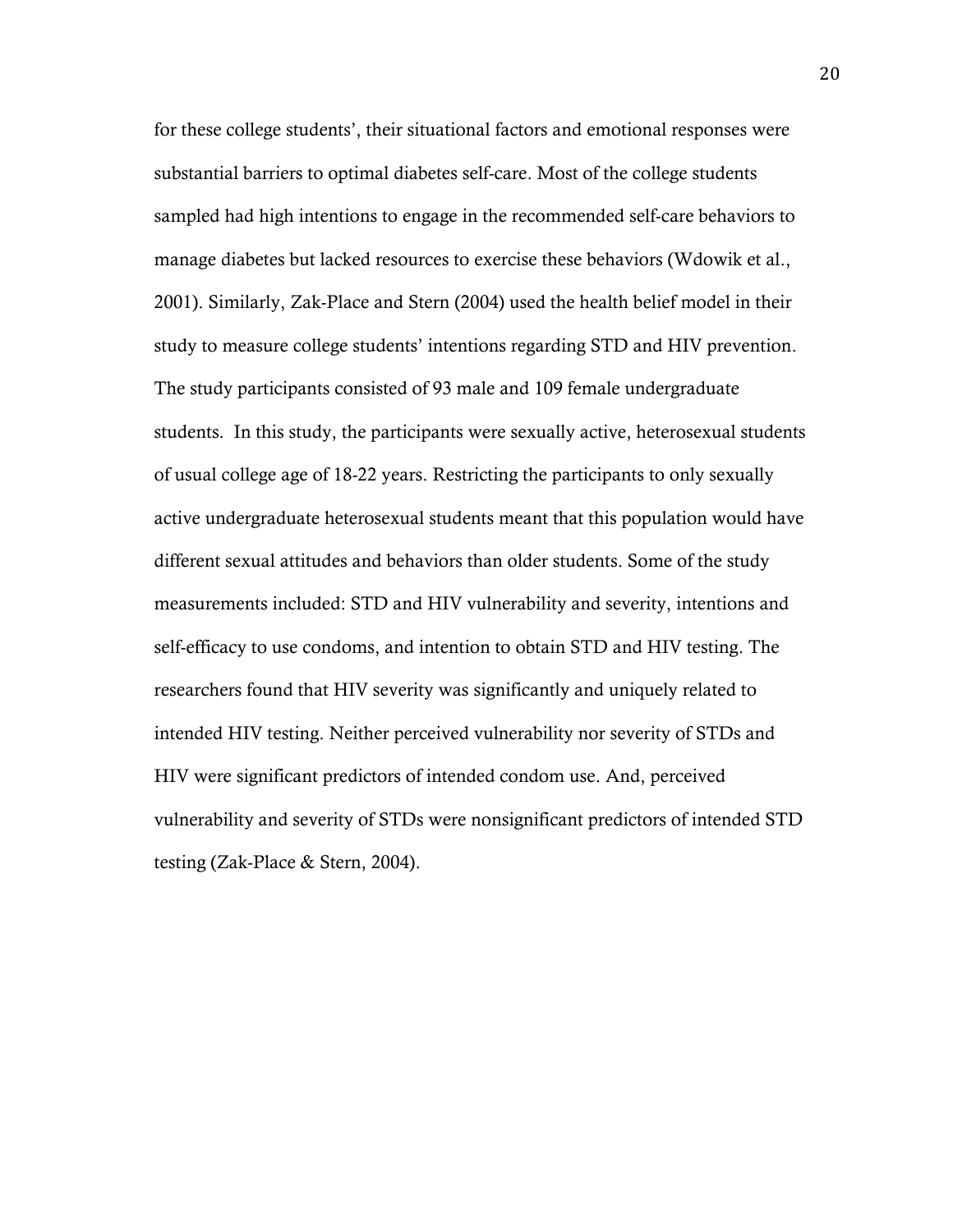## **Summary**

Literature regarding college students' perceptions of sexual abuse in children and the potential health consequences for those children was reviewed and explained in this chapter. Literature reviewed included research regarding sexual abuse in children, health risks of child sexual abuse, mental disorders and issues associated with sexual abuse, college students' perception of sexual abuse of children and factors that influence their perception, and strategies to prevent sexual abuse of children. Also, in this chapter, how the health belief model may help better understand and identify college students' perceptions of child sexual abuse children was discussed.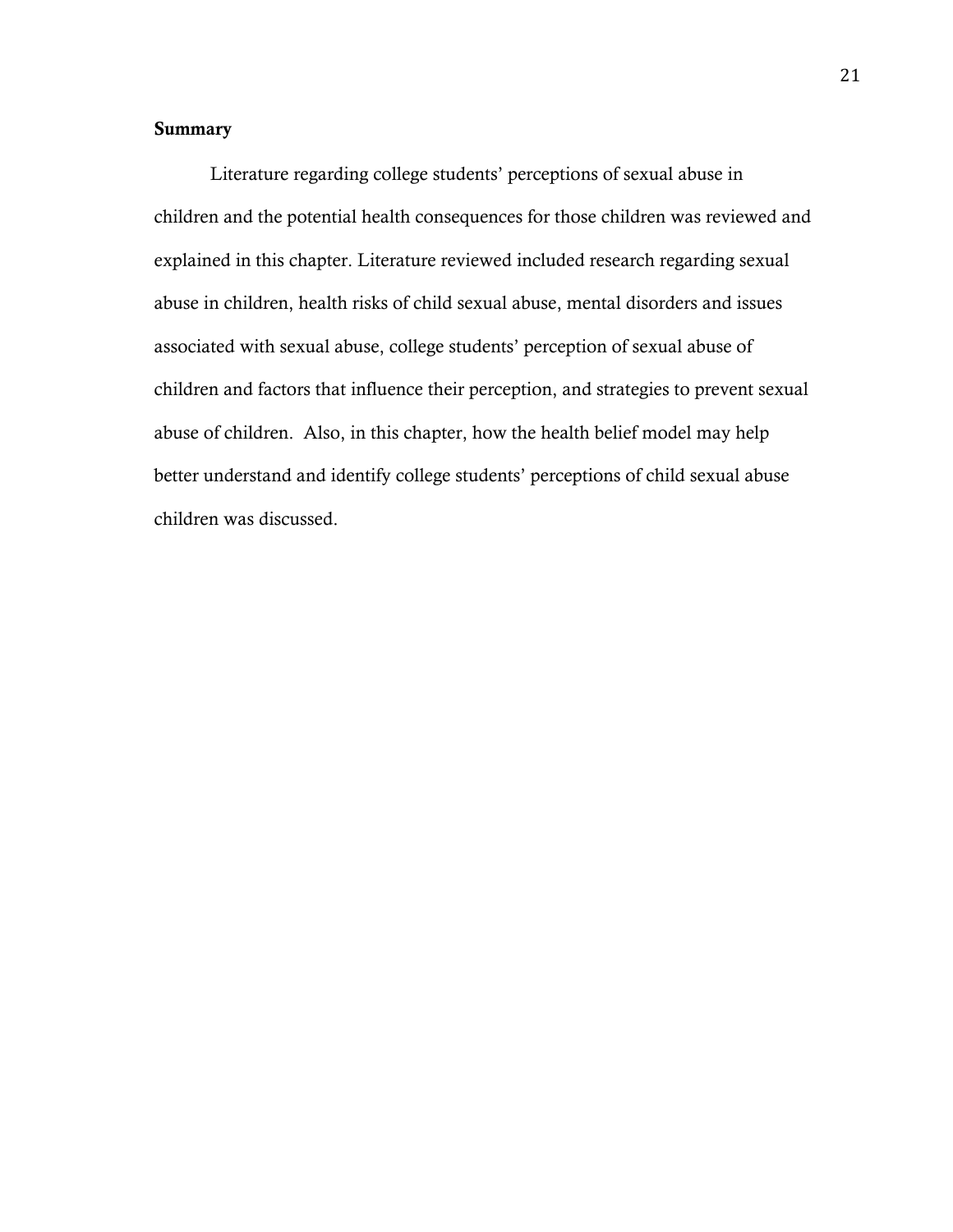#### Chapter Three: Methodology

#### Introduction

 The main purpose of this study was to assess college students' perceptions of and knowledge and awareness about sexual abuse of children. A second purpose was to identify health education strategies for future college students that might help to prevent sexual abuse of children. This chapter describes this study's research design and rationale for choice, subject selection, data collection instrument, data collection procedures, data processing and analysis, and pilot test that were used to collect data and to gain answers for my research questions.

#### My Research Questions

- 1. What are selected college students' perceptions about sexual abuse of children?
- 2. What are selected college students' knowledge and awareness of sexual abuse of children?
- 3. What are sexual abuse prevention strategies health education professionals can implement to stop or reduce sexual abuse of children?

#### Description of Research Design and Rationale for Choice

 This quantitative descriptive study was designed to identify college students' perception, knowledge and awareness of sexual abuse of children. In this research, data from selected MSU' M students was collected by written survey instrument in order to gain answers for the three research questions about sexual abuse of children. Therefore, the research design was descriptive. The independent variables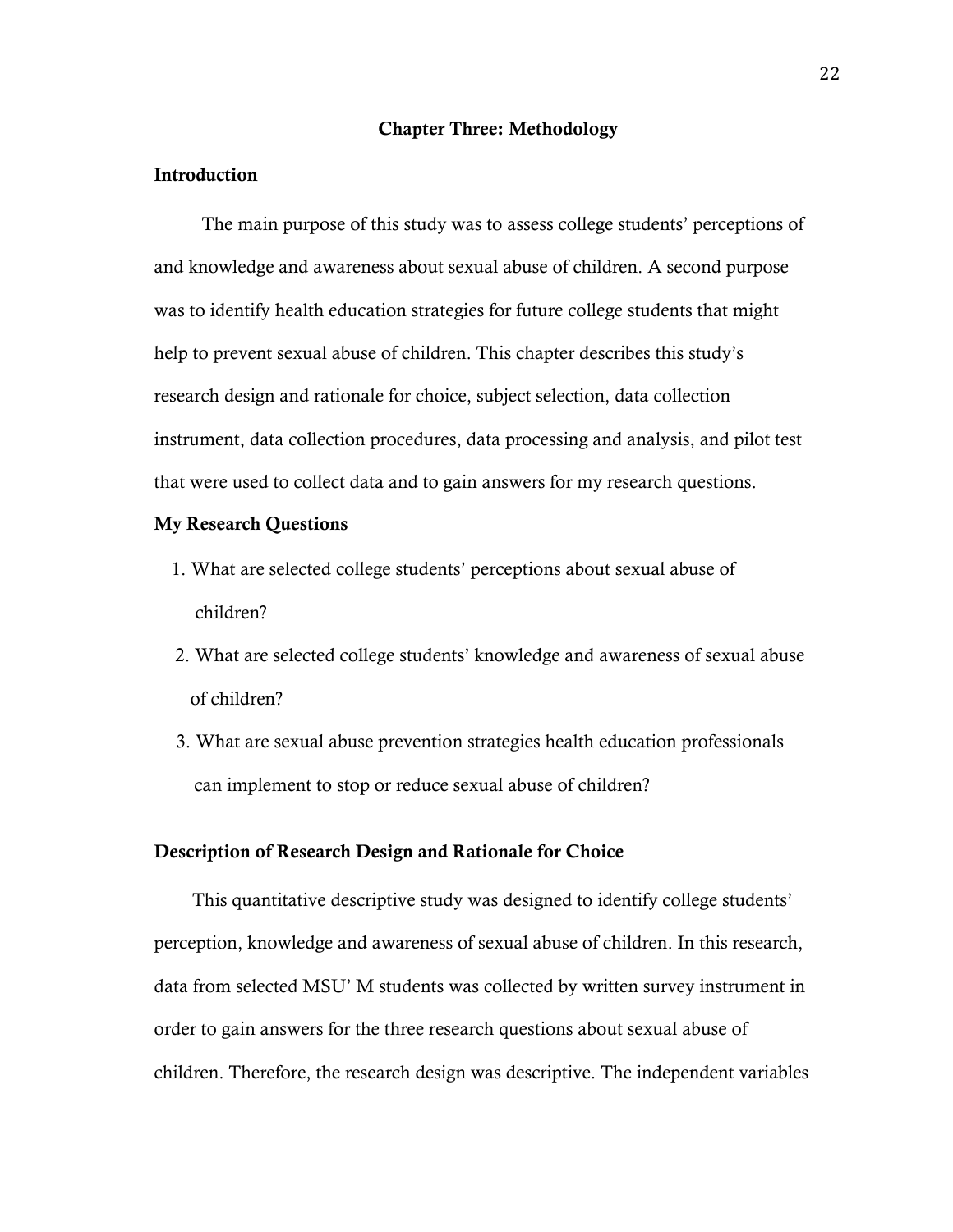that were studied include: age, year of college, gender, marital status, and ethnicity. Dependent variables that were studied include: perception and knowledge of child sexual abuse, awareness of child sexual abuse and prevention strategies.

#### Participants Selection

Participants for the study included selected Minnesota State University, Mankato female and male undergraduate students. Eight general education courses offered spring semester 2013 were selected to recruit students as study participants. I obtained permission of instructors of the selected courses to distribute my survey to students in their classes in spring semester 2013. Three hundred and thirty nine subjects were surveyed.

### Instrumentation

 I developed the survey instrument used to collect data. Some of the questions that were included in the survey instrument were gathered from two other published surveys. North Dakota Statewide Child Abuse (2002) and Prevalence of child sexual abuse among adolescents in Geneva: Results of a cross sectional survey (1996). The instrument covered a variety of aspects of college students' perceptions, knowledge and awareness of sexual abuse of children. The survey instrument included instructions for participants and a cover letter for informed consent for subjects who chose to participate. A five page printed survey with 29 questions was administered to 339 undergraduate students at MSU, M. The printed survey collected information about: 1) demographics including age, gender, ethnicity, marital status; 2) perception of child sexual abuse 3) knowledge of child sexual abuse, and 4) awareness of child sexual abuse. (See Appendix A). The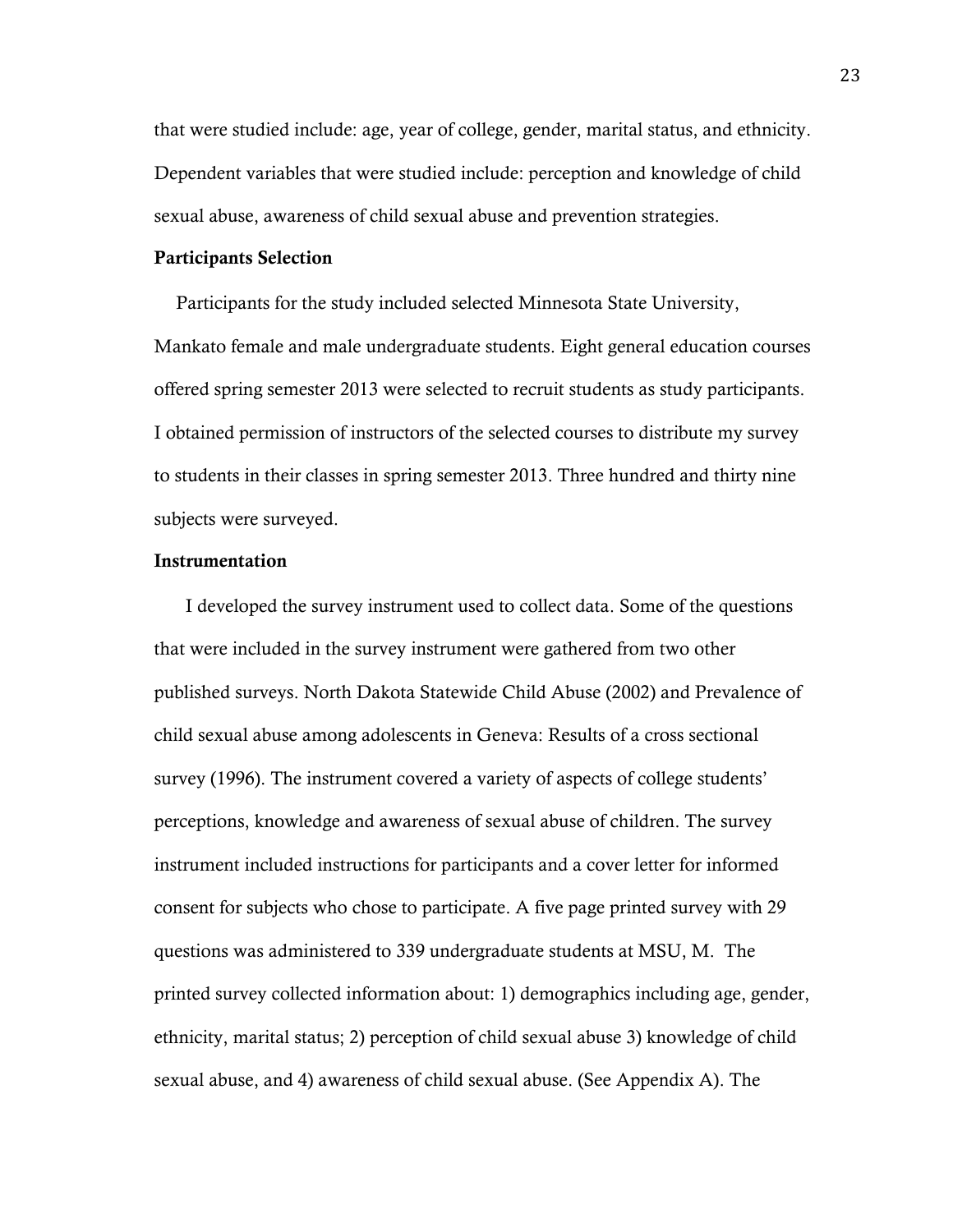survey instrument was reviewed by my three thesis committee members to determine face validity of questions on the survey and clarity and appropriateness of the instrument.

#### Pilot Test

 A pilot test to improve and enhance my survey instrument was conducted. This helped in organization of the questions asked and readability of the survey. The pilot study was performed on a group of 25 students enrolled in a general education health course at MSU, Mankato. The survey completed by the 25 students was printed. The printed survey required about five minutes to be completed by the students. Information received from pilot test was used to improve the survey. The majority of the students who participated in the pilot testing suggested no changes to the survey. They mentioned that the questions asked on the survey were "very clear and straight to the point", "great survey", and "all good questions, made me think." However, there was one student who suggested questions "#22 If children who are sexually abused are more likely to sexually abuse children" and "#26 If children who have been sexually abused are more likely to sexually abuse their children when they become adults" were the same question. I didn't make any changes to question # 22 and # 26 because only one pilot study participant suggested it. Participants in the pilot study were asked the following questions about the survey: 1. Were there any questions on this survey that you did not understand? Please note the question number and identify what is unclear. 2. Are there any questions that you think should be deleted? Please note the question and explain why the question(s) should be deleted. 3. Do you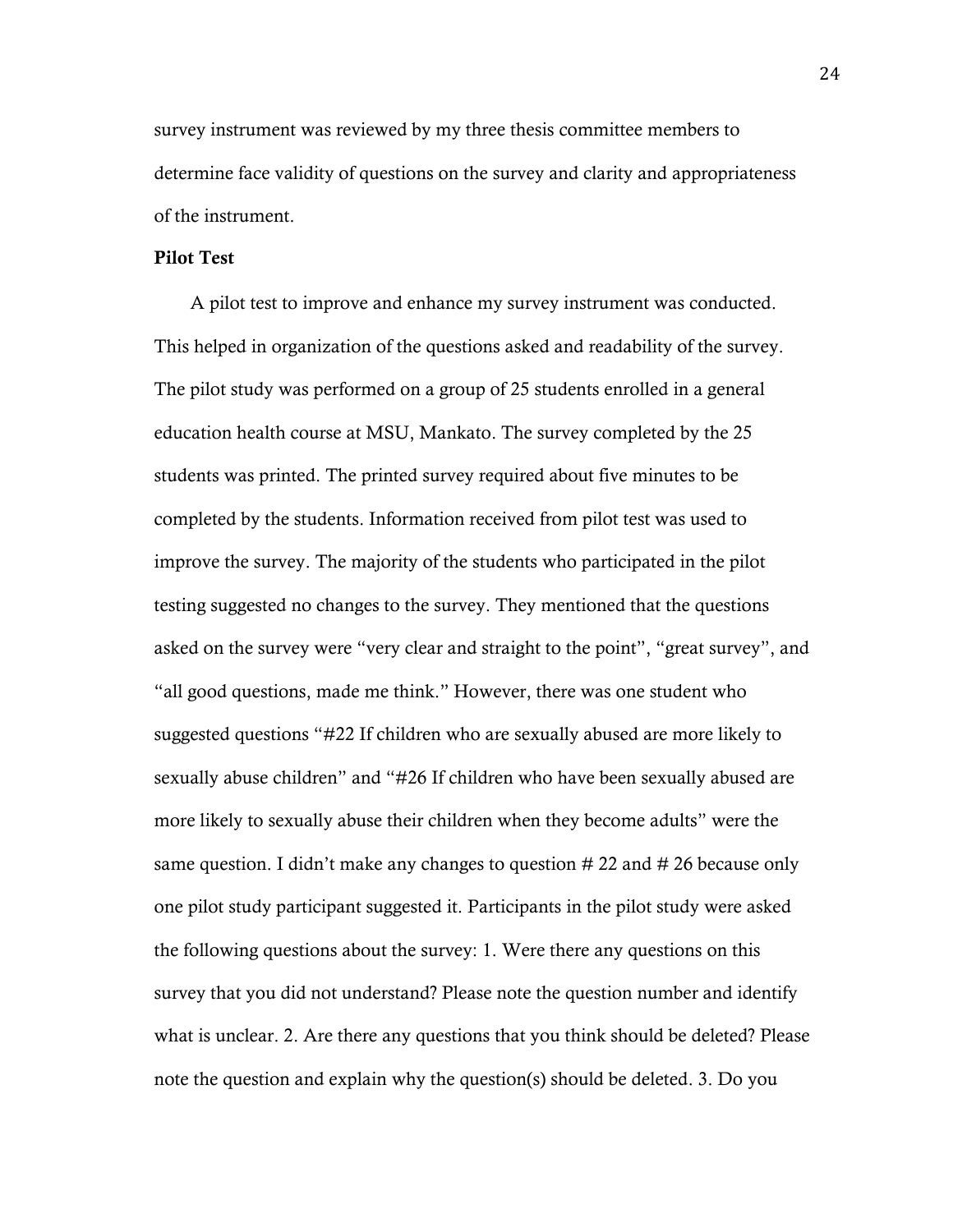have any suggestions for improvement of the survey? However, I didn't make any changes based on the pilot test.

## Data Collection

Data collection for this study was conducted February 27, 2013 - March 1, 2013 spring semester 2013. The survey was in printed form selected professors of eight general education courses were sent emails requesting permission to collect data from students in their classes. Permission to administer the survey was obtained from the Minnesota State Institutional Review Board MSU, Mankato for approval for the Conduct of Research involving Human Subjects (See Appendix B). I distributed the survey instrument in the eight selected classes. It took 5-10 minutes for subjects to complete the survey. For each of the eight classes, surveys were placed in a yellow envelope to maintain confidentiality. Along with the survey, a participant consent form was included in the yellow envelope. The participant consent form specified who has access to the survey instruments to protect the respondents' privacy. Also, the consent forms contained information on the purpose of the study, potential risks to the participants and his or her rights regarding participating in the research. Finally, the consent form informed participants where they could get answers if they had questions about the survey instrument. (See Appendix C)

 Participants were instructed to read and keep the informed consent form. Once participants completed the survey they were told to place it back into the yellow envelope. Data collected will be stored in a locked filing cabinet at MSU, Mankato and destroyed 3 years after data collection.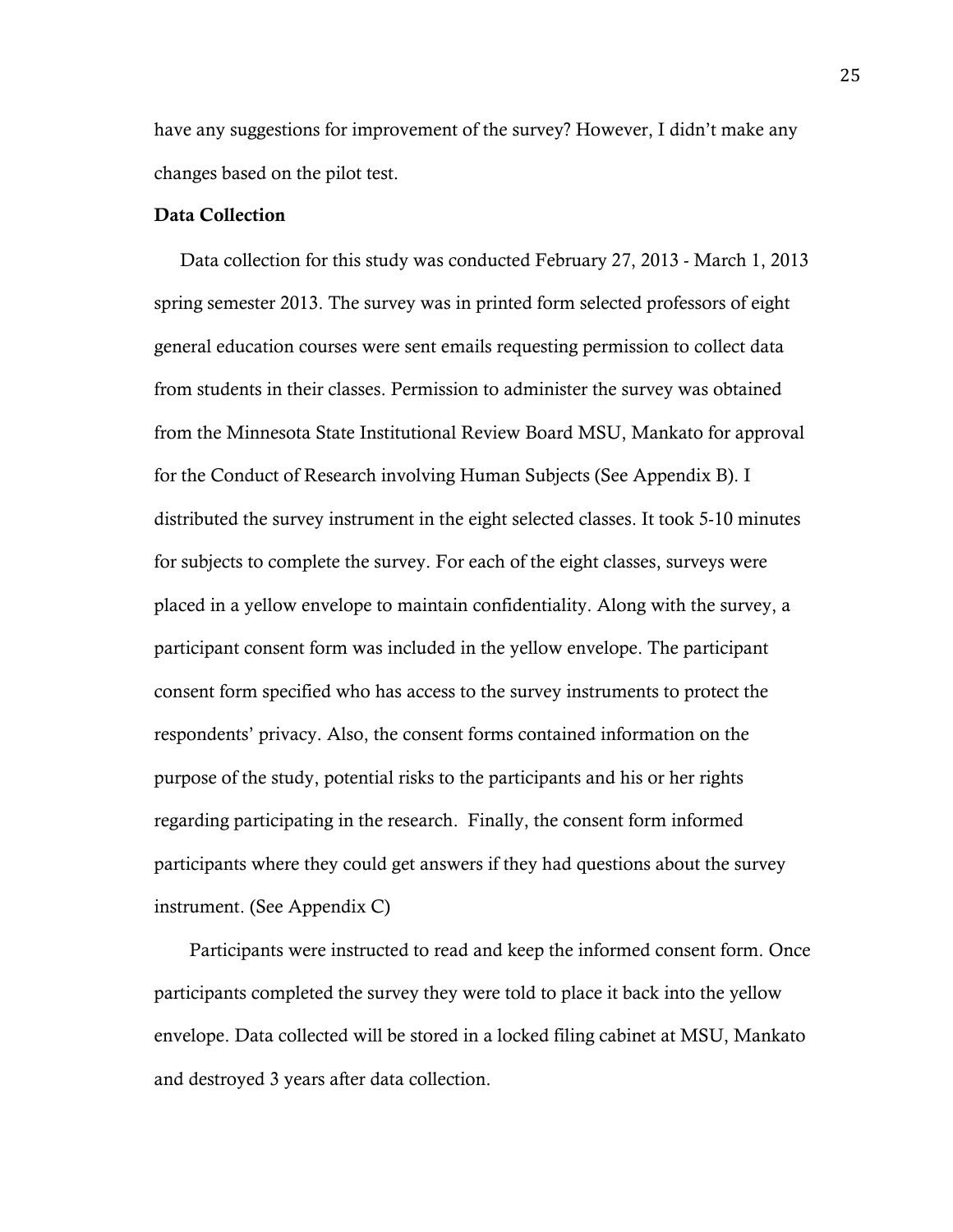## Data Analysis

 Data for this study were collected from February 25, 2013 to March 1, 2013. Once the data collection period was complete, data were analyzed by using descriptive statistics (frequency counts, percentages, means and standard deviations) using Statistical Package for Social Sciences (SPSS) software program. Summary

 This chapter described the methodology used in this descriptive and quantitative research design to assess selected college students' perception, knowledge and awareness of sexual abuse of children.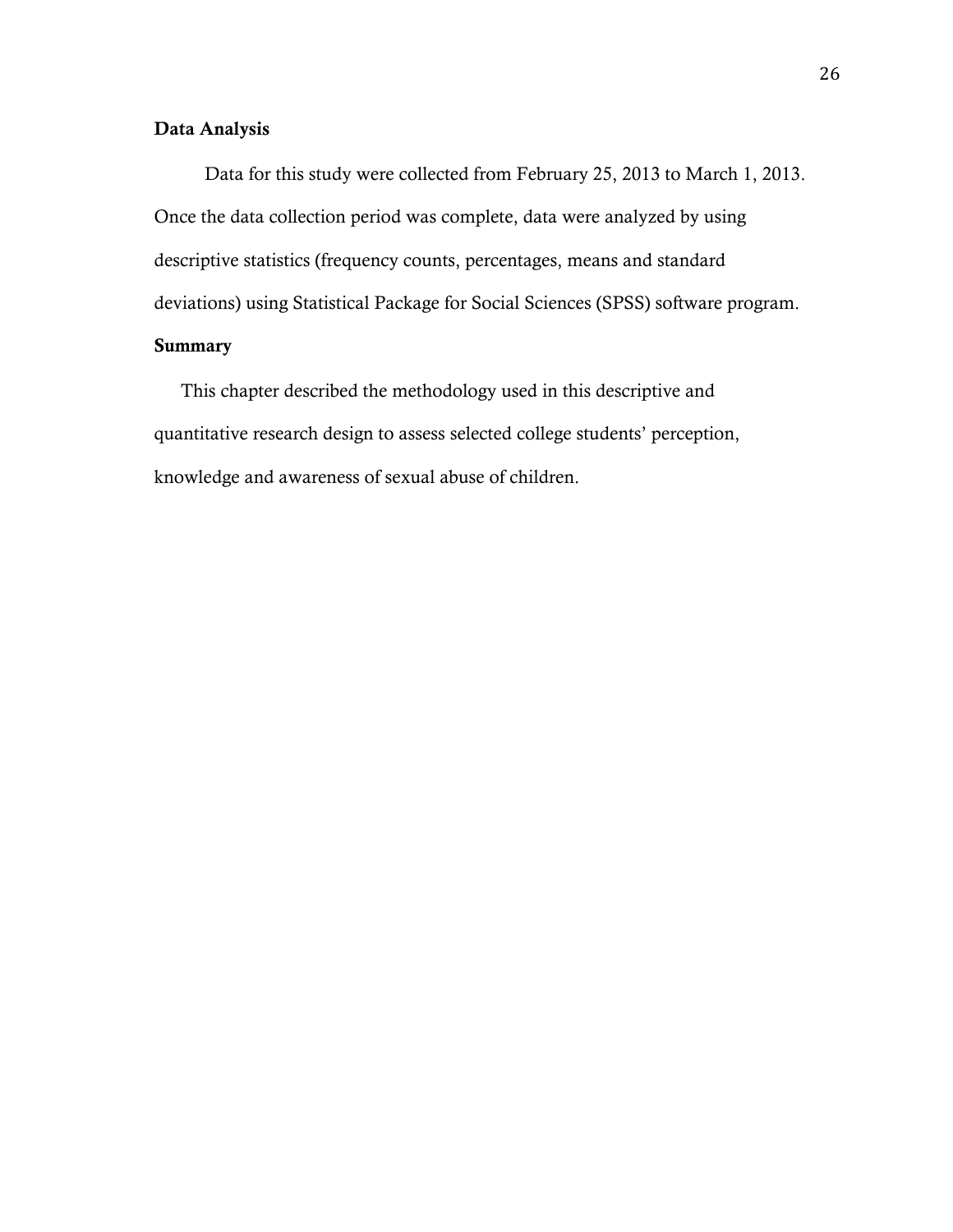#### Chapter 4: Findings and Discussion

#### Introduction

The purpose of this research was to assess and evaluate selected college students' perception of and knowledge and awareness about sexual abuse of children. In order to collect data a 29-item survey was developed and administered to students in selected classrooms in Minnesota State University, Mankato campus regarding their perception, knowledge, awareness, and prevention strategies of sexual abuse of children; as well as demographic information. The findings from the quantitative analysis for each research question are presented in this chapter.

After IRB approval was attained, 339 printed surveys were disturbed to eight selected undergraduate general education classes at Minnesota State University, Mankato. Because of the nature of this research, descriptive statistical analysis was used to answer the presented research questions.

The total number of overall response rate for the selected college students at Minnesota State University, Mankato aged 18-25 was n=339. Twenty-three surveys were disregarded from analysis because respondents were over the age of 25 or under the age 18. By completing the survey instrument and keeping the consent form, participants provided consent. Responses from the remaining 316 participants were coded and entered into a database using SPSS.

27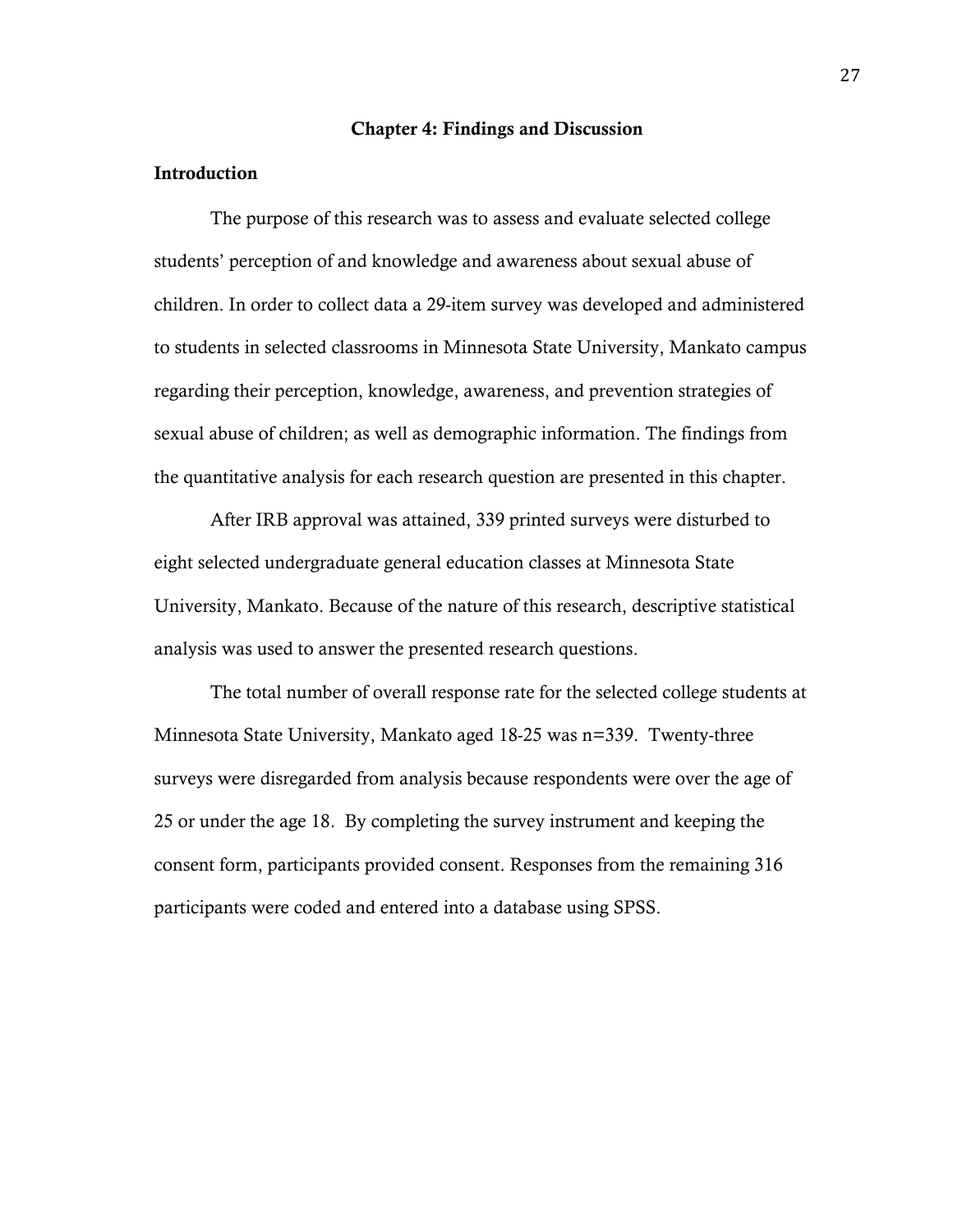# Respondents' Demographics

Demographic data collected from respondents included age, gender, education, race, and marital status. The key findings from the demographic data collected revealed that  $35.8\%$  (n = 113) were males and  $64.2\%$  (n = 203) were females. Regarding racial status 8.0% ( $n = 25$ ) were African American, 6.7% ( $n =$ 21) were Asian American,  $3.2\%$  (n = 10) were Hispanic/American,  $79.9\%$  (n = 250) were White/Caucasian, and 2.2% ( $n = 7$ ) were biracial. There weren't any participants who were Native American. The marital status distribution of the sample was  $96.2\%$  (n = 301) never married, 2.6% (n = 8) married, .6% (n = 2) divorced and .6% ( $n = 2$ ) stated they were in a relationship (See Table 4.1)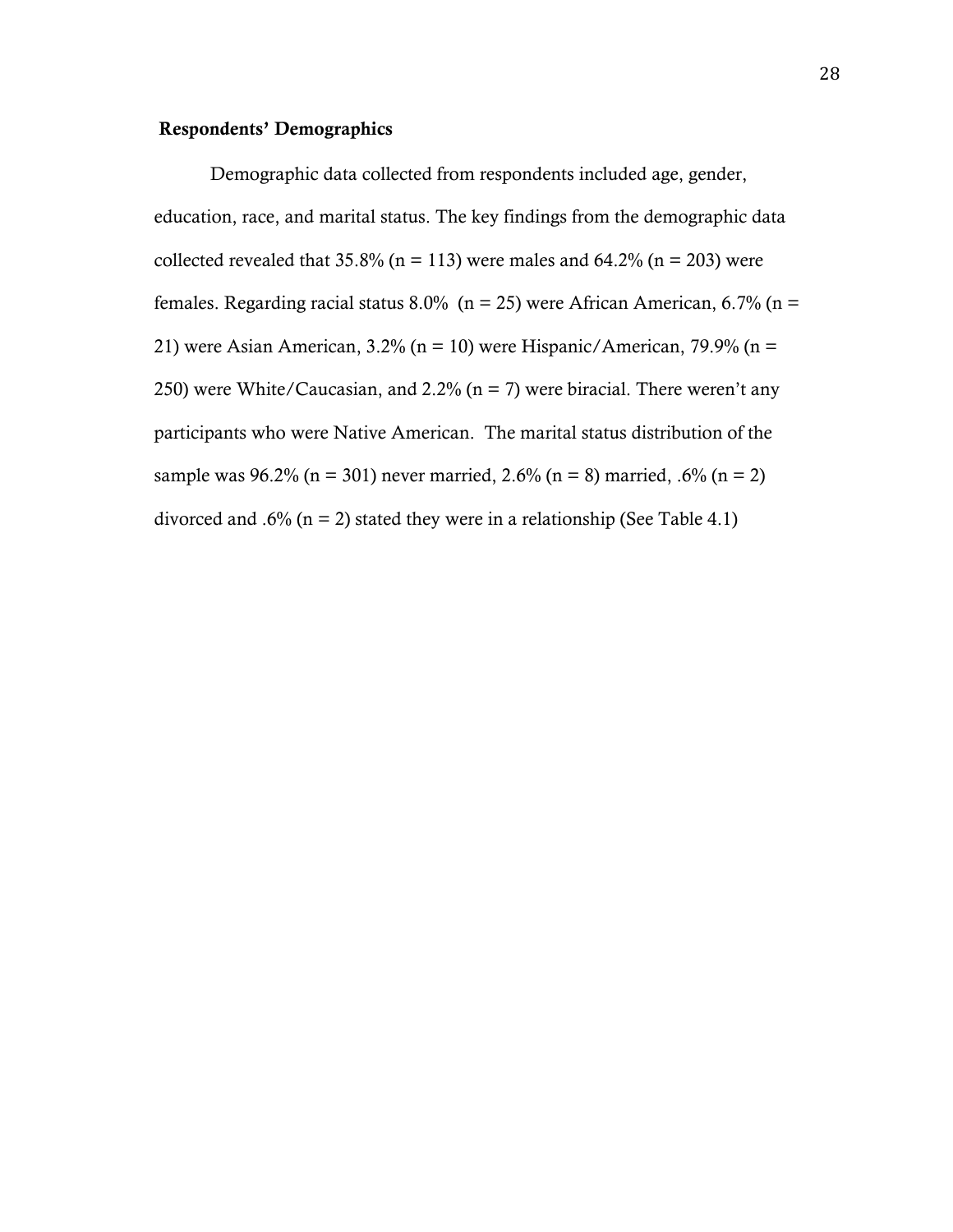| Gender                 | 113<br>203<br>316 | 35.8<br>64.2<br>100 |  |
|------------------------|-------------------|---------------------|--|
|                        |                   |                     |  |
| Male                   |                   |                     |  |
| Female                 |                   |                     |  |
| <b>Total Responses</b> |                   |                     |  |
| Age                    |                   |                     |  |
| 18                     | 62                | 19.6                |  |
| 19                     | 96                | 30.4                |  |
| 20                     | 84                | 26.6                |  |
| 21                     | 40                | 12.7                |  |
| 22<br>23               | 22<br>6           | 7.0<br>1.9          |  |
| 24                     | 4                 | 1.3                 |  |
| 25                     | $\overline{2}$    | .6                  |  |
| <b>Total Responses</b> | 316               | 100                 |  |
| Education              |                   |                     |  |
| Freshman               | 119               | 37.8                |  |
| Sophomore              | 105               | 33.3                |  |
| Junior                 | 62                | 19.7                |  |
| Senior                 | 29                | 9.2                 |  |
| <b>Total Responses</b> | 315               | 100                 |  |
| Ethnicity              |                   |                     |  |
| African American       | 25                | 8.0                 |  |
| Asian American         | 21                | 6.7                 |  |
| Hispanic/Latino        | 10                | 3.2                 |  |
| White/Caucasian        | 250               | 79.9                |  |
| Native American        | $\boldsymbol{0}$  | $\boldsymbol{0}$    |  |
| <b>Biracial</b>        | 7<br>313          | 2.2                 |  |
| <b>Total Responses</b> |                   | 100                 |  |
| <b>Marital Status</b>  |                   |                     |  |
| Never married          | 301               | 96.2                |  |
| Married                | 8                 | 2.6                 |  |
| Separated              | $\overline{c}$    | .6                  |  |
| Divorced               | $\overline{2}$    | .6                  |  |
| <b>Total Responses</b> | 313               | 100                 |  |

 $\_$  , and the set of the set of the set of the set of the set of the set of the set of the set of the set of the set of the set of the set of the set of the set of the set of the set of the set of the set of the set of th

Table 4.1 *Demographic Data of Participants*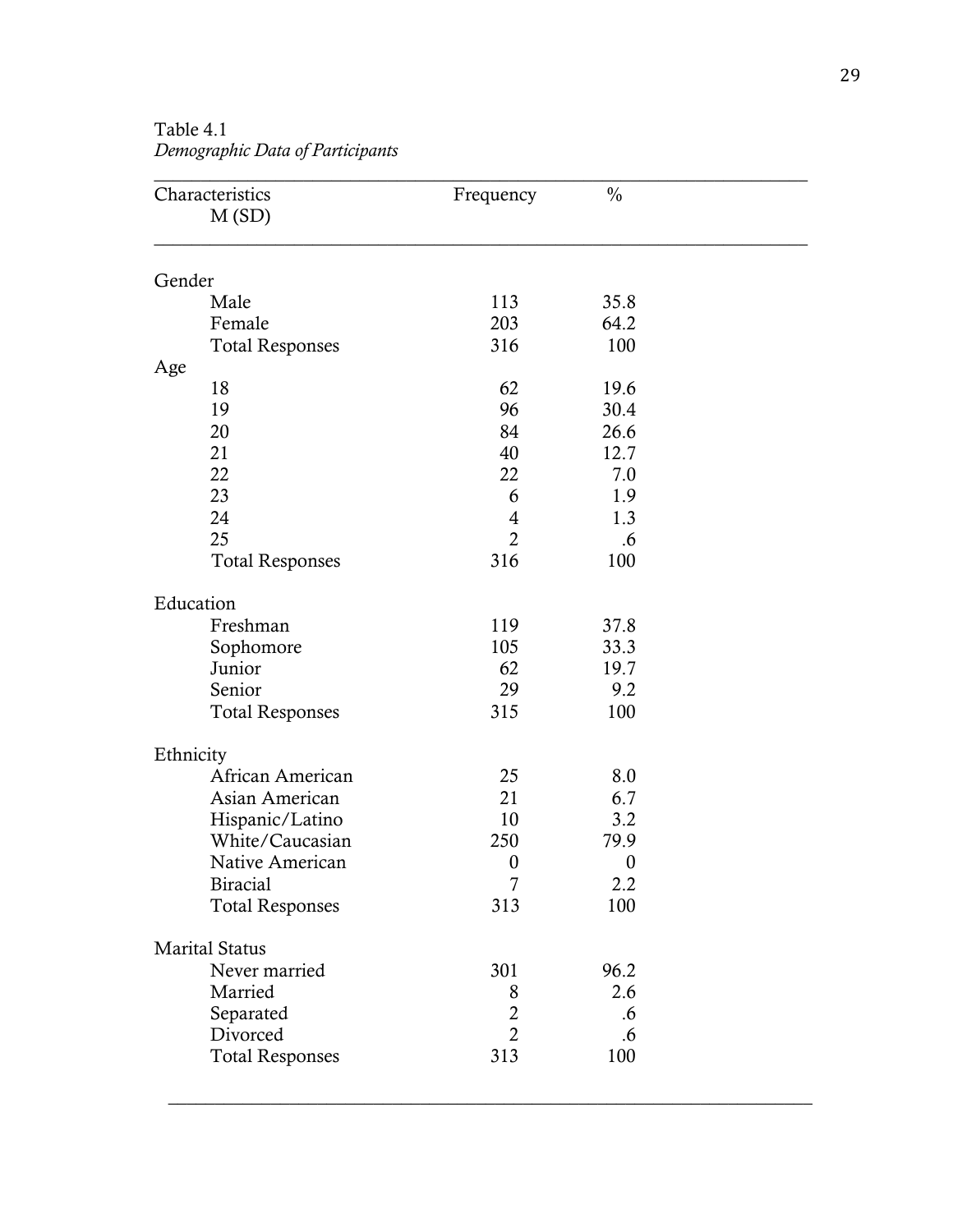# Research Question 1: What are selected college students' perceptions about children who have been sexually abused?

In order to identify selected college students' perceptions about children who have been sexually abused; participants were asked to indicate their agreement with the statement, "Most of the time children are sexually abused when they are alone, at night, and outside their home." Of the 311(98.4%) participants who answered this question; 9.3% (*n* = 29) participants reported *strongly agree*; 42.4% (n = 132) participants reported *agree*; 40.8% (*n* = 127) participants reported *disagree*; 7.4% (*n* = 23) participants reported *strongly disagree* (See Table 4.2).

Table 4.2

| Responses                | Frequency | %    |  |
|--------------------------|-----------|------|--|
| Strongly agree           | 29        | 9.3  |  |
| Agree                    | 132       | 42.4 |  |
| Disagree                 | 127       | 40.8 |  |
| <b>Strongly Disagree</b> | 23        | 7.4  |  |
| <b>Total Responses</b>   | 311       | 100  |  |

*Most of the Time Children are Sexually Abused When They are Alone, at Night, and Outside Their Home*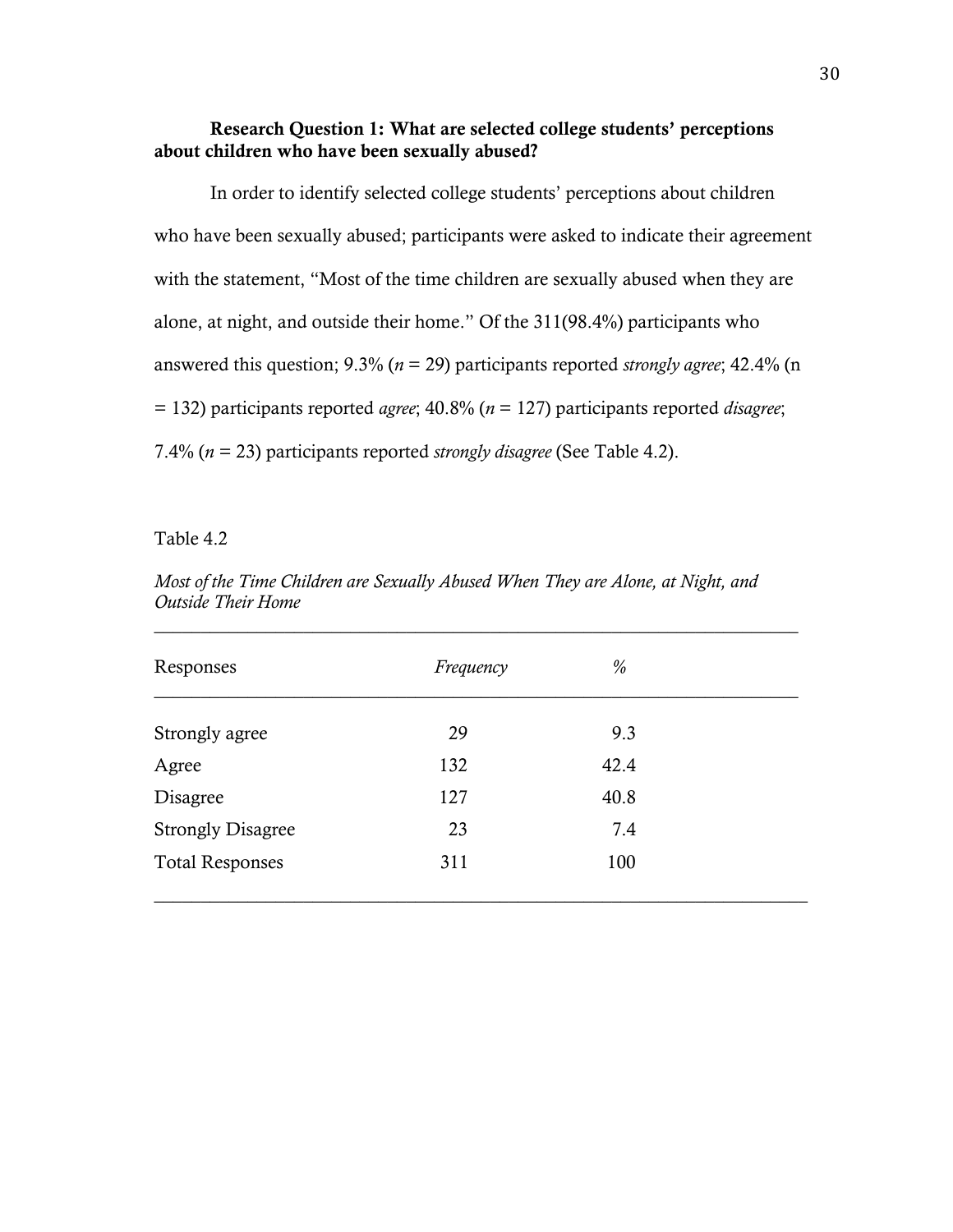Participants were asked to indicate their agreement with the statement, "Children who are sexually abused are more likely to sexually abuse children." Of the 310(98.1%) participants who answered this question,  $13.9\%$  ( $n = 43$ ) participants reported to *strongly agree*; 50.0% (n = 155) participants reported *agree;* 31.9% ( $n = 99$ ) participants reported to *disagree*; 4.2% ( $n = 13$ ) participants reported *strongly disagree* (See Table 4.3).

#### Table 4.3

| Reponses                 | Frequency | $\frac{0}{0}$ |  |
|--------------------------|-----------|---------------|--|
| Strongly agree           | 43        | 13.9          |  |
| Agree                    | 155       | 50.0          |  |
| Disagree                 | 99        | 31.9          |  |
| <b>Strongly Disagree</b> | 13        | 4.2           |  |
| <b>Total Responses</b>   | 310       | 100           |  |
|                          |           |               |  |

\_\_\_\_\_\_\_\_\_\_\_\_\_\_\_\_\_\_\_\_\_\_\_\_\_\_\_\_\_\_\_\_\_\_\_\_\_\_\_\_\_\_\_\_\_\_\_\_\_\_\_\_\_\_\_\_\_\_\_\_\_\_\_\_\_\_\_\_\_

*Children who are sexually abused are more likely to sexually abuse children*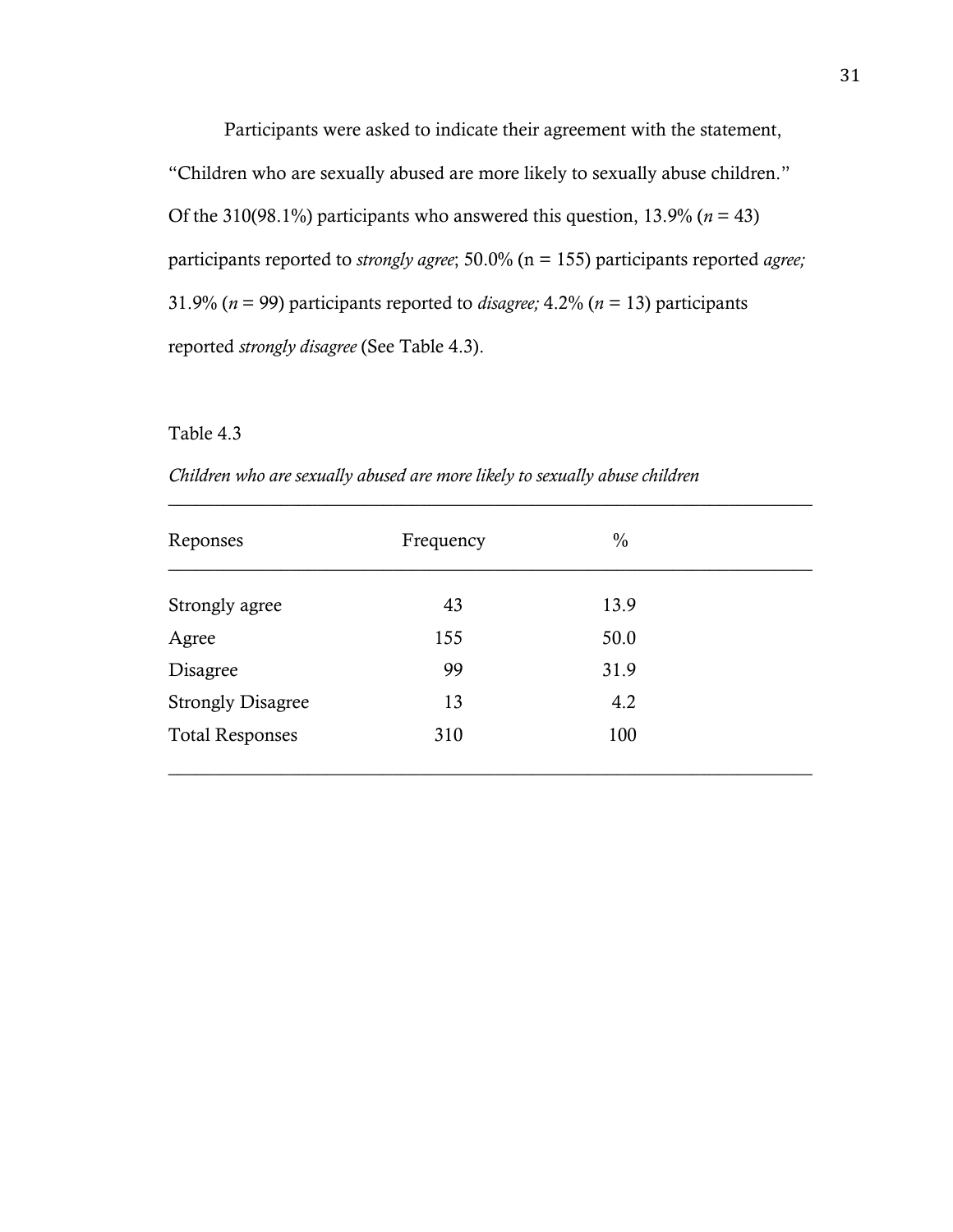Participants were asked to indicate their agreement with the statement,

"Most perpetrators of child sexual abuse do not belong to the child's family." Of the 307(97.1%) participants who answered this question;  $2.3\%$  ( $n = 7$ ) participants reported *strongly agree*; 12.4% (n = 38) participants reported *agree*; 67.4% (*n* = 207) participants reported *disagree*; 17.9% (*n* = 55) participants reported *strongly disagree* (See Table 4.4).

#### Table 4.4

*Most perpetrators of child sexual abuse do not belong to the child's family.*

| Reponses                 | Frequency | $\frac{0}{0}$ |  |
|--------------------------|-----------|---------------|--|
| Strongly agree           | 7         | 2.3           |  |
| Agree                    | 38        | 12.4          |  |
| Disagree                 | 207       | 67.4          |  |
| <b>Strongly Disagree</b> | 55        | 17.9          |  |
| <b>Total Responses</b>   | 307       | 100           |  |

\_\_\_\_\_\_\_\_\_\_\_\_\_\_\_\_\_\_\_\_\_\_\_\_\_\_\_\_\_\_\_\_\_\_\_\_\_\_\_\_\_\_\_\_\_\_\_\_\_\_\_\_\_\_\_\_\_\_\_\_\_\_\_\_\_\_\_\_\_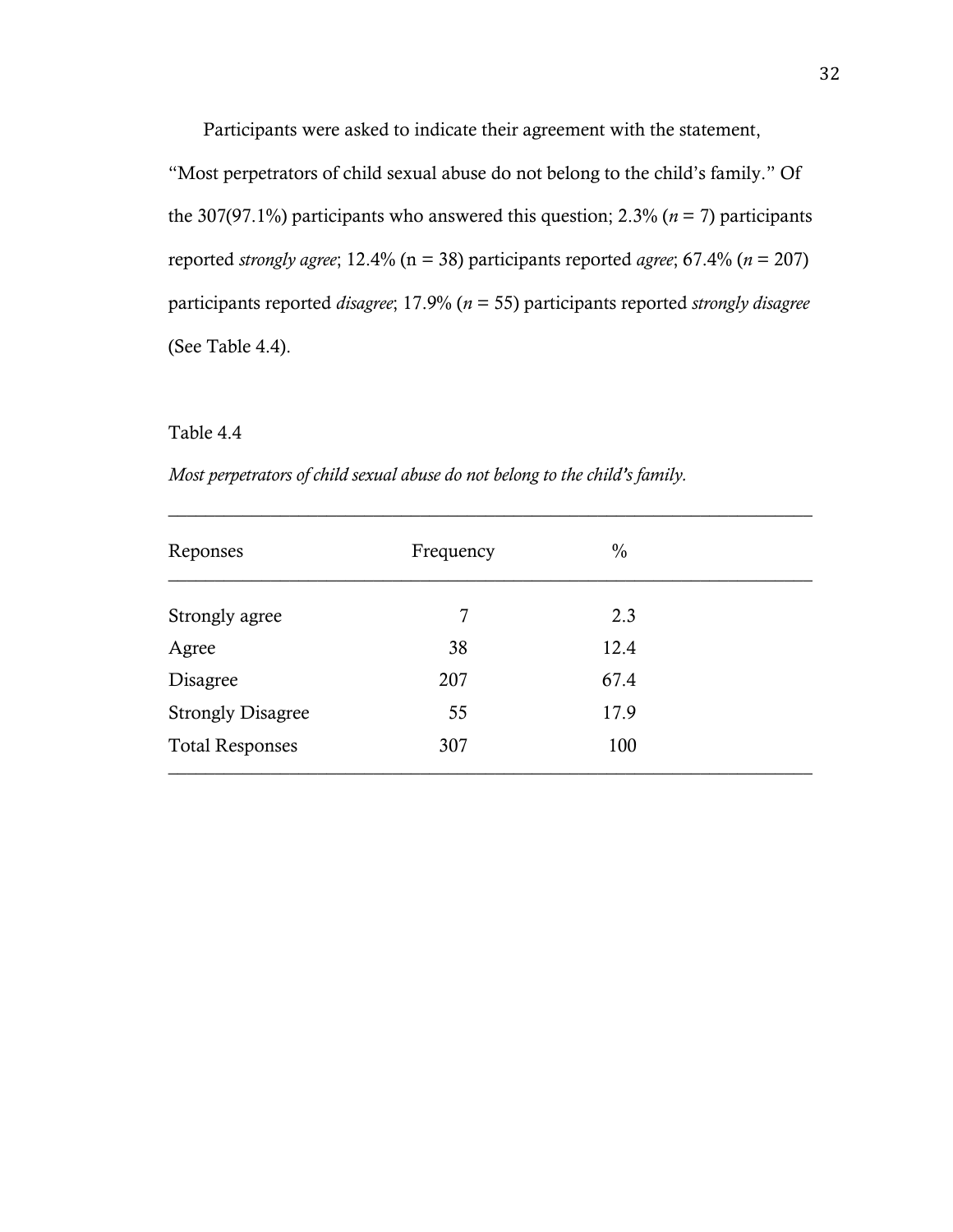Participants were also asked to identify the most common/frequent perpetrators of child sexual abuse. Of the 200(63.39%) participants who answered this question; 60.0% (n = 120) participants reported *family members* are the most common/frequent perpetrators; 15.5% (n = 31) participants reported *family friends* are the most common/frequent perpetrators;  $22.0\%$  (n = 33) participants reported *male adults* are the most common/frequent perpetrators; and  $2.5\%$  (n = 5) participants reported *strangers* are the most common/frequent perpetrators (See Table 4.5).

#### Table 4.5

| Who are Most Common/Frequent Perpetrators of Child Sexual Abuse |  |  |
|-----------------------------------------------------------------|--|--|
|-----------------------------------------------------------------|--|--|

| Responses              | Frequency | $\frac{0}{0}$ |  |
|------------------------|-----------|---------------|--|
| Family members         | 120       | 60.0          |  |
| Family friends         | 31        | 15.5          |  |
| Male Adults            | 44        | 22.0          |  |
| <b>Strangers</b>       | 5         | 2.5           |  |
| <b>Total Responses</b> | 200       | 100           |  |

 $\_$  , and the set of the set of the set of the set of the set of the set of the set of the set of the set of the set of the set of the set of the set of the set of the set of the set of the set of the set of the set of th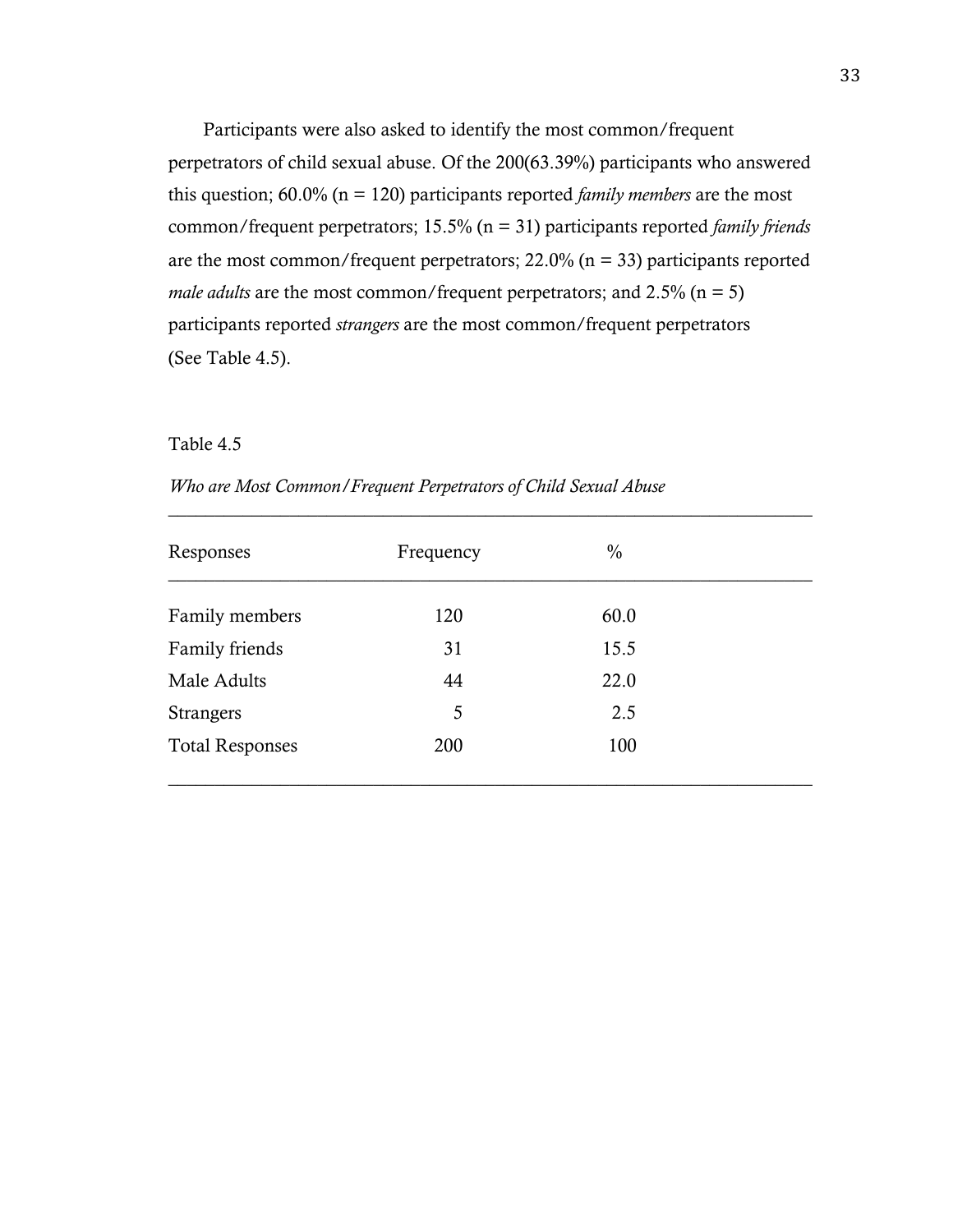Participants were asked to indicate their agreement with the statement, "In sexual abuse cases the child is never responsible." Of the 308(97.5%) participants who answered this question; 49.4% ( $n = 152$ ) participants reported *strongly agree*; 35.1% (n = 108) participants reported *agree*; 13.3% (*n* = 41) participants reported *disagree*; and 2.3% (*n* = 7) participants reported *strongly disagree* (See Table 4.6).

# Table 4.6

*In Sexual Abuse Cases the Child is Never Responsible* 

| Reponses                 | Frequency | $\frac{0}{0}$ |  |
|--------------------------|-----------|---------------|--|
| Strongly agree           | 152       | 49.4          |  |
| Agree                    | 108       | 35.1          |  |
| Disagree                 | 41        | 13.3          |  |
| <b>Strongly Disagree</b> | 7         | 2.3           |  |
| <b>Total Responses</b>   | 308       | 100           |  |

\_\_\_\_\_\_\_\_\_\_\_\_\_\_\_\_\_\_\_\_\_\_\_\_\_\_\_\_\_\_\_\_\_\_\_\_\_\_\_\_\_\_\_\_\_\_\_\_\_\_\_\_\_\_\_\_\_\_\_\_\_\_\_\_\_\_\_\_\_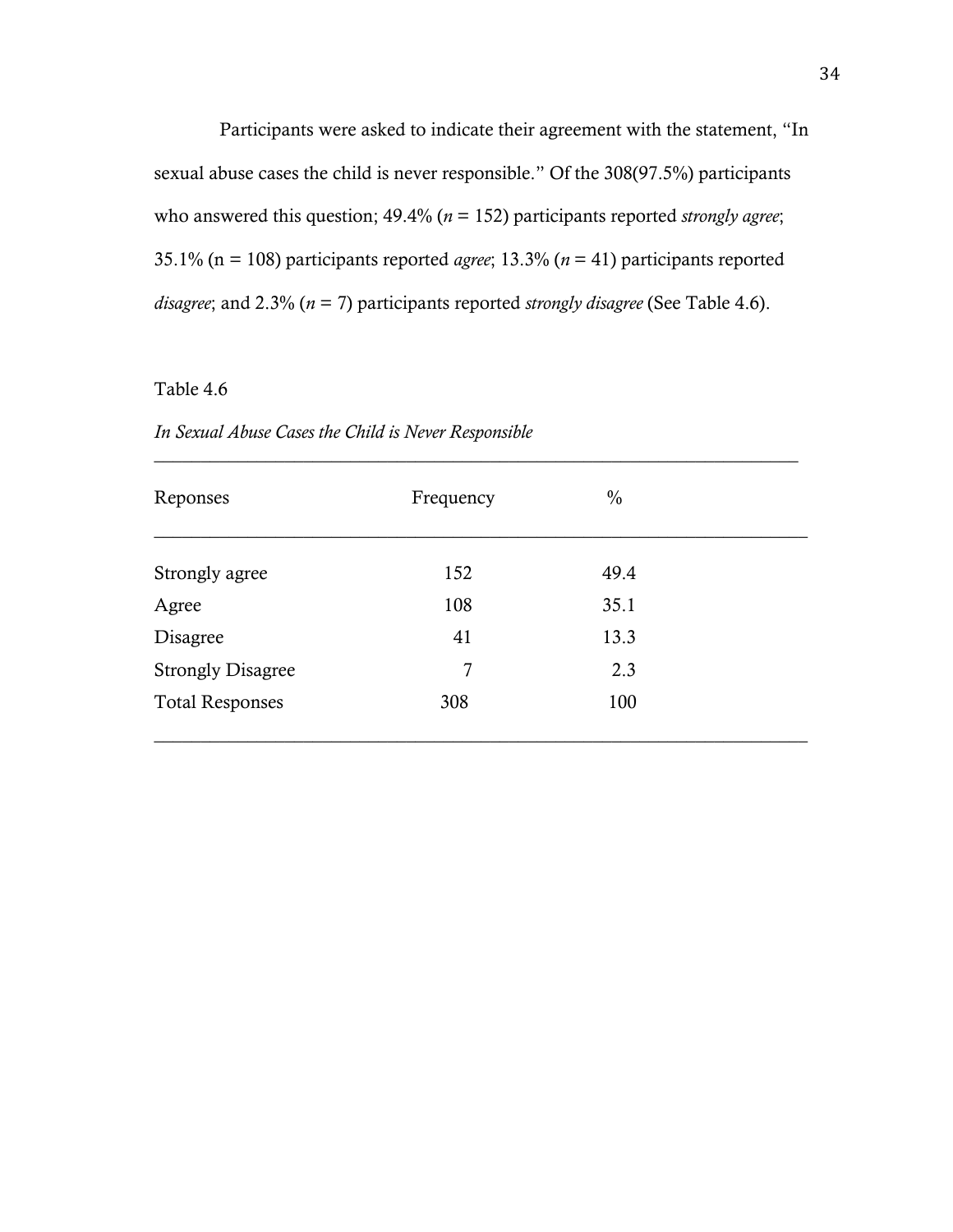Participants were asked to indicate their agreement with the statement

"Children who have been sexually abused are more likely to sexually abuse their children when they become parents." Of the 305(96.5%) participants who answered this question; 7.2% (*n* = 22) participants reported *strongly agree*; 41.3% (n = 126) participants reported to *agree*; 43.0% (*n* = 131) participants reported *disagree*; and 8.5% (*n* = 26) participants reported *strongly disagree* (See Table 4.7).

#### Table 4.7

*Children Who Have Been Sexually Abused are More Likely to Sexually Abuse Their Children When They Become Parents*

| Reponses                 | Frequency | $\frac{0}{0}$ |  |
|--------------------------|-----------|---------------|--|
| Strongly agree           | 22        | 7.2           |  |
| Agree                    | 126       | 41.3          |  |
| Disagree                 | 131       | 43.0          |  |
| <b>Strongly Disagree</b> | 26        | 8.5           |  |
| <b>Total Responses</b>   | 305       | 100           |  |

 $\_$  , and the set of the set of the set of the set of the set of the set of the set of the set of the set of the set of the set of the set of the set of the set of the set of the set of the set of the set of the set of th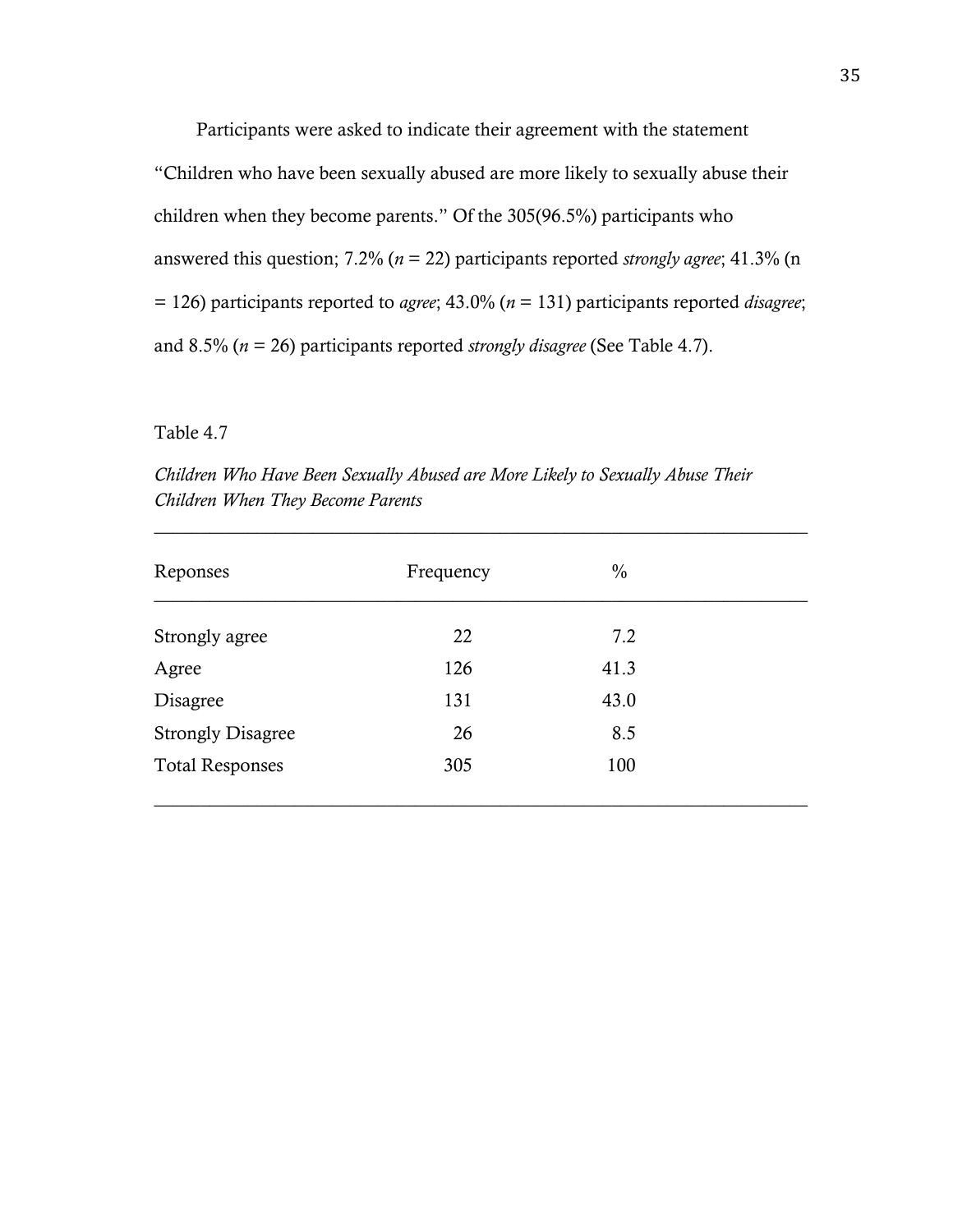Participants were asked to indicate their agreement with the statement,

"Most sexual abuse of boys is committed by homosexual males." Of the 308(97.5%) participants who answered this question; 3.6% (*n* = 11) participants reported *strongly agree*; 42.4% (n = 115) participants reported *agree*; 40.8% (*n* = 151) participants reported to *disagree*; and 7.4% (*n* = 31) participants reported *strongly disagree* (See Table 4.8).

# Table 4.8

| Responses                | Frequency | $\frac{0}{0}$ |  |
|--------------------------|-----------|---------------|--|
| Strongly agree           | 11        | 3.6           |  |
| Agree                    | 115       | 42.4          |  |
| Disagree                 | 151       | 40.8          |  |
| <b>Strongly Disagree</b> | 31        | 7.4           |  |
| <b>Total Reponses</b>    | 308       | 100           |  |

*Most Sexual Abuse of Boys is Committed by Homosexual Males*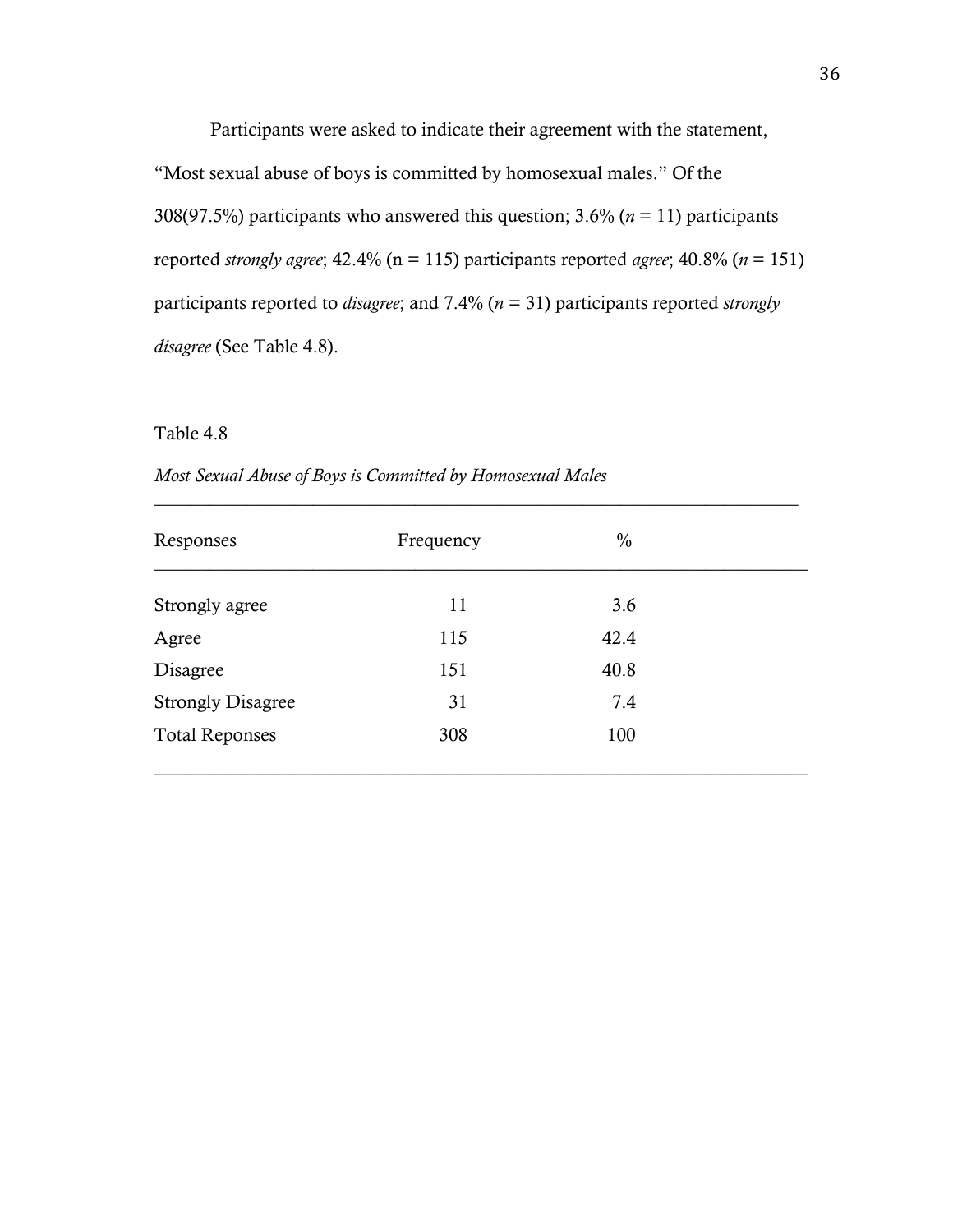In response to the statement, "Boys sexually abused by males must be homosexual or will become homosexual." question. 6% (*n* = 2) participants indicated *strongly agree*; 5.2% (n = 16) participants indicated to *agree*; 50.0% (*n* = 155) participants indicated *disagree*; and 44.2% (*n* = 137) participants indicated to *strongly disagree* for total of 310(98.1%) participants (See Table 4.9).

# Table 4.9

| Responses                | Frequency      | $\frac{0}{0}$ |  |
|--------------------------|----------------|---------------|--|
| Strongly agree           | $\overline{2}$ | .6            |  |
| Agree                    | 16             | 5.2           |  |
| Disagree                 | 155            | 50.0          |  |
| <b>Strongly Disagree</b> | 137            | 44.2          |  |
| <b>Total Reponses</b>    | 310            | 100           |  |

 $\_$  , and the set of the set of the set of the set of the set of the set of the set of the set of the set of the set of the set of the set of the set of the set of the set of the set of the set of the set of the set of th

*Boys Sexual Abuse by Males Must be Homosexual or will Become Homosexual*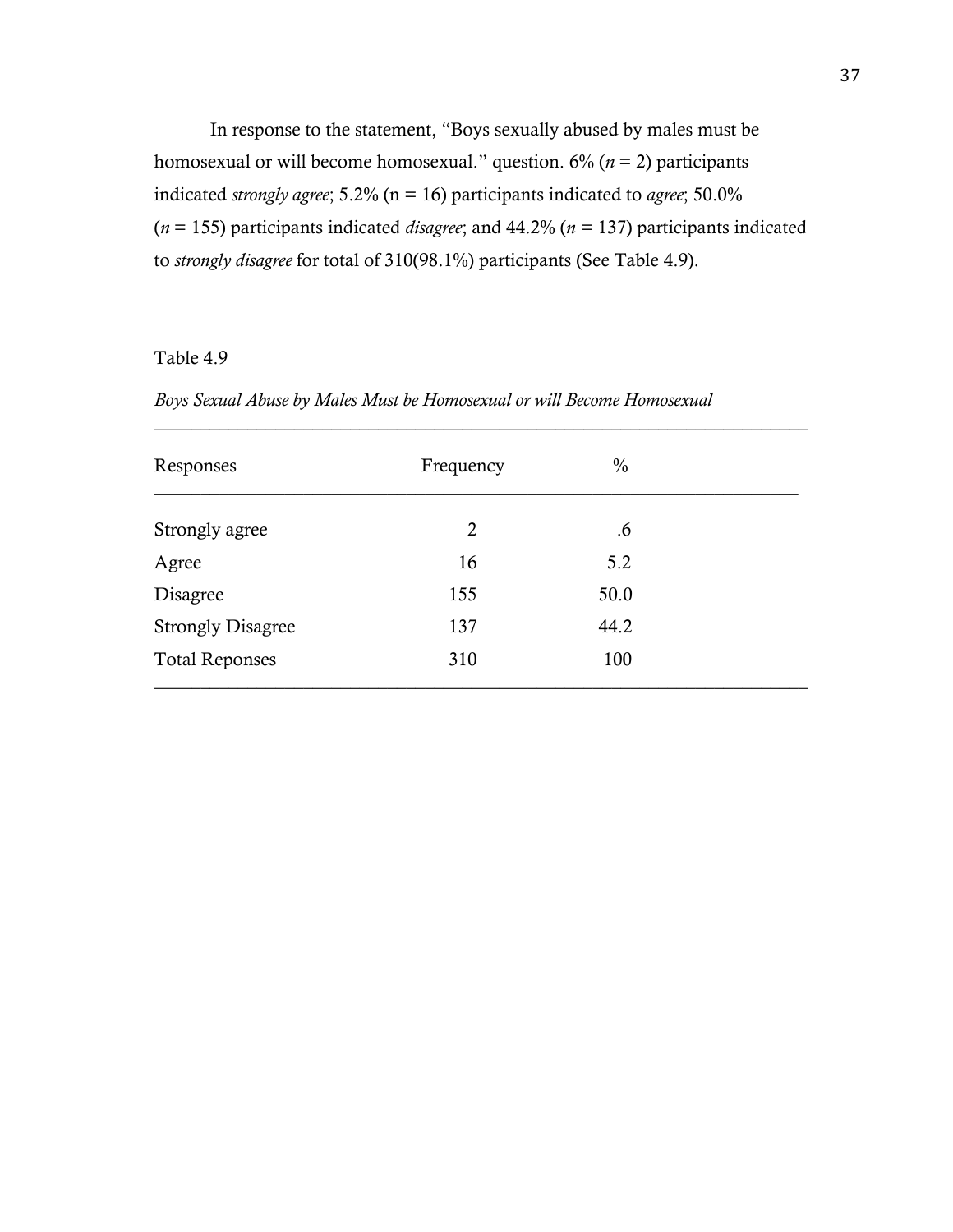# Research Question 2: What are selected college students' knowledge and awareness of sexual abuse of children?

In order to assess selected college students' knowledge about sexual abuse of children; participants were asked to indicate their assessment of the statement, "The majority of sexual abuse perpetrators are retarded or mentally ill." Of the 315 (99.7%) participants who answered this question, 21.0% (*n*=66) participants responded *not at all*; 37.5% (*n* = 118) participants responded *not really*; 10.2% (*n*=32) participants responded *undecided*; 27.0% (*n*=85) participants responded *somewhat*; and 4.4% (n=14) participants responded *very much* (See Table 4.10).

Table 4.10

| Perpetrators are Retarded or Mentally Ill |  |  |  |
|-------------------------------------------|--|--|--|
|-------------------------------------------|--|--|--|

| 66<br>118 | 21.0<br>37.5 |  |
|-----------|--------------|--|
|           |              |  |
|           |              |  |
| 32        | 10.2         |  |
| 32        | 27.0         |  |
| 14        | 4.4          |  |
| 315       | 100          |  |
|           |              |  |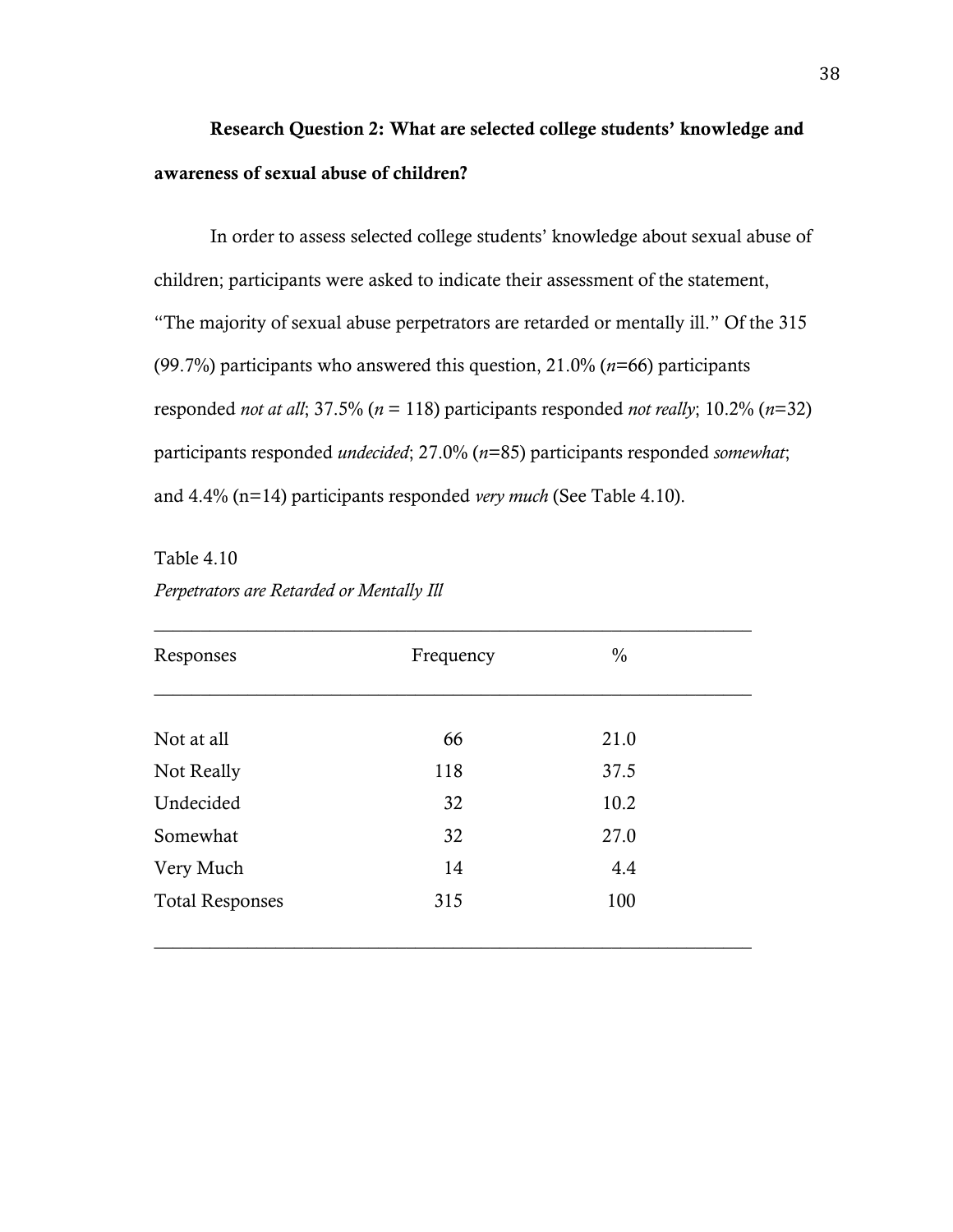Participants were asked to indicate their assessment of the statement, "Sexual abuse of children only happens in low socio-economic classes." Of the 316 (100%) participants who answered this question, 48.3% (*n*= 152) participants responded *not at all*; 41.9 (*n* = 132) participants responded *not really*; 4.1% (*n*=13) participants responded *undecided*; and 5.7% (*n*= 8) participants responded *somewhat*  (See Table 4.11).

#### Table 4.11

| Responses              | Frequency | $\frac{0}{0}$ |  |
|------------------------|-----------|---------------|--|
|                        |           |               |  |
| Not at all             | 152       | 48.3          |  |
| Not Really             | 132       | 41.9          |  |
| Undecided              | 13        | 4.1           |  |
| Somewhat               | 18        | 5.7           |  |
| <b>Total Responses</b> | 316       | 100           |  |

*Sexual Abuse of Children Only Happens in Low Socio-economic Classes*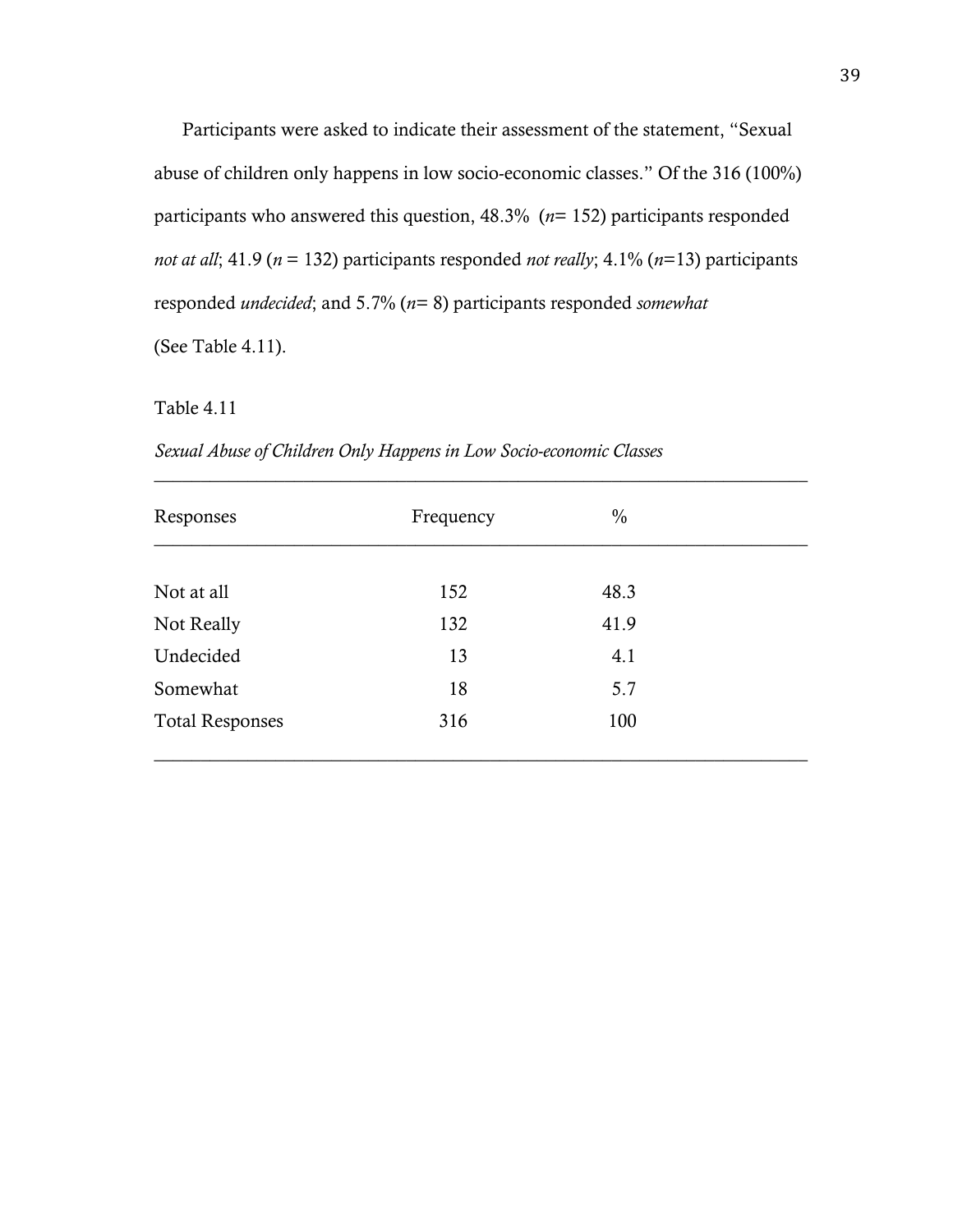Participants were asked to indicate their agreement with the statement, "Very few children are victims of sexual abuse." Of the 316 (100%) participants who answered this question, 37.0% (*n*= 117) participants reported *not at all*; 38.0 (*n* = 120) participants reported *not really*. 13.0% (*n*= 41) participants reported *undecided* very few of children are victims of sexual abuse.  $10.1\%$  ( $n = 32$ ) participants reported *somewhat*; and 1.9% (*n* = 6) participants reported *very much* very few of children are victims of sexual abuse (See Table 4.12).

#### Table 4.12

#### *Very Few Children are Victims of Sexual Abuse*

| Reponses              | Frequency | $\frac{0}{0}$ |  |
|-----------------------|-----------|---------------|--|
| Not at all            | 117       | 37.0          |  |
| Not Really            | 120       | 38.0          |  |
| Undecided             | 41        | 13.0          |  |
| Somewhat              | 32        | 10.1          |  |
| Very Much             | 6         | 1.9           |  |
| <b>Total Response</b> | 316       | 100           |  |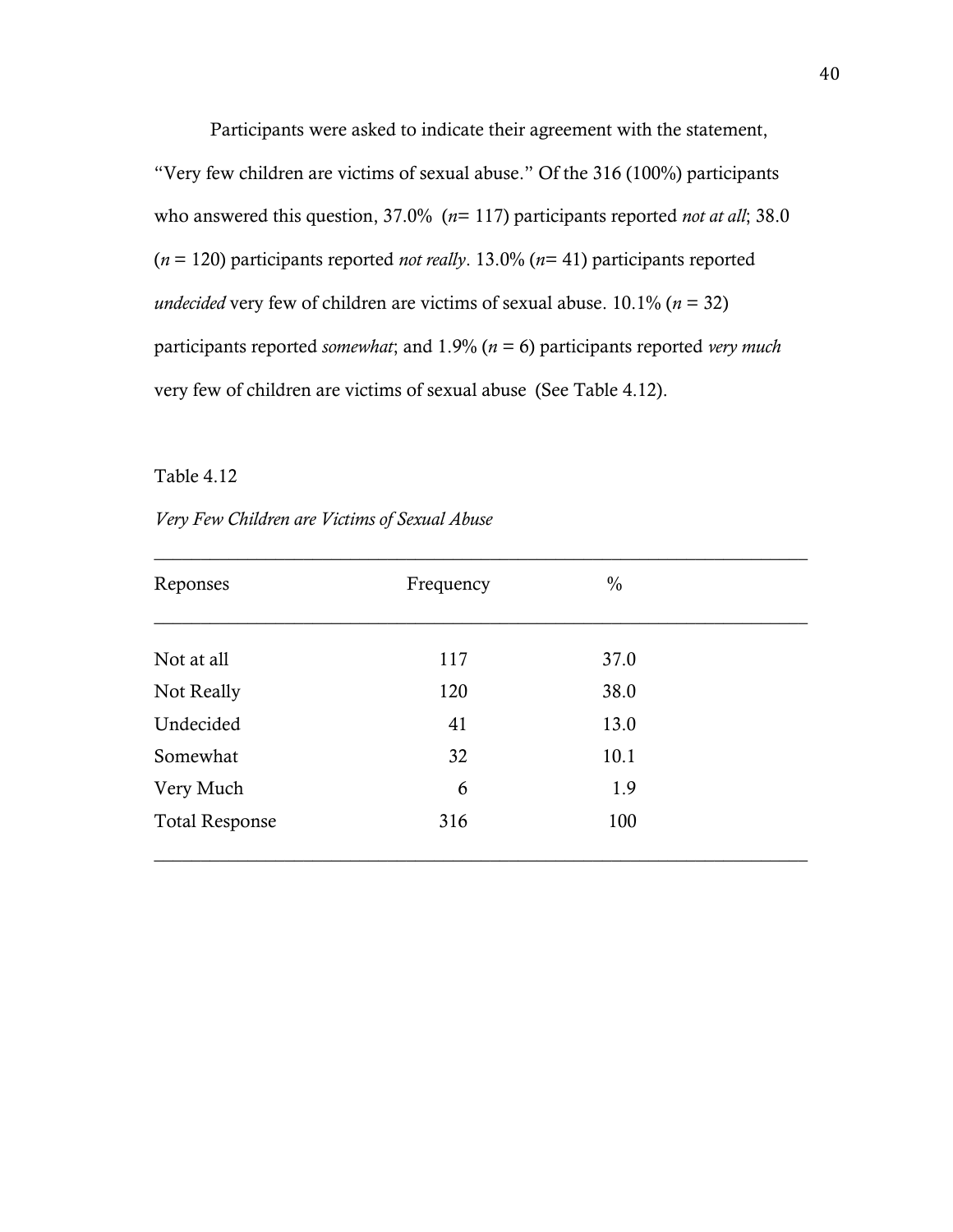Participants were asked to indicate their agreement with the statement,

"Only girls are victims of sexual abuse." Of the 316 (100%) participants who answered this question, 72.5% (*n*= 229) participants responded *not at all*; 23.1% (*n*  = 73) participants responded *not really*; 1.9% (*n*= 6) participants responded *undecided*; 2.2% ( $n = 7$ ) participants responded *somewhat*; and .3% ( $n = 1$ ) participants responded *very much* only girls are victims of sexual abuse (See Table 4.13).

Table 4.13

| Only Girls are Victims of Sexual Abuse |  |  |
|----------------------------------------|--|--|
|                                        |  |  |

| Responses              | Frequency | $\%$ |  |
|------------------------|-----------|------|--|
| Not at all             | 229       | 72.5 |  |
| Not Really             | 73        | 23.1 |  |
| Undecided              | 6         | 1.9  |  |
| Somewhat               | 7         | 2.2  |  |
| Very Much              | 1         | .3   |  |
| <b>Total Responses</b> | 316       | 100  |  |

 $\_$  , and the set of the set of the set of the set of the set of the set of the set of the set of the set of the set of the set of the set of the set of the set of the set of the set of the set of the set of the set of th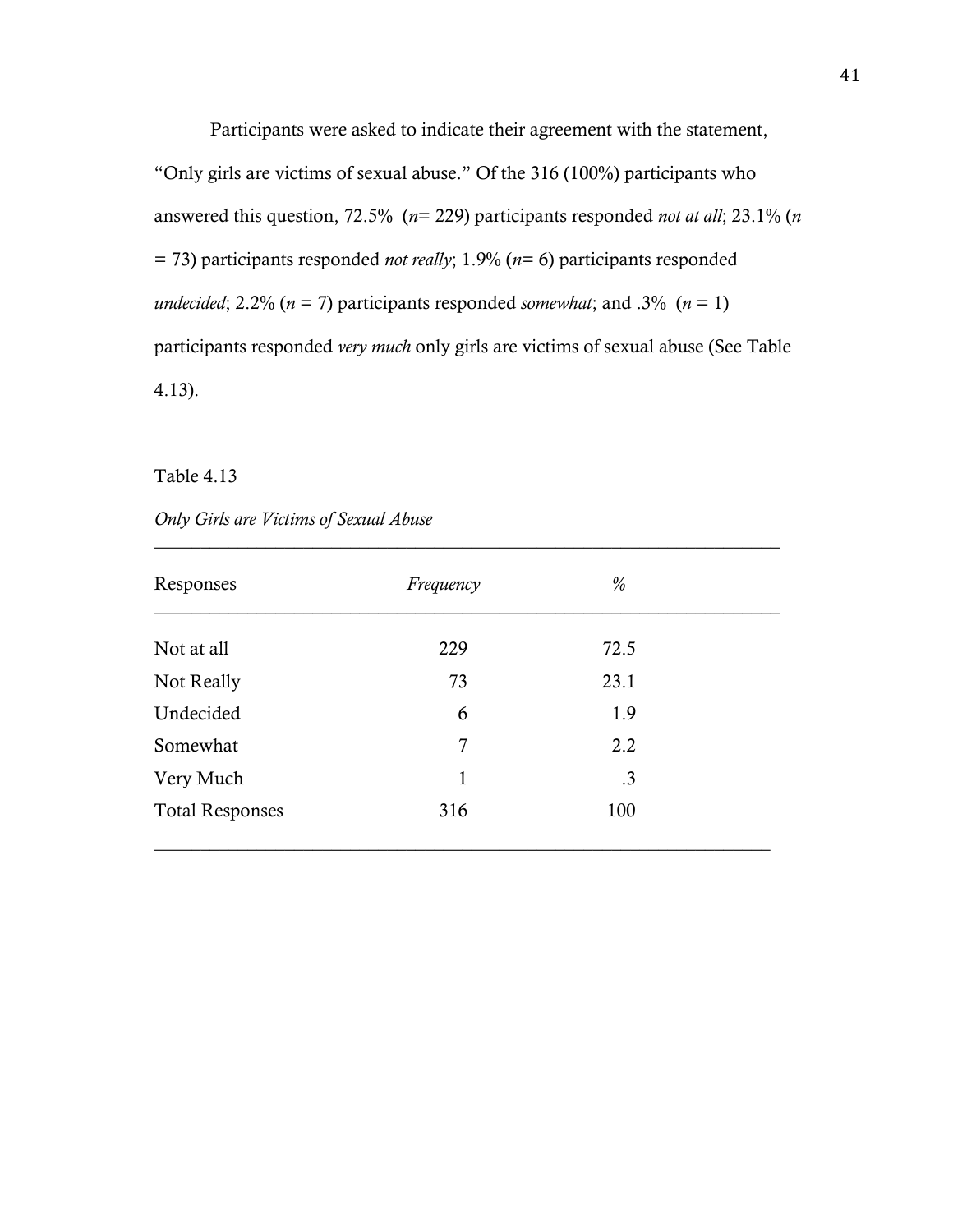In order to assess selected college students' awareness about children who have been sexual abused, participants were asked, "In your, opinion, in the United States, how much of a problem is childhood sexual abuse?." There were 315 (99.7%) participants who answered this question of who .6% ( $n = 2$ ) participants believed childhood sexual abuse *not a problem*; 8.9% (n = 28) participants believed childhood sexual abuse to be a *minor problem*; 41.0% (n = 129) participants believed childhood sexual abuse to be a *moderate problem;* 44.1% (n = 139) participants believed childhood sexual abuse to be a *serious problem,* and 5.5% (n = 17) *did not know* how much of a problem is childhood sexual abuse (See Table 4.14).

## Table 4.14

| Frequency | $\frac{0}{0}$  |    |
|-----------|----------------|----|
|           |                |    |
|           |                |    |
| 28        | 8.9            |    |
| 129       | 41.0           |    |
| 139       | 44.1           |    |
| 17        | 5.4            |    |
| 315       | 100            |    |
|           | $\overline{2}$ | .6 |

*In Your, Opinion, in the United States, How Much of a Problem is Childhood Sexual Abuse*  $\_$  , and the set of the set of the set of the set of the set of the set of the set of the set of the set of the set of the set of the set of the set of the set of the set of the set of the set of the set of the set of th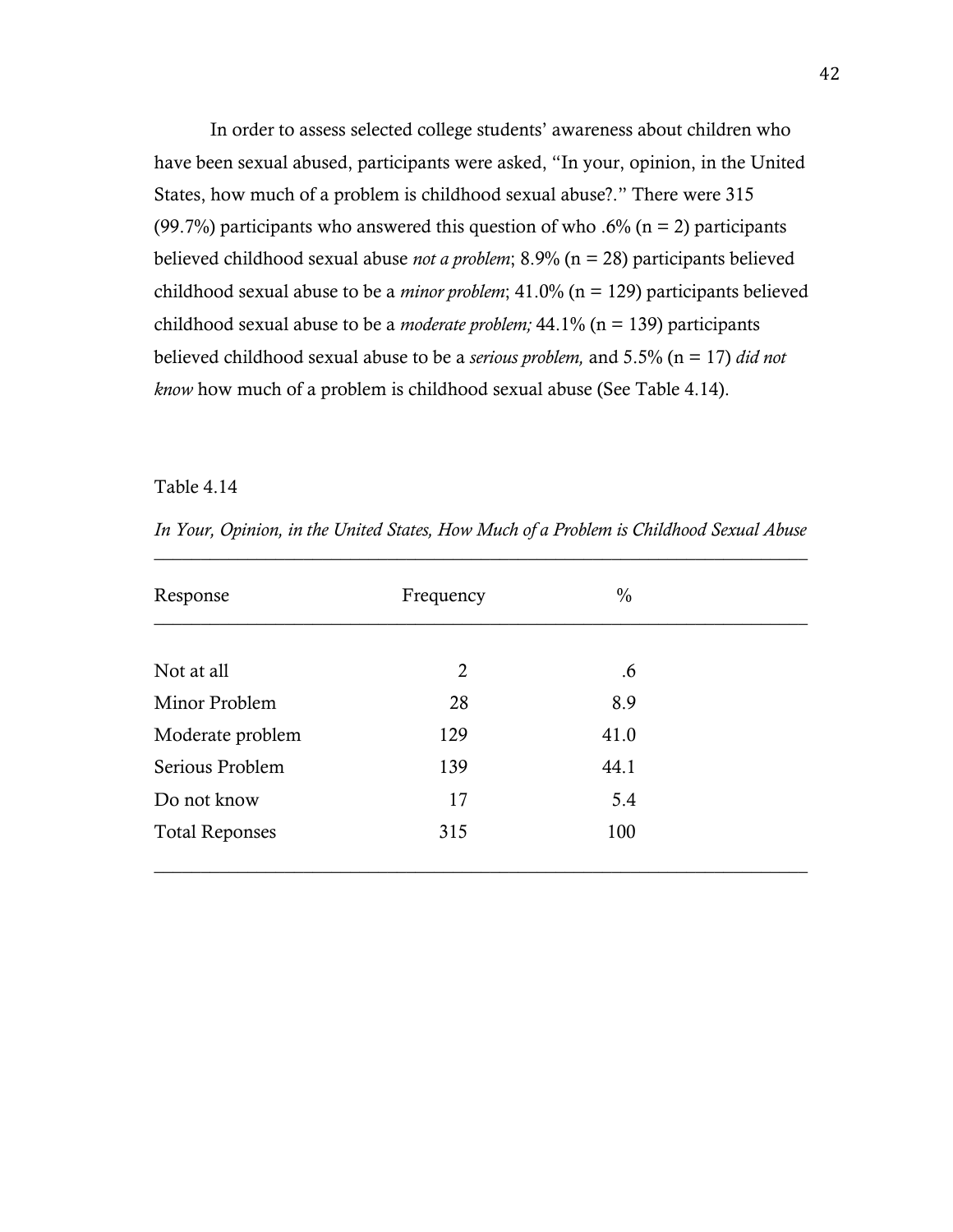Participants were asked to identify the rate of childhood sexual abuse in the United States over the past two decades. There were 316 (100%) participants who answered this question with 6.6% (n = 21) participants responding *lower than two decades ago*. 50.9% (n =161) participants responding *higher than two decades ago.* 9.2% (n = 29) participants responding *about the same as two decades ago;* and 33.2% (n = 105) participants responding *did not know* the rates (See Table 4.15).

#### Table 4.15

| <b>Reponses</b> | Frequency | υ, |  |
|-----------------|-----------|----|--|

*The Rate of Childhood Sexual Abuse in United States is*

| Reponses                      | Frequency | $\frac{0}{0}$ |  |
|-------------------------------|-----------|---------------|--|
|                               |           |               |  |
| Lower than two decades ago    | 21        | 6.6           |  |
| Higher than two decades ago   | 161       | 50.9          |  |
| About the same as two decades | 29        | 19.2          |  |
| Do not know                   | 105       | 33.2          |  |
| <b>Total Responses</b>        | 315       | 100.0         |  |
|                               |           |               |  |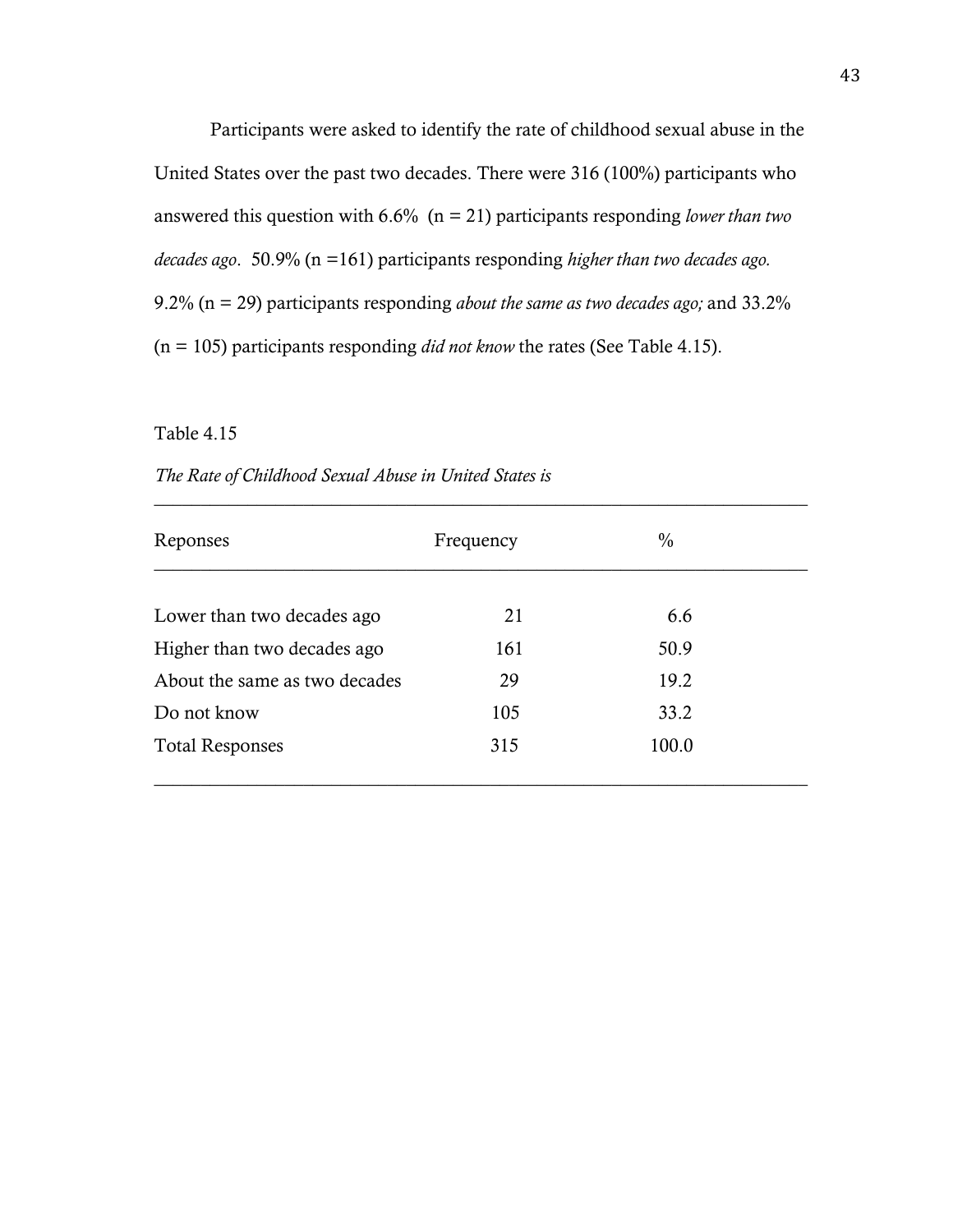Participants were asked, "How do you describe your awareness of child sexual abuse?" Of the 315 (99.7%) participants who answered this question, 5.1% (n = 16) participants selected *not at all;* 39.0% (n= 123) participants selected *a little;* 41.0% (n = 33) participants selected *undecided* awareness of child sexual abuse; 44.1% (n =130) participants selected *somewhat*; and 5.4% (n= 13) participants selected *very much* (See Table 4.16).

#### Table 4.16

| How do You Describe Your Awareness of Child Sexual Abuse |
|----------------------------------------------------------|
|                                                          |

| Responses              | Frequency | $\frac{0}{0}$ |  |
|------------------------|-----------|---------------|--|
| Not at all             | 16        | 5.1           |  |
| A Little               | 123       | 39.0          |  |
| Undecided              | 33        | 41.0          |  |
| Somewhat               | 130       | 44.1          |  |
| Very Much              | 13        | 5.4           |  |
| <b>Total Responses</b> | 315       | 100           |  |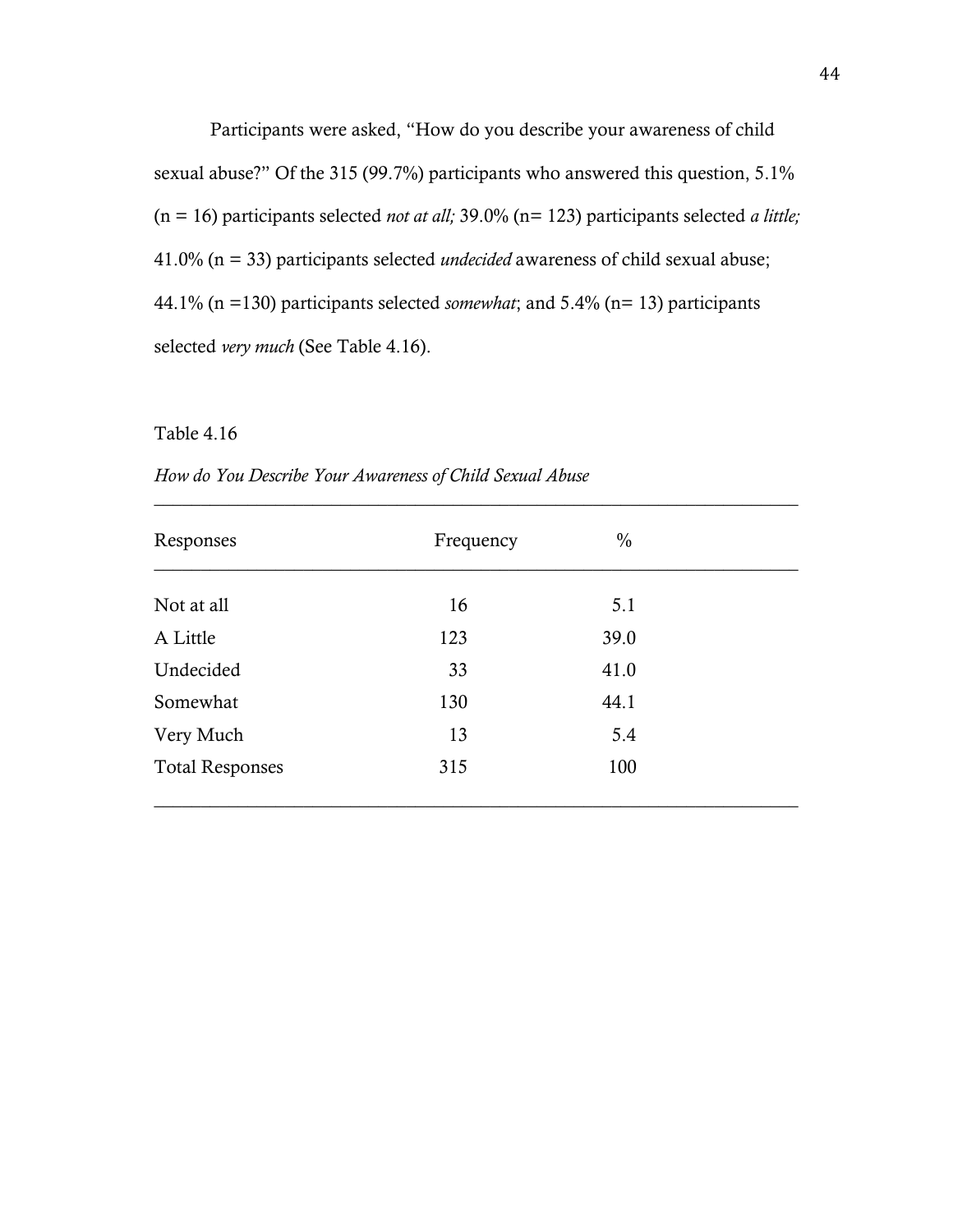In response to the question, "Are you aware of what are the behavioral and physical signs of child sexual abuse?" of the 314 (99.4%) participants who answered the question, 8.0% (n = 25) participants chose *very much*; the 57.3% (n= 180) participants chose *somewhat;* 5.7% (n=18) participants had chose *undecided*; 22.9% (n = 72) participants chose *not really*; and 6.1% (n= 19) participants chose *not at all* (See Table 4.17).

#### Table 4.17

*Are You Aware of What are the Behavioral and Physical Signs of Child Sexual Abuse?* \_\_\_\_\_\_\_\_\_\_\_\_\_\_\_\_\_\_\_\_\_\_\_\_\_\_\_\_\_\_\_\_\_\_\_\_\_\_\_\_\_\_\_\_\_\_\_\_\_\_\_\_\_\_\_\_\_\_\_\_\_\_\_\_\_

| Responses              | Frequency | $\frac{0}{0}$ |  |
|------------------------|-----------|---------------|--|
| Very Much              | 25        | 8.0           |  |
| Somewhat               | 180       | 57.3          |  |
| Undecided              | 18        | 5.7           |  |
| Not Really             | 72        | 22.9          |  |
| Not at all             | 19        | 6.1           |  |
| <b>Total Responses</b> | 314       | 100           |  |

In response to the question, *"*Where did you learn about child sexual abuse?" the largest percentage of participants, 85.1% (n= 268) indicated that they learned about child sexual abuse at school. And, the second largest percentage of participants  $83.5\%$  (n = 263) indicated they learned about child sexual abuse from the media (See Table 4.18).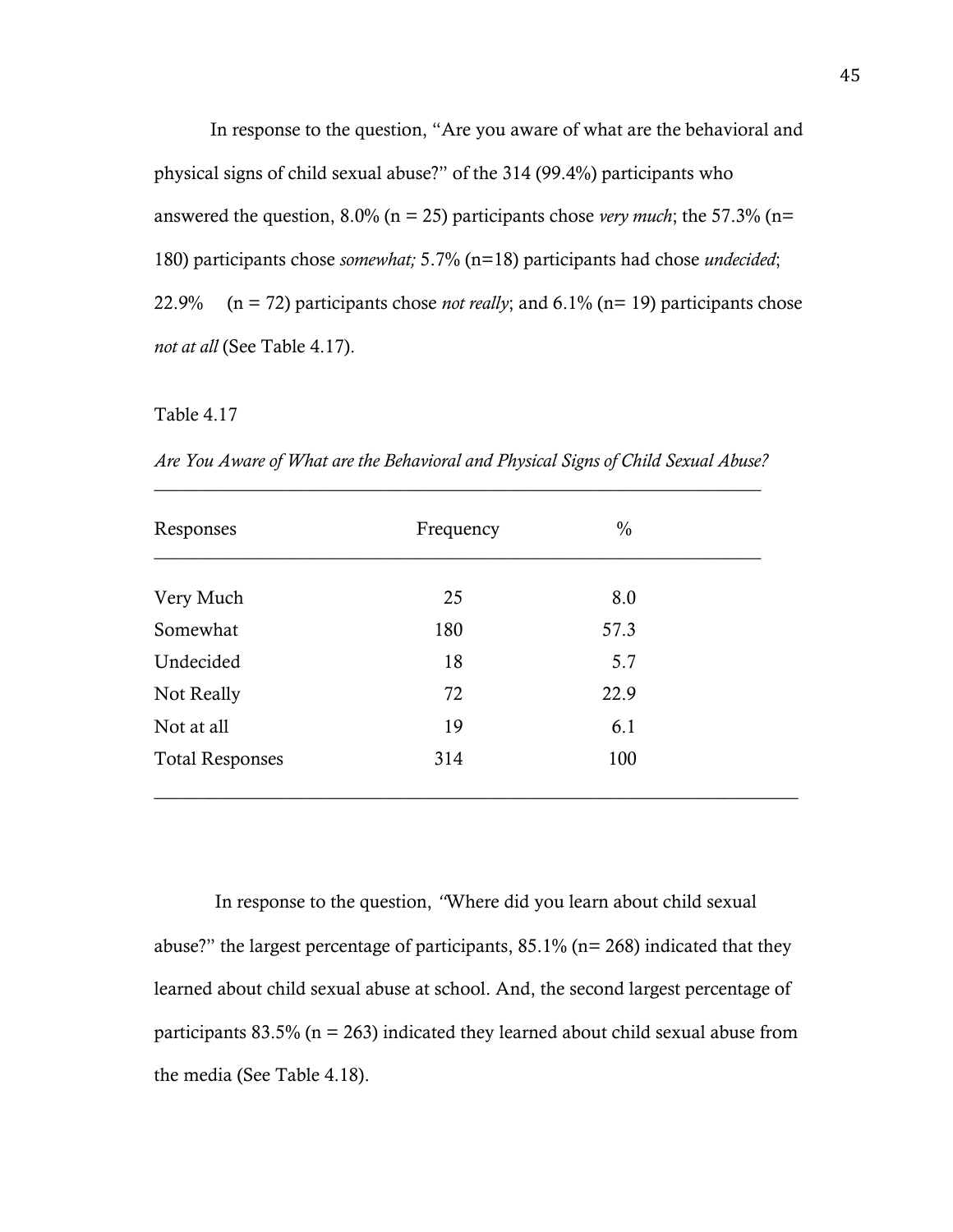# Table 4.18

| Responses     | Frequency | $\frac{0}{0}$ |
|---------------|-----------|---------------|
| School        |           |               |
| Yes<br>No     | 268<br>47 | 85.1<br>14.9  |
|               |           |               |
| Media         |           |               |
| Yes           | 263       | 83.5          |
| $\rm No$      | 52        | 16.5          |
| Home          |           |               |
| Yes           | 124       | 39.4          |
| No            | 191       | 60.6          |
| <b>Books</b>  |           |               |
| Yes           | 116       | 36.8          |
| No            | 199       | 63.2          |
| Friends       |           |               |
| Yes           | 99        | 31.4          |
| No            | 216       | 68.6          |
| Neighbor      |           |               |
| Yes           | 31        | 9.9           |
| No            | 283       | 90.1          |
| <b>Others</b> |           |               |
| Yes           | 22        | 7.0           |
| $\rm No$      | 292       | 93.0          |

| Where Did You Learn About Child Sexual Abuse (CSA)? Please Check all That Apply |  |  |
|---------------------------------------------------------------------------------|--|--|
|---------------------------------------------------------------------------------|--|--|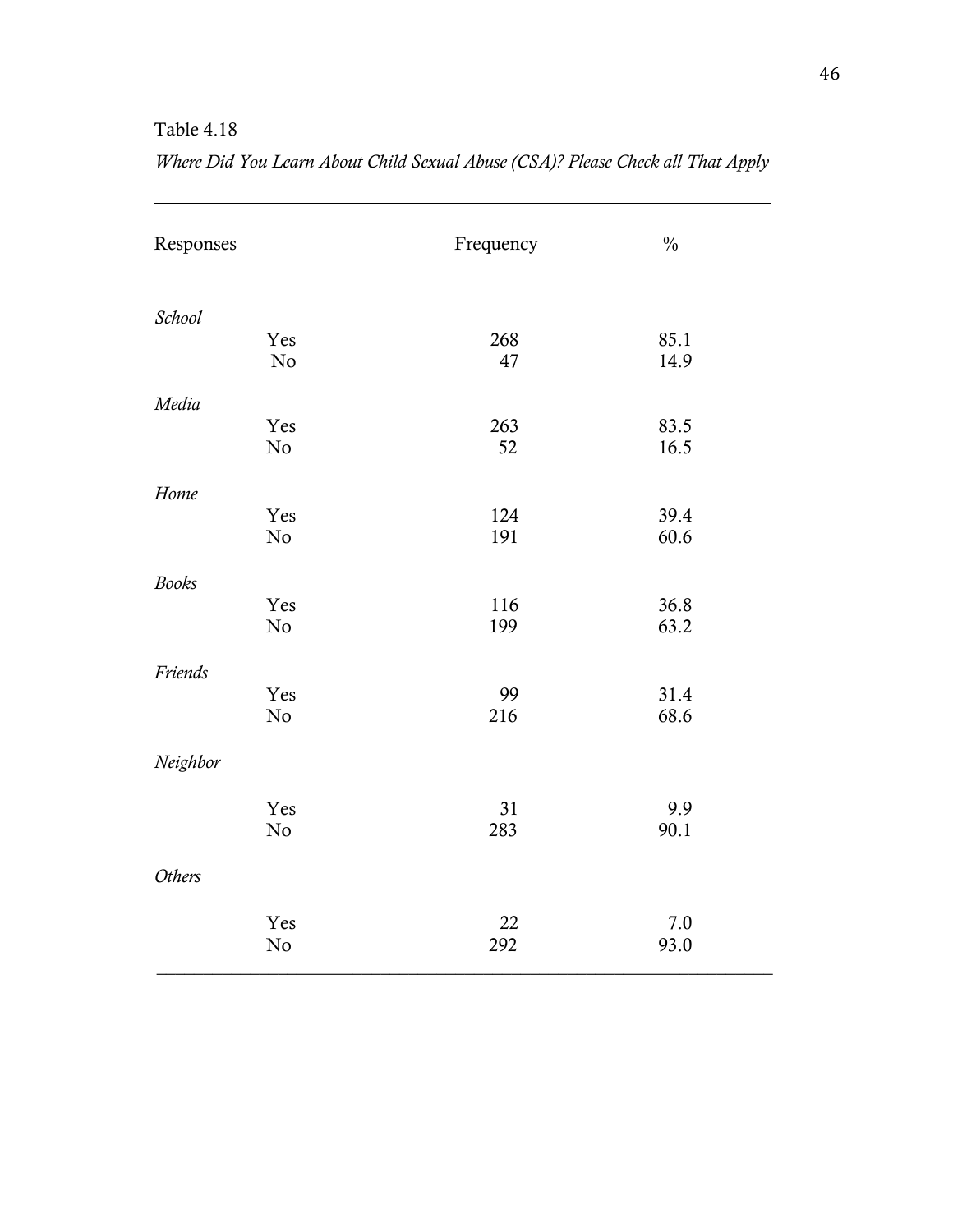"Figures" listed by respondents.

 $\_$  , and the set of the set of the set of the set of the set of the set of the set of the set of the set of the set of the set of the set of the set of the set of the set of the set of the set of the set of the set of th

 $\_$  , and the set of the set of the set of the set of the set of the set of the set of the set of the set of the set of the set of the set of the set of the set of the set of the set of the set of the set of the set of th

 $\_$  , and the set of the set of the set of the set of the set of the set of the set of the set of the set of the set of the set of the set of the set of the set of the set of the set of the set of the set of the set of th

Child Safety Course Classes (3) Documentaries (2) Family (2) Interviews Internet (2) Internet articles Law and Order Personal Experience (2) Magazines Sunday School Traveling Teaching prep school Television Work (3)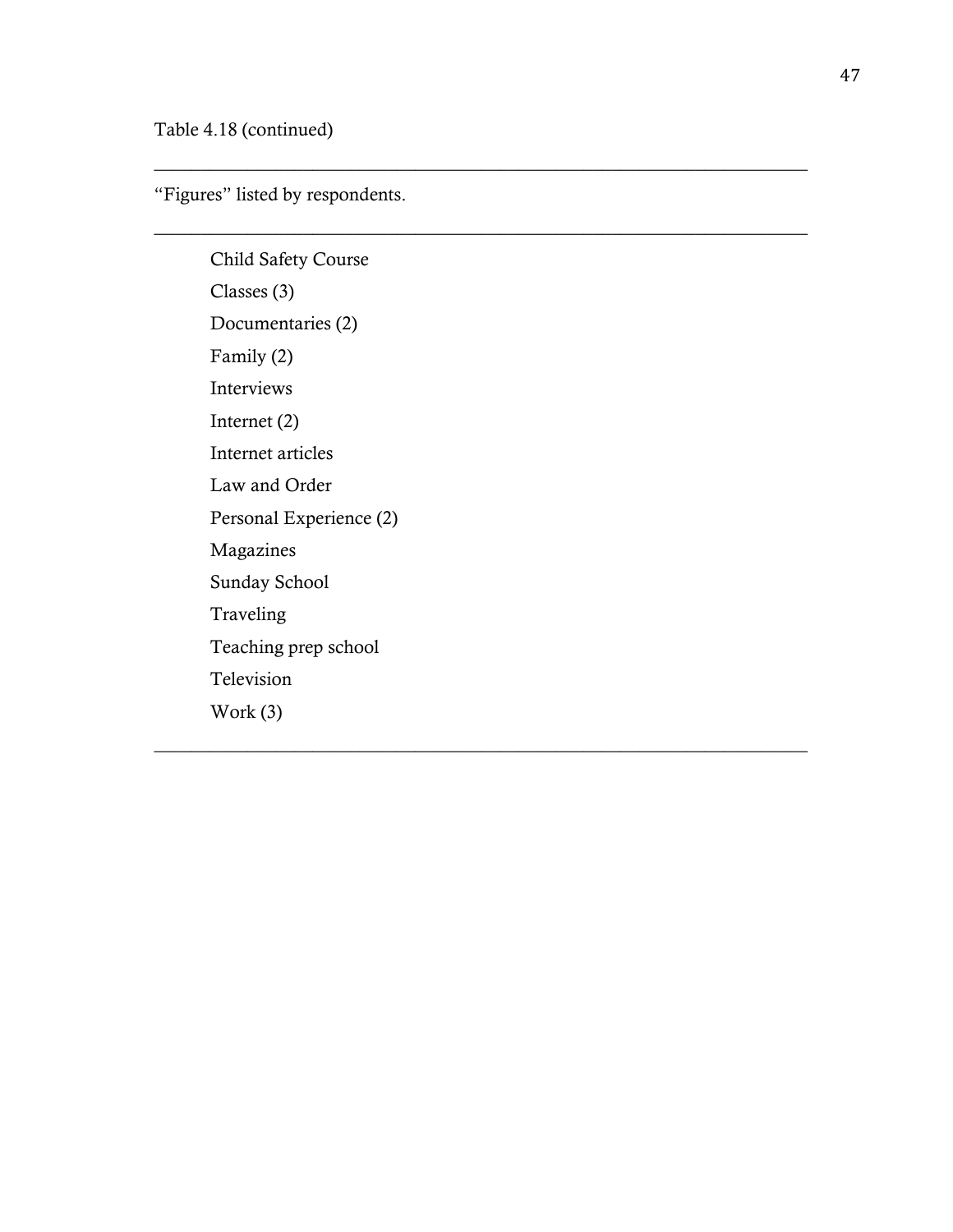Survey question #15 asked participants, "How many cases of child sexual abuse do you think are reported in the United States?"

The range responses to this question was 0-3,300,000

The most frequent responses by participants were 1000 cases 12.2% (n=33) with the second most frequent cases were 10000 cases 9.6% (n=26).

Survey question #17, asked participants "At what age do you think a child is most likely to be sexually abused?"

The range of ages participants reported was 1-16.

The most frequent ages mentioned by participants 16.8% (n=46) was ten years of age. The second most frequent age reported by participants 13.1% (n=36) was eight years of age. And, the third most frequent age reported by participants 12.4%  $(n = 34)$  was seven years of age.

This table shows the number of participants who answered question #15 (cases) and #17 (age) on the survey.

Table 4.19

| Scale | # of Responses | M(SD)               |
|-------|----------------|---------------------|
| Cases | 270            | 42252.18(238243.07) |
| Age   | 274            | 8.69(3.21)          |

 $\_$  , and the set of the set of the set of the set of the set of the set of the set of the set of the set of the set of the set of the set of the set of the set of the set of the set of the set of the set of the set of th

*For Sexual Abuse of Children Cases and Ages*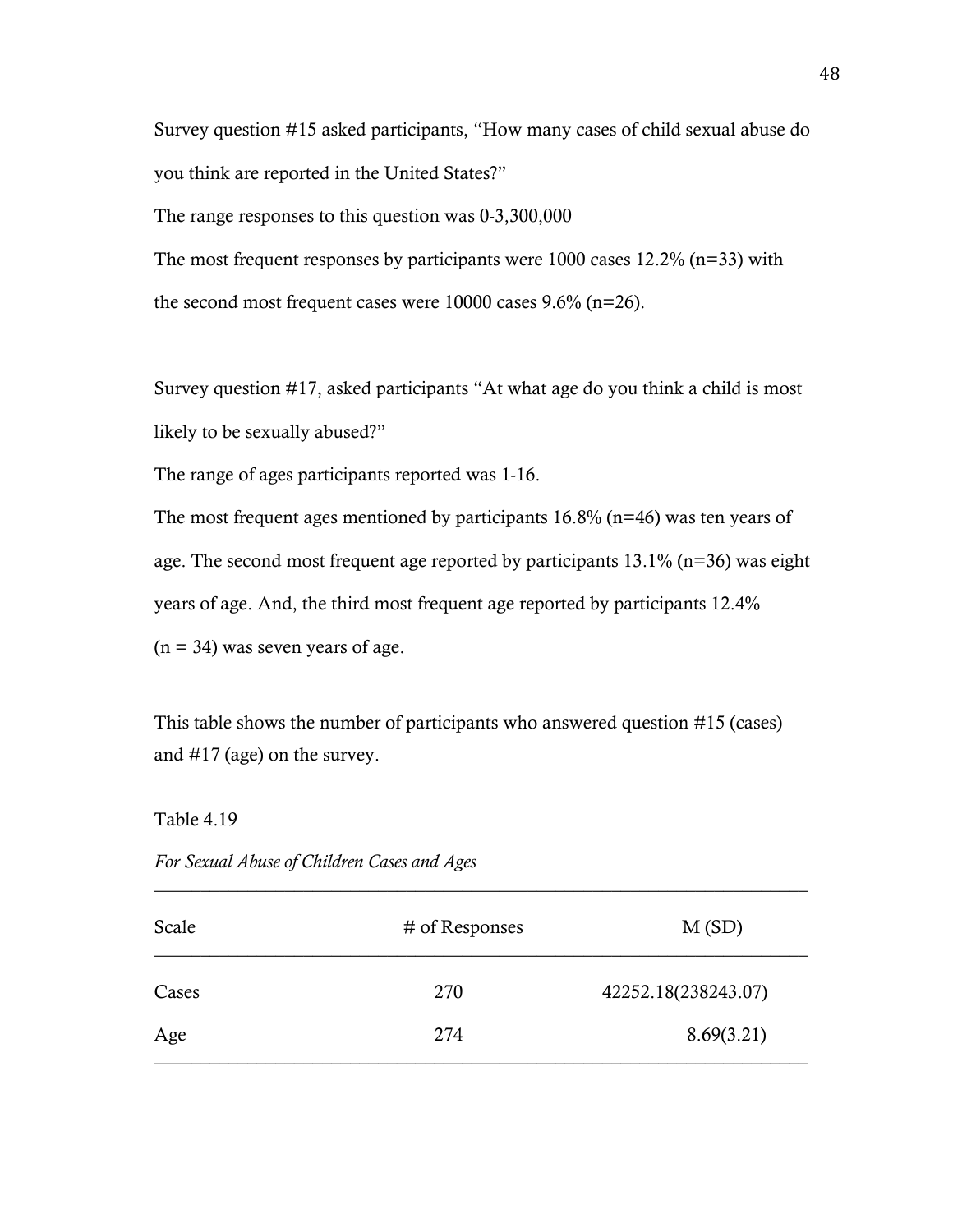This table shows the number of participants who answered question #16 (cases) and #29 on the survey. Survey question #16 stated, "Which of the following consequences are associated with history of child sexual abuse?' Survey question #29 asked participants, "Using a 1 to 5 scale, with one being "not at all" and five being "a great deal", to what extent do you think childhood sexual abuse contributes to depression, violence, substance abuse, eating disorders and problem at school." (See Table 4.20)

Table 4.20

*Cronbach's Index of Internal Consistency (a) for Means Scores and Standard Deviations (SD) for Sexual Abuse of Children Perception and Knowledge Scale and Subscales* 

\_\_\_\_\_\_\_\_\_\_\_\_\_\_\_\_\_\_\_\_\_\_\_\_\_\_\_\_\_\_\_\_\_\_\_\_\_\_\_\_\_\_\_\_\_\_\_\_\_\_\_\_\_\_\_\_\_\_\_\_\_\_\_\_\_\_\_\_\_

| Scale      | # of Responses | M(SD)      | a   |  |
|------------|----------------|------------|-----|--|
| Knowledge  | 312            | 5.8(1.1)   | .66 |  |
| Perception | 312            | 20.2(2.97) | .70 |  |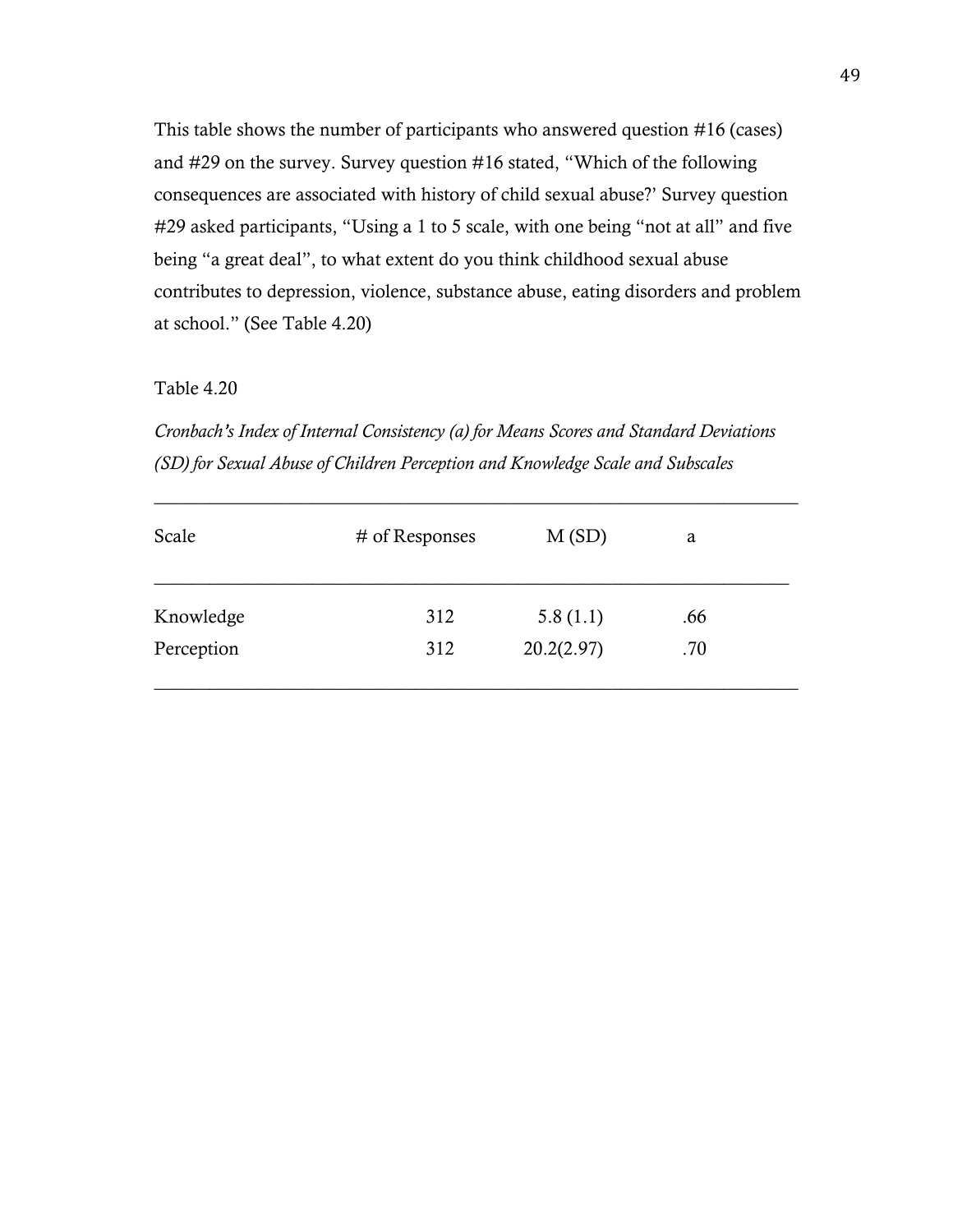Research Question Three: What are some sexual abuse prevention strategies health education professionals can instrument to stop or reduce sexual abuse of children?

This research question was addressed by survey question number nineteen and twenty. Survey question #19 asked participants if state government should be more involved in preventing childhood sexual abuse while question #20 asked if state government is actively involved in preventing childhood sexual abuse. The largest percentage of the participants,  $43.9\%$  (n = 138) indicated that state governments should be more involved in preventing childhood sexual abuse; and 26.8 (n = 83) participants *agreed* that government is actively involved in preventing child sexual abuse (See Table 4.21).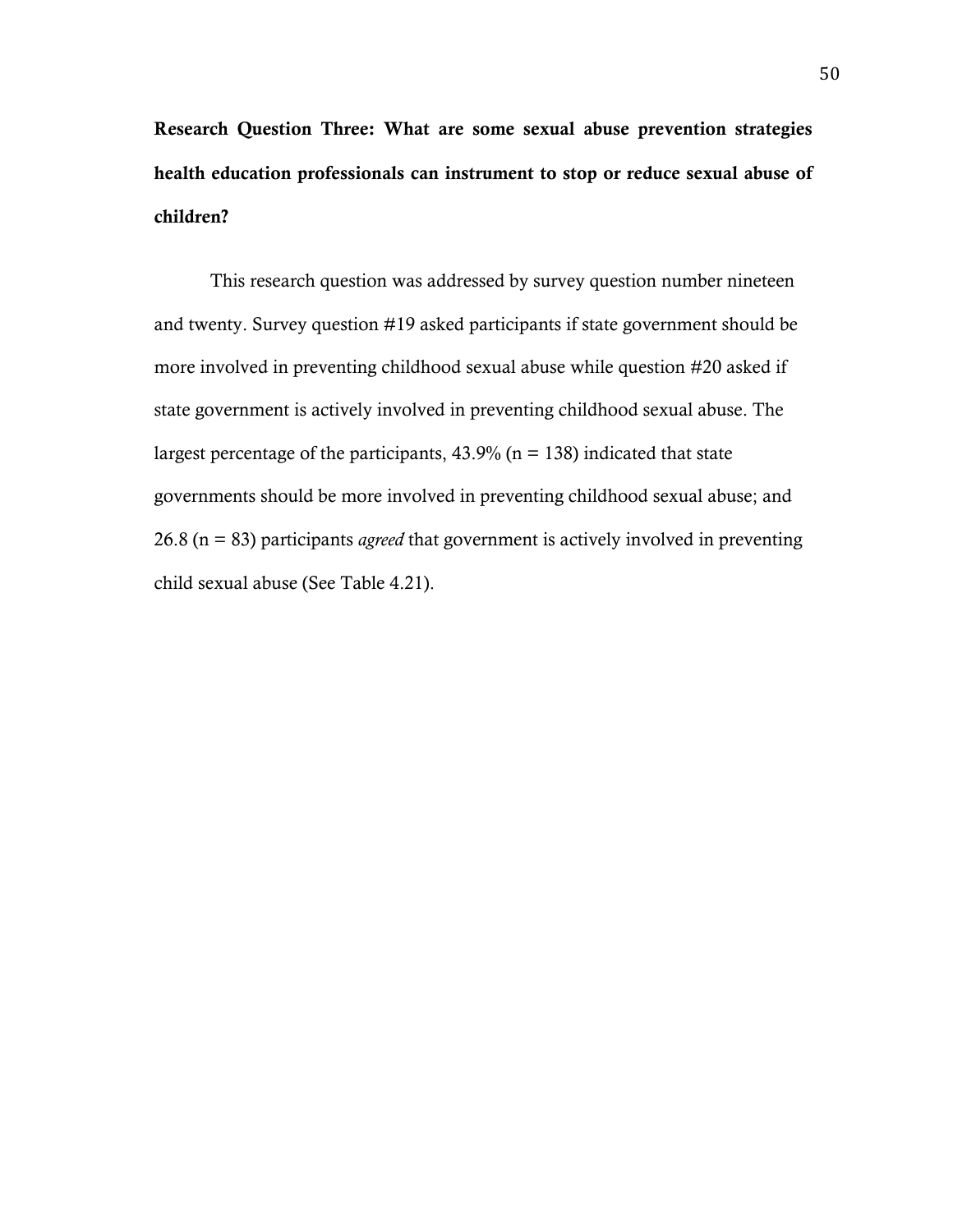Table 4.21

| Responses             | Frequency                                                                     | $\%$ |
|-----------------------|-------------------------------------------------------------------------------|------|
|                       | State government should be more involved in preventing childhood sexual abuse |      |
| <b>Total Reponses</b> | 314                                                                           | 100  |
| Strongly              | 16                                                                            | 5.1  |
| Disagree              | 5                                                                             | 1.6  |
| No opinion            | 27                                                                            | 8.6  |
| Agree                 | 138                                                                           | 43.9 |
| <b>Strongly Agree</b> | 124                                                                           | 39.5 |
| Do not Know           | 4                                                                             | 1.3  |

*The state government is actively involved in preventing childhood sexual abuse*

| <b>Total Reponses</b> | 314 | 100  |  |
|-----------------------|-----|------|--|
| Strongly              | 6   | 1.9  |  |
| <b>Disagree</b>       | 60  | 19.4 |  |
| No opinion            | 82  | 26.5 |  |
| Agree                 | 83  | 26.8 |  |
| <b>Strongly Agree</b> | 4   | 1.3  |  |
| Do not Know           | 75  | 24.2 |  |
|                       |     |      |  |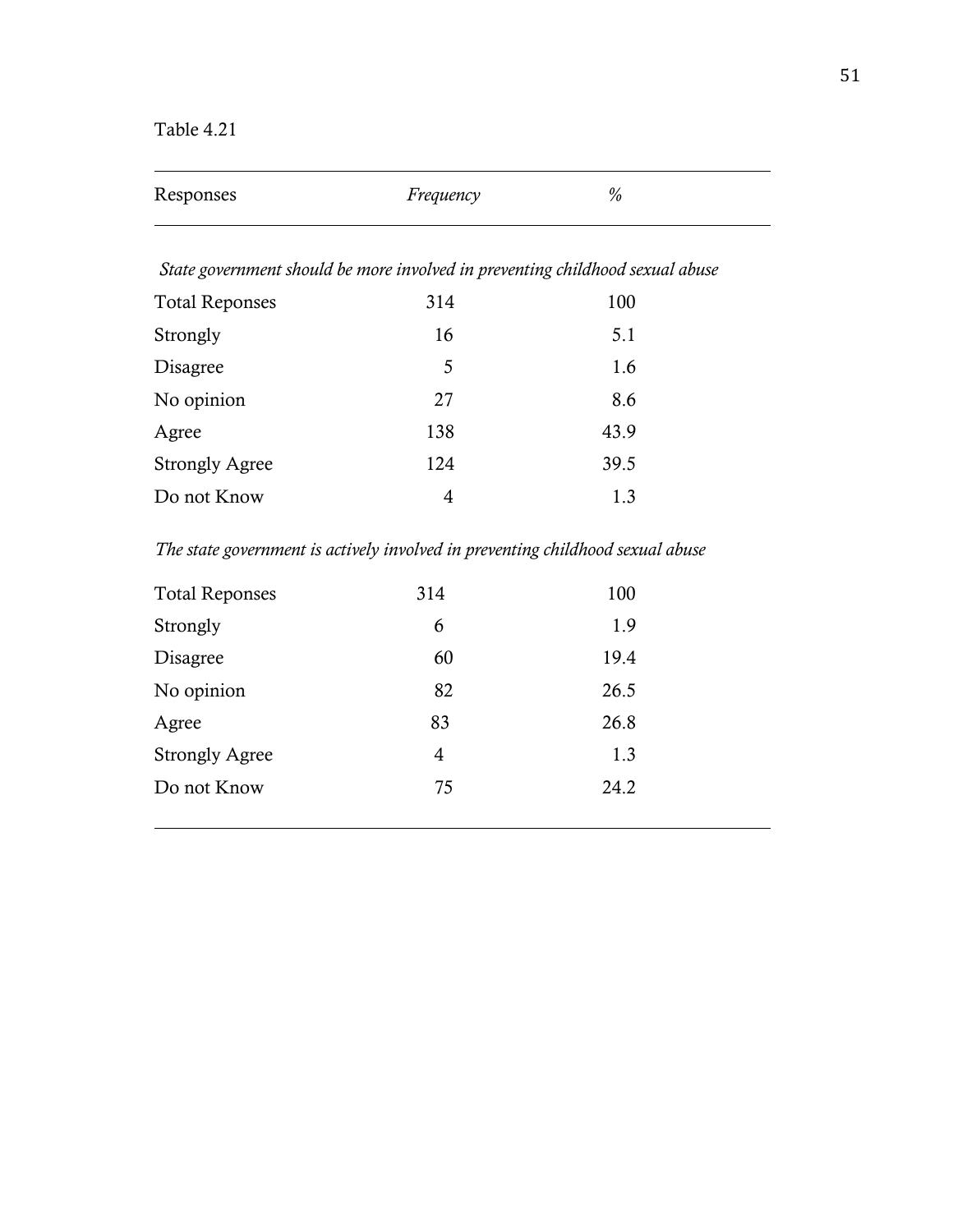# Summary:

Data analysis indicates patterns regarding selected college students' knowledge and awareness about sexual abuse of child, which was the purpose of this research. Even though the findings showed there were college students who were very aware about sexual of children their still were others who weren't very aware about sexual abuse of children. This research found most college students learned about sexual abuse of children at home, school, and media. Also, these findings indicate that college students have more knowledge and from awareness about sexual abuse of children than they think they actually do. To include, data analysis indicates that majority of college students, who participated in this research, weren't aware about the number of cases that are reported in the United States each year.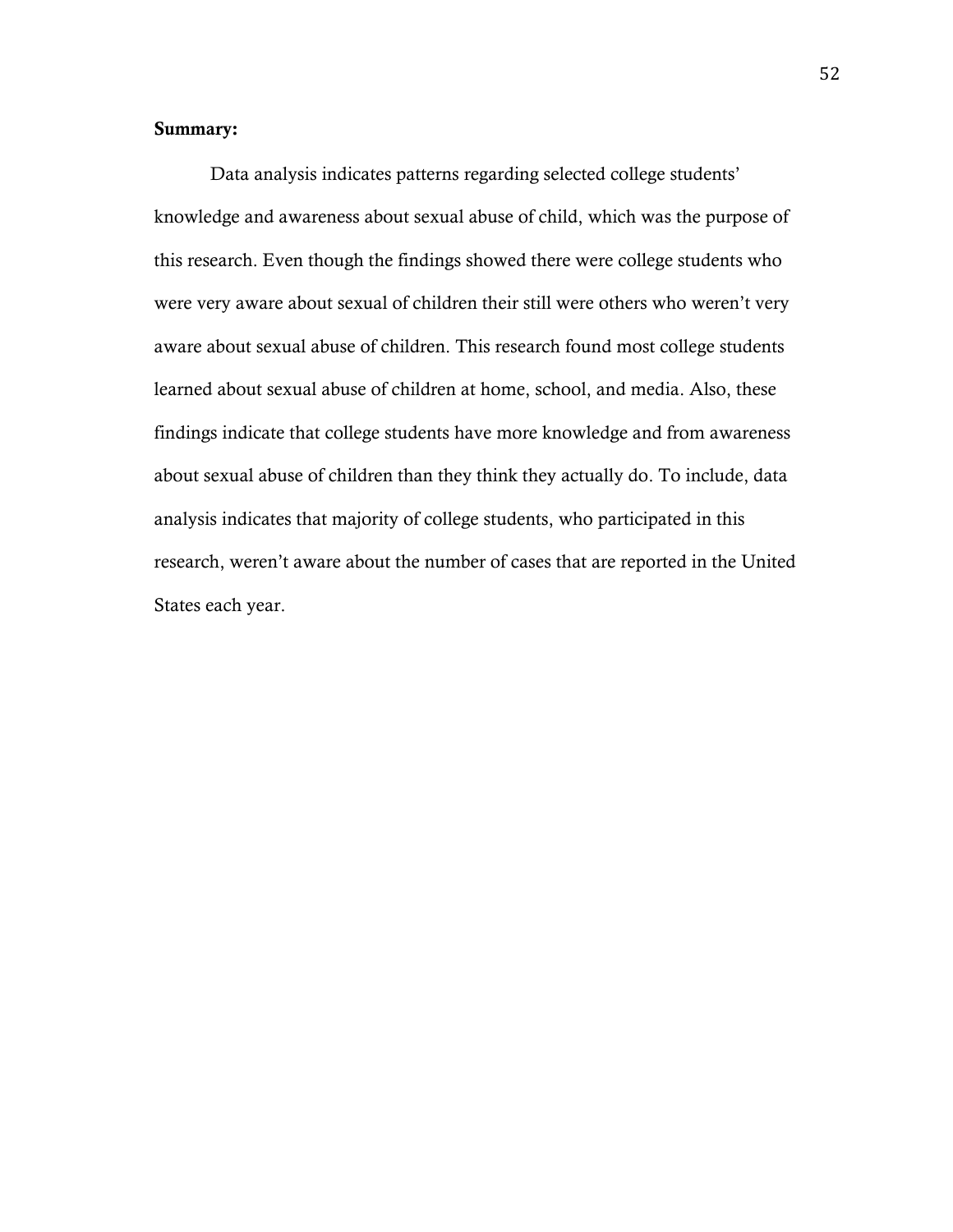# Chapter Five: Summary, Discussion, and Recommendations

# Introduction

 The main purpose of this study was to assess selected college students' perceptions of and knowledge and awareness about sexual abuse of children. A second purpose was to identify health education strategies for college students' that might help to prevent sexual abuse of children. This study explored the perception, knowledge and awareness of selected students at Minnesota State University, Mankato about sexual abuse of children to identify ways to help reduce or prevent children becoming victims of sexual abuse. The following research questions were investigated in this study:

- 1. What are selected college students' perceptions about sexual abuse of children?
- 2. What are selected college students' knowledge and awareness of sexual abuse of children?
- 3. What are sexual abuse prevention strategies health education professionals can implement to stop or reduce sexual abuse of children?

#### Summary

 This study included a sample of 316 respondents who were enrolled at Minnesota State University, Mankato in spring semester 2013. In order for participants to qualify for the study they had to be 18 – 25 of age and enrolled at Minnesota State University, Mankato. Gender respondents were male 35.8%  $(n = 113)$  and female 64.2%  $(n = 203)$ . The level of college classification demonstrated that 37.8% (n = 119) of students were first year, 33.3% (n = 105) were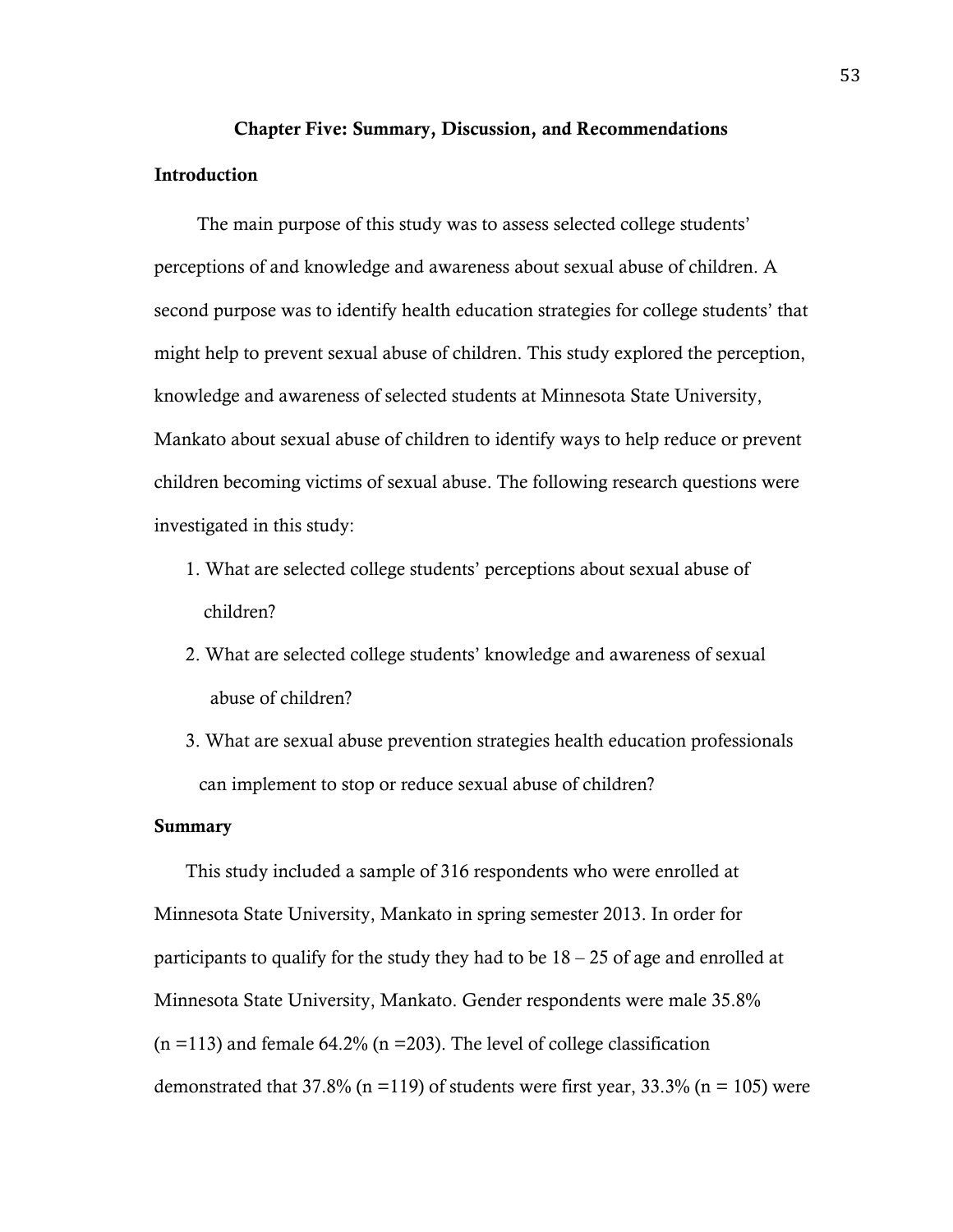sophomore, 19.7% ( $n = 62$ ) were juniors, and 9.2% ( $n = 29$ ) were seniors. The marital status of the participant showed that  $96.2\%$  (n = 301) never married, 2.6%  $(n = 8)$  married, .6% (2) separated and .6%  $(n = 2)$  divorced. Reported of race the study showed 8.0% ( $n = 25$ ) of participants were African American, 6.7% ( $n = 21$ ) were Asian American,  $3.2\%$  (n = 10) were Hispanic/Latino,  $79.9\%$  (n = 250) were White/Caucasian; and 2.2% (n= 7) were biracial. No respondents identified themselves as Native American. The data collection instrument that was used in this study was a printed survey and participation was voluntary. The print survey instrument included 29 questions for participants to complete. The questions that were included in the survey were structured to collect data about the demographic characteristics of the respondents, and perception, knowledge and awareness of sexual abuse of children.

#### **Discussion**

 In this study it was found that sampled students at Minnesota State University, Mankato are aware and also have knowledge about sexual abuse of children in the United States. However one of the questions on the survey asked "How do you describe your awareness of child sexual abuse?" and  $39.0\%$  (n = 123) participants believed to have little awareness about child sexual abuse, 41.3%  $(n= 130)$  believed to have somewhat aware about it; 5.1%  $(n = 16)$  participants indicated they did not have any awareness about it; and  $4.1\%$  (n = 13) participants had very much awareness about child sexual abuse. In the opinion of the surveyed college students,  $44.1\%$  (n = 139) respondent believed childhood sexual abuse to be a serious problem in the United States and  $41.0\%$  (n = 129) respondents believed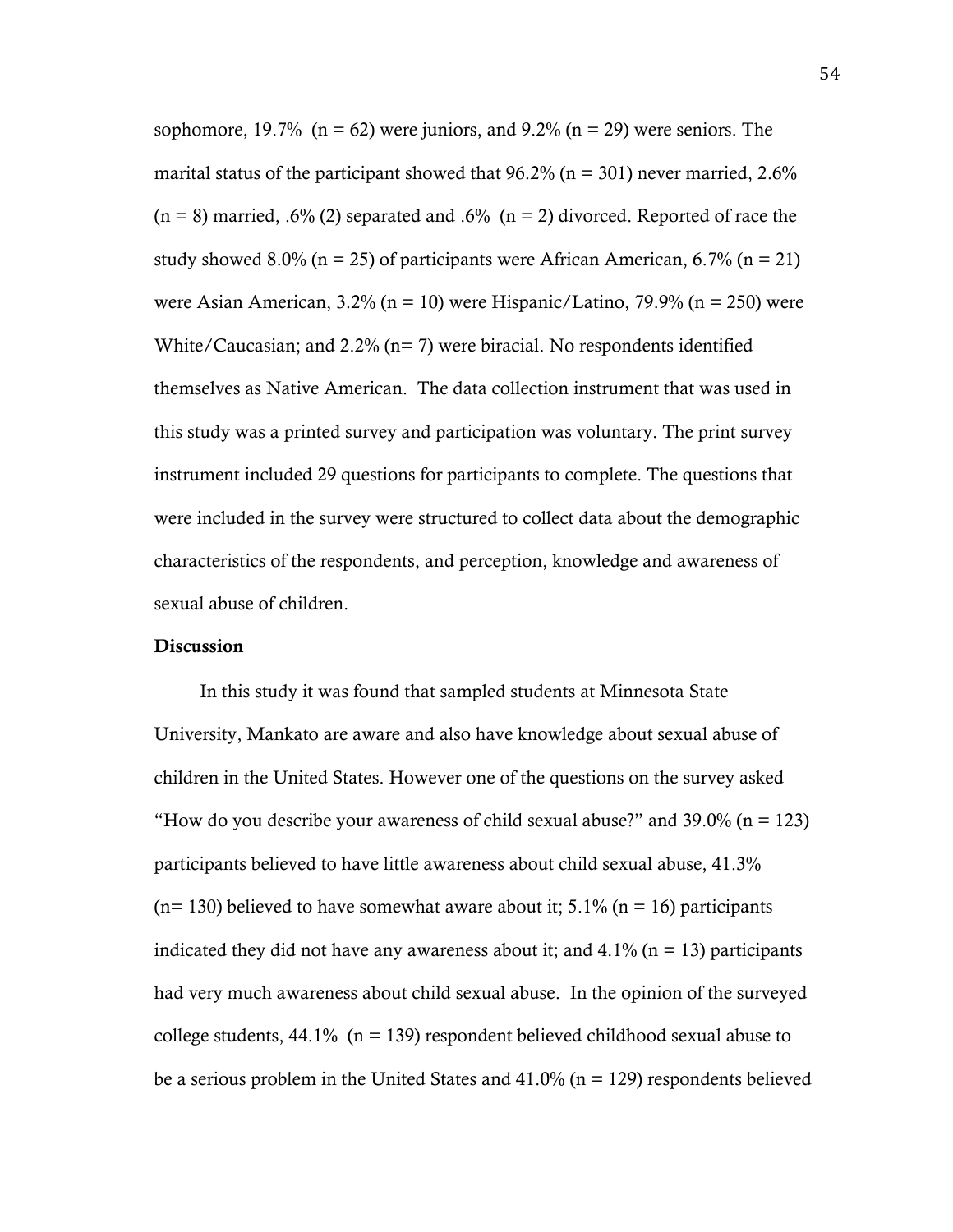childhood sexual abuse to be a moderate problem. The United States Department of Health and Human Services (2011) reported that 88,656 children, or 1.2 per 1,000 children were victims of sexual abuse in 2002. However, there are many cases that are not reported to official agencies, so the numbers of cases reported can he higher (Wurtele, 2009). In addition, this study found that respondents were very aware of the consequences commonly associated with history of sexual abuse of children. Specifically,  $41.0\%$  (n = 128) of respondents believed that anxiety is a consequence associated with history of sexual abuse;  $31.1\%$  (n = 97) of respondents believed that substance abuse is another consequence a victim might face; and 12.5% (n =39) of respondents believed a history of sexual abuse is associated with posttraumatic stress disorder (PTSD). These findings show that my study is comparable to findings by Deblinger and associates (2006). In their study (2006), it was found that sexual abuse increases risk for depression, guilt fear, PTSD, dissociative and anxiety disorders, eating disorders, poor self-esteem, and chronic pain.

Findings from this study also indicate that some participants did not have much of an awareness or knowledge of sexual abuse of children. Most respondents were not aware of number of child sexual abuse cases reported in the United States each year. The most frequent response for number of cases by respondents was (12.2% (n= 33)) 1,000 cases each year and the second most frequent response was 10,000 by 9.6% ( $n = 26$ ) respondents. The number of cases listed by the respondents demonstrates that they are not aware of the number of child sexual abuse cases that are reported in the United States each year. According to Wurtele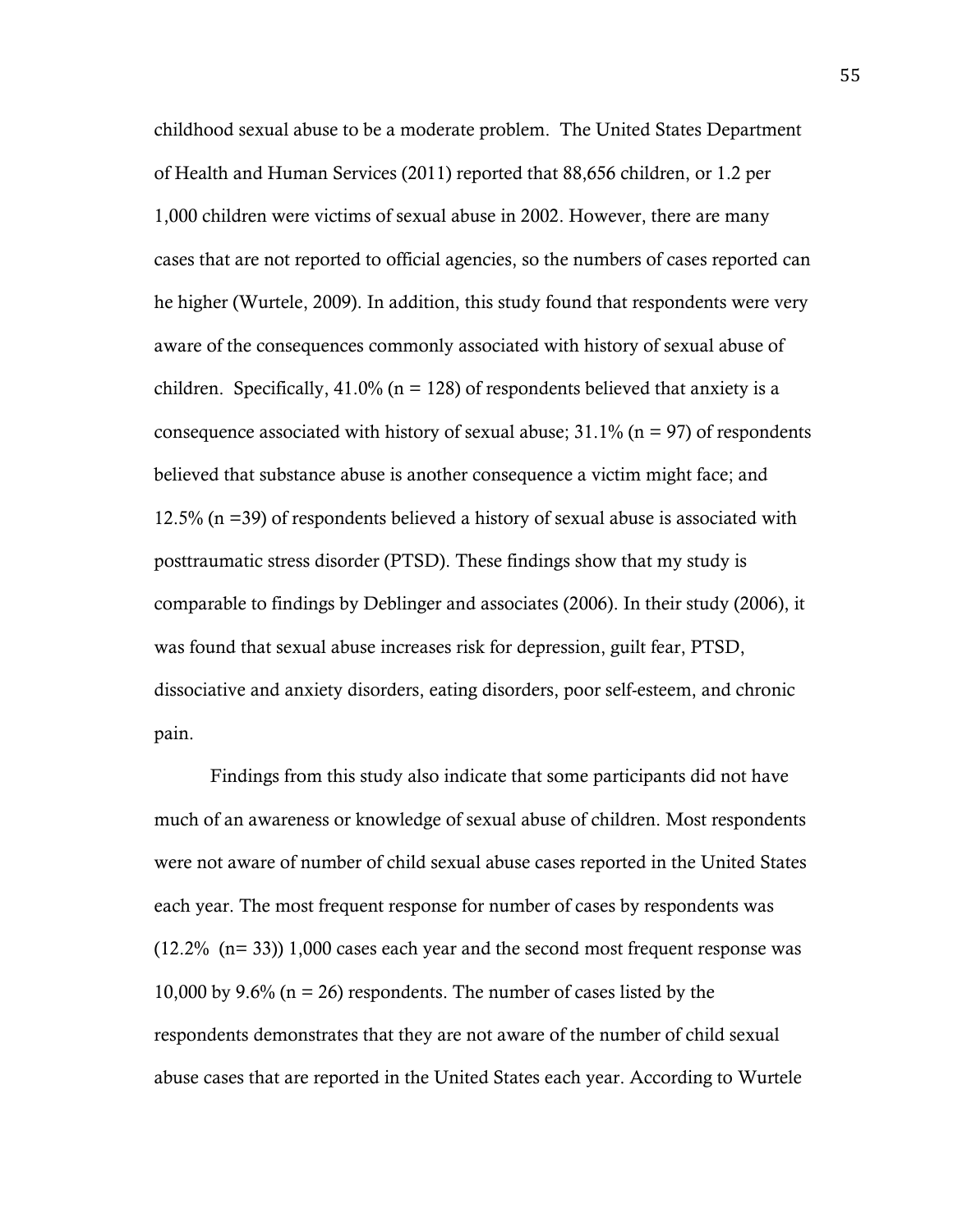(2009), in 2003 in the United States estimated 78,188 children were victims of sexual abuse at a rate of 1.2 per 1,000 United States children.

The majority of the participants in this study do have an understanding that sexual abuse of children does not happen only in low socio-economic classes. According to APA (2012), regardless of race, culture, or economic status, children and adolescents happen to have equal risk for sexual victimization. Of the participants, 48.3% (n= 152) believed that sexual abuse of children to not at all happen in low socio-economic statuses and while  $41.9\%$  (n = 132) participants believed for sexual abuse of children to not really happen in low socio-economic statuses. Also, the majority of participants  $72.5\%$  (n = 229) believed that girls are not the only victims of sexual abuse.

 One of the survey questions asked participants, "At what age do you think a child is likely to be sexually abused?" The age most frequently chosen by the respondents  $(16.8\% (n = 46))$  was ten years and the second most frequently chosen age was eight years by participants  $13.1\%$  (n = 36). The respondents' age choice shows that some of them were aware of the ages of children are sexually abused, which is seven through twelve years of age. However, according to Darkness to Light (2009), sexual abuse can occur at any age, however, nine years of age is the average. However, findings of this study show that some respondents are very aware about sexual abuse of children. Nearly half of respondents 49.0% (n= 151) disagreed with the survey questions, "Most sexual abuse of boys is committed by homosexual males" although,  $37.3\%$  (n = 115) agreed with this statement. Heterosexual and gay men are equally likely to sexually abuse children (APA,

56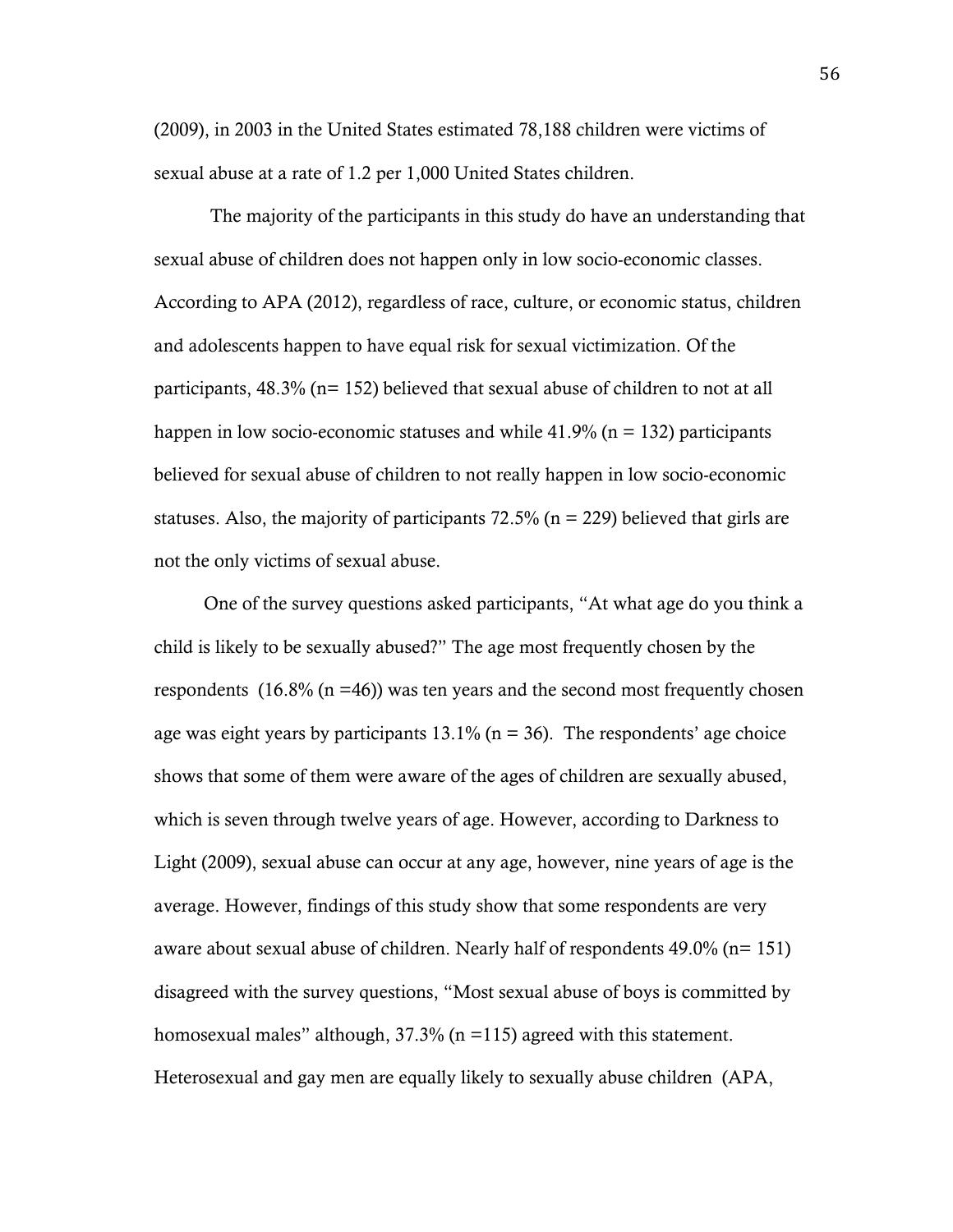2012). Also,  $41.3\%$  (n = 126) respondents believed that a child who had been sexually abused was more likely to sexually abuse their children when they become adults while  $43.0\%$  (n = 131) respondents disagreed with this statement.

#### Limitations and Delimitations

There are a few limiting factors in this research. The first limiting factor was all of the participants of the research were enrolled at one university, Minnesota State University, Mankato. College students at other universities were not included in the sample due to time limitations. Another limiting factor was that the classes surveyed were not randomly selected. Random selection of classes would have allowed a more representative sampling for this study. Rephrasing question number fifteen on the survey response, which was a open ended question, could have allowed better prediction and evaluation of selected college students' knowledge about "How many cases of child sexual abuse do you think is reported in the United States each year?" Also, for research question three "What are sexual abuse prevention strategies health education professionals can implement to stop or reduce sexual abuse of children?" the survey instrument should have included few more questions that focused on gaining answers from the participants for this research question.

#### Recommendations for Health Education

This research provided findings about selected Minnesota State University, Mankato college students' perceptions, knowledge and awareness about sexual abuse of children. The demographic data reflected the population from which subjects were selected: undergraduate male and females aged of 18-25. Findings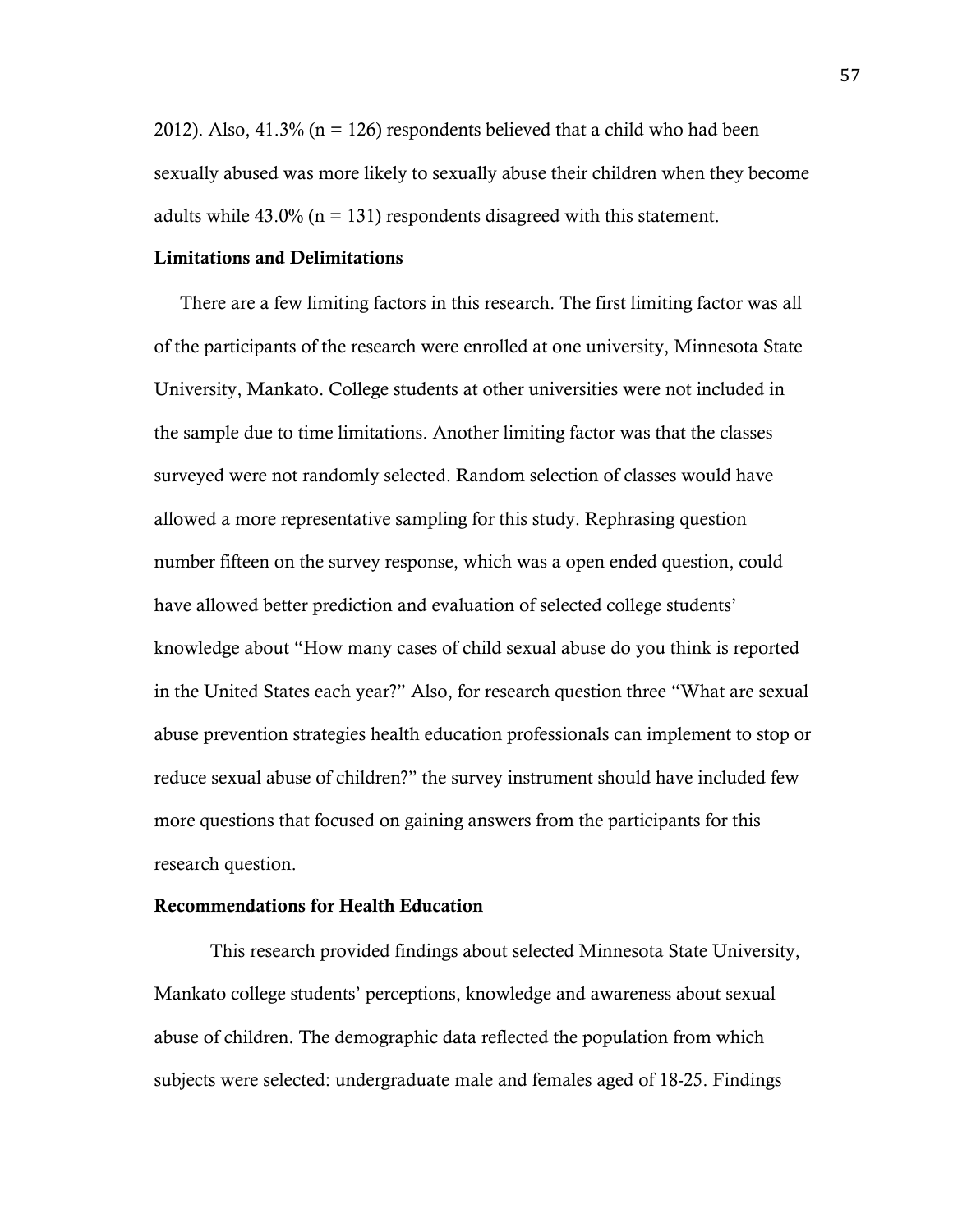from this research do suggest that there is need for health educators to provide educational prevention strategies to college students, even though the findings did show that some of college students sampled have much knowledge and awareness about sexual abuse of children. Findings of the study show that 268 (84.8%) of students sampled had knowledge of the seriousness of sexual abuse of children is in the United States. Specifically,  $41.0\%$  (n = 129) of respondents believed that sexual abuse of children to be a moderate problem in the United States while  $44.1\%$  (n = 139) of respondents believed for it to be a serious problem.

In order to increase some college students' knowledge and awareness about sexual abuse of children, it is necessary to incorporate this information into general education health classes curriculums taken by undergraduate students. Another recommendation is to provide information (such as posters, billboards, brochures, presentations and so forth) about sexual abuse of children around college campuses. This will allow college students to take into consideration that sexual abuse of child is a major health issue in the United State and in the world. Creating a health course on campus that only focuses on sexual abuse of children and how college students can protect their children from becoming victims of child sexual abuse is another option to help reduce and eliminate this pervasive and devastating health issue.

Another recommendation is for health educators to use the health belief model when developing sexual abuse of children prevention materials, programs and strategies for college students. This health behavior model may assist health educators identifying perceived severity, perceived susceptibility, perceived benefits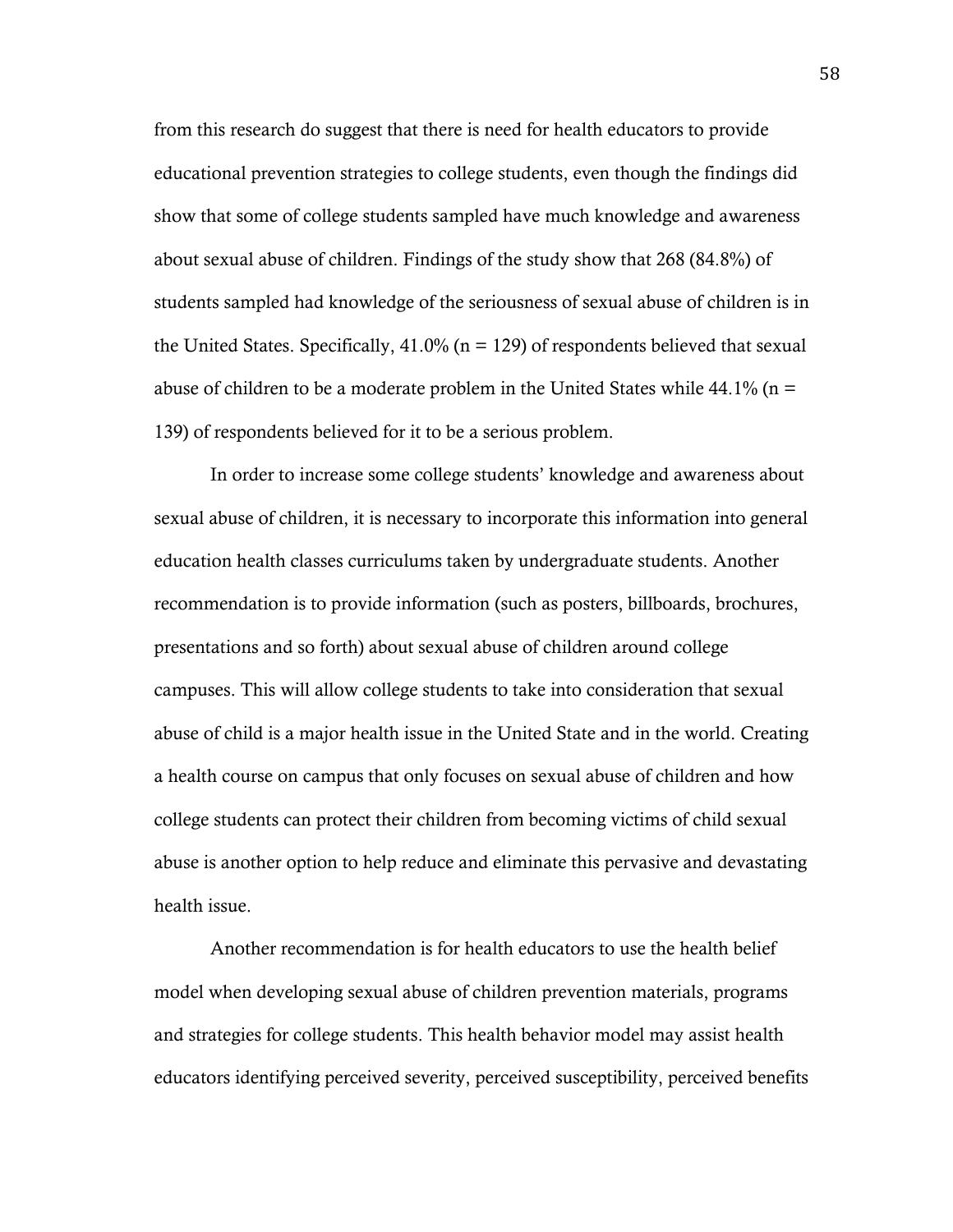and perceived benefits of sexual abuse of children of college students and the general public. And, since the health belief model is used to understand beliefs, attitudes and behaviors in health education and health promotion, it definitely can be applied to college students and the general public.

#### Recommendation for Further Study

Based on the findings of this research, there is a need to collect data from students at other universities. A broader sample would enhance the validity of findings concerning perception, knowledge and awareness about sexual abuse of children. There is also a need to investigate barriers that might prevent college students from having knowledge and awareness about sexual abuse of children in the United States. Needs assessment of college students to identify their knowledge and awareness about sexual abuse of children could allow for college students now and in the near future to enhance their awareness and knowledge about sexual abuse of children. Also, further study involving parents and victims of child sexual abuse is another one to consider. This can allow examination of the perception, knowledge and awareness of children who are victims of this devastating health issue and their parents.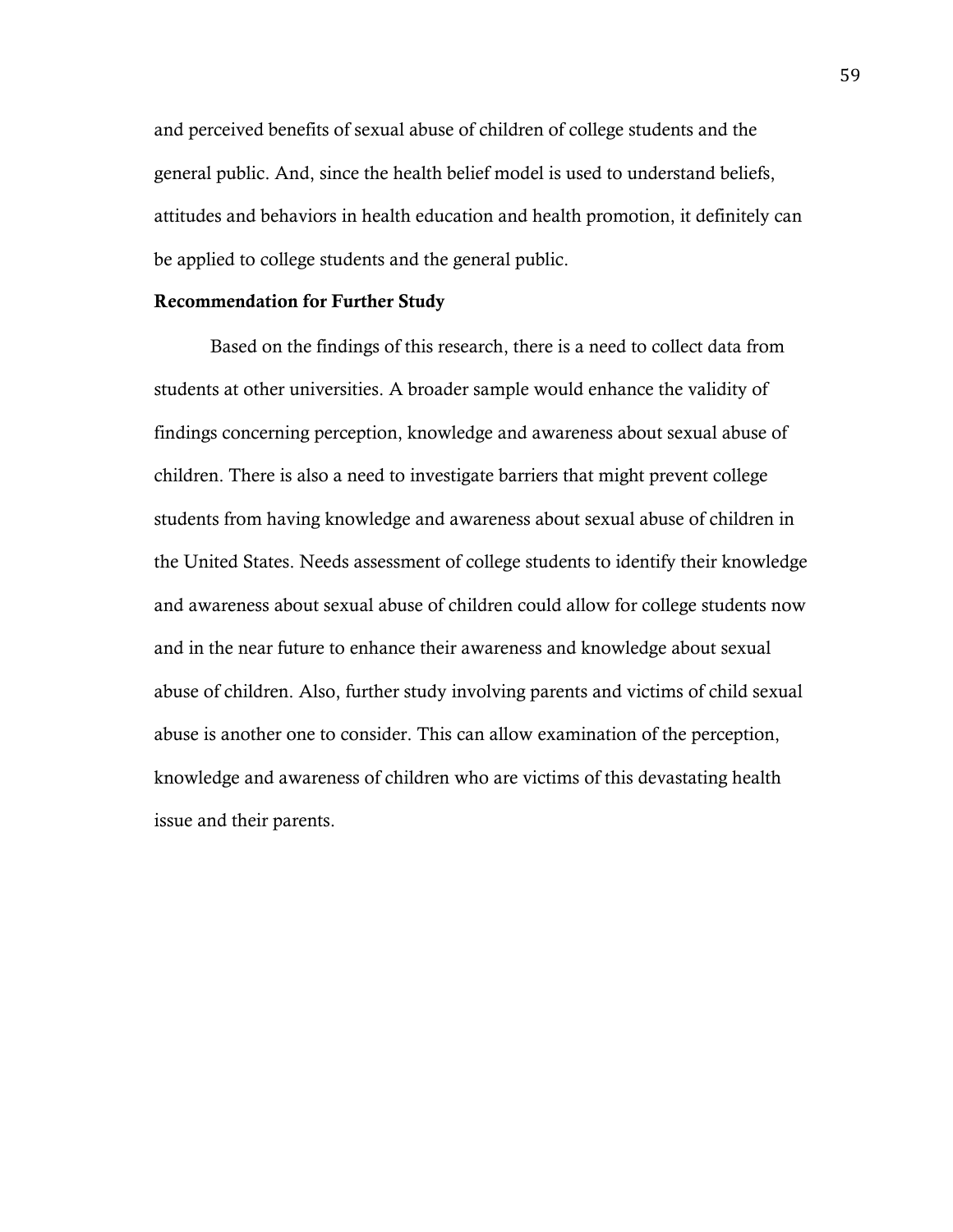#### References

- American Psychological Association. (2012). *Child sexual abuse: What parents should know.* Retrieved from www.apa.org/pi/families/resources/child-sexualabuse.aspx
- Berrick, J. D. (1988). Parental involvement in child abuse training: What do they learn? *Child Abuse and Neglect, 12*, 543-553.
- Bolen, R. M. (2001). *Child sexual abuse. Its scope and our failure.* New York: Kluwer Acadenic/Plenum.
- Bornstein, B. H., Kaplan, D. L., & Perry, A. R. (2007). Child abuse in the eyes of the beholder: Lay perceptions of child sexual and physical abuse. *Child Abuse and Neglect, 31*, 375-39.
- Brick, N. D. (2005). *How childhood sexual abuse affects interpersonal relationships*. Retrieved from http://ritualabuse.us/research/sexual abuse/how-childhood-sexual-abuse-affects-interpersonal-relationships/
- Broussard, S., & Wagner, W. (1988). Child sexual abuse: Who is to blame? *Child Abuse and Neglect, 12*, 563-569.
- Brown, T., Frederico, M., Hewitt, L., & Sheehan, R. (2001). The child abuse and divorce myth. *Child Abuse Review, 10,* 113-124.

California Department of Education. (2009). *Health education content standards for California public schools.* Retrieved from http://www.sbcss.k12.ca.us/adminserv/downloads/HEStandards\_prepub.pdf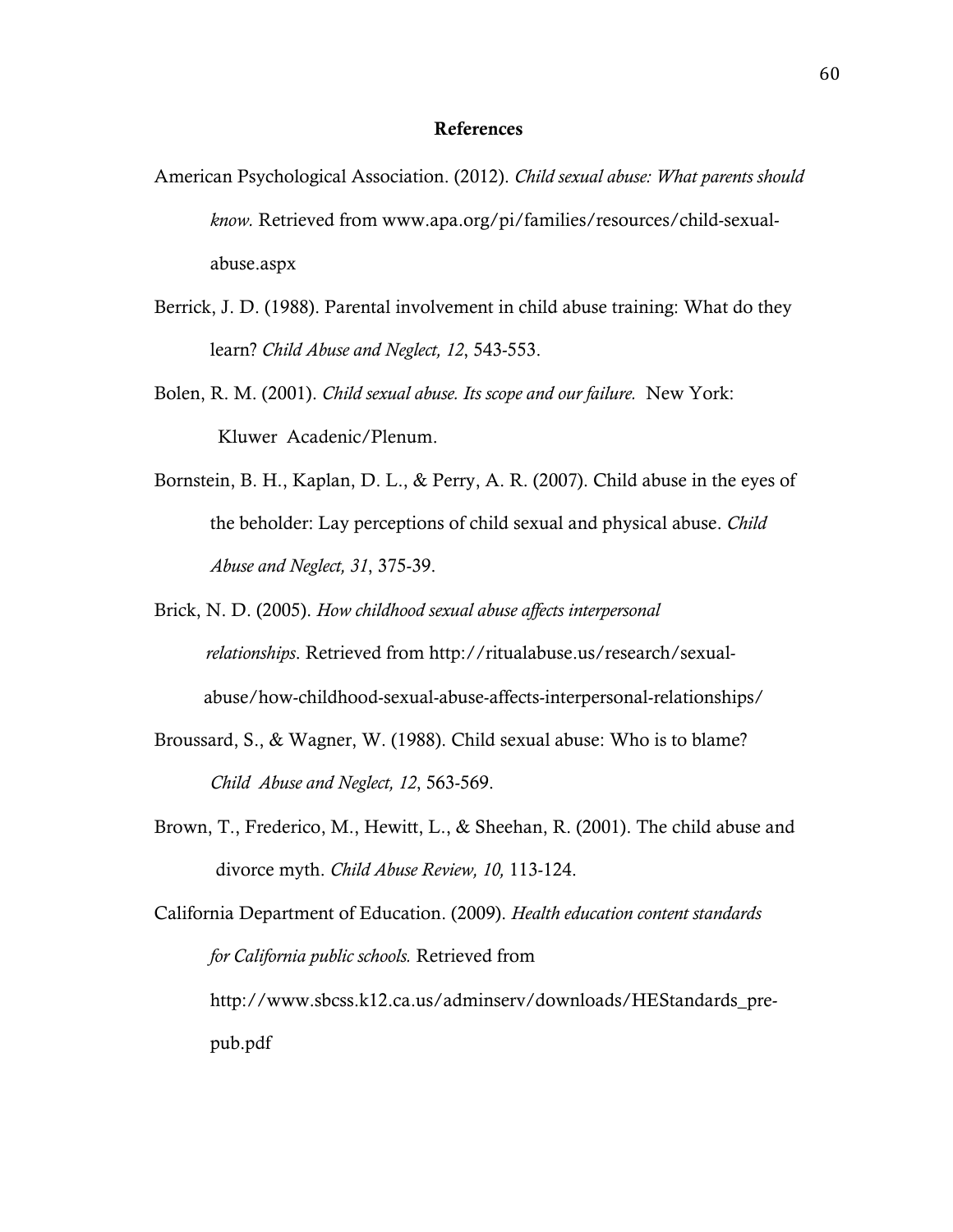- Centers for Disease Control Prevention. (2007). *Preventing child sexual abuse within youth-serving organizations: Getting started on policies and procedures.* Retrieved from http://www.cdc.gov/violenceprevention/ pdf/PreventingChildSexualAdbuse
- Child Molestation Research & Prevention Institute. (2012). *Early diagnosis and effective treatment.* Retrieved from

http://www.childmolestationprevention.org

- Collings, S. J. (1997). Development, reliability, and validity of the child sexual abuse myth scale. *Journal of Interpersonal Violence, 12*, 665-674.
- Cromer, L. M. (2006). *Factors that influence the believing of child sexual abuse disclosures* (Doctoral dissertation, University of Oregon Department of Psychology)*.* Retrieved from

http://dynamic.uoregon.edu/~jjf/theses/cromer06.pdf.

- Darkness to Light. (2009). *Statistics surrounding child sexual abuse*. Retrieved from http://www.Ib9.uscourts.gov/webcites/09documents/Bank\_abuse
- Deblinger, E., Behl, L. E., & Glickman, A. R. (2006). Treating children who have experienced sexual abuse. In P. C. Kendell (Ed.), *Child and adolescent therapy: Cognitive-behavioral procedures* (3rd ed., pp. 383-416). New York: Guilford Press.
- Dolezal, C., & Carballo-Dieguez, A. (2002). Childhood sexual experiences and the perception of abuse among Latino men who have sex with men. *The Journal of Sex Research, 39*, 165-173.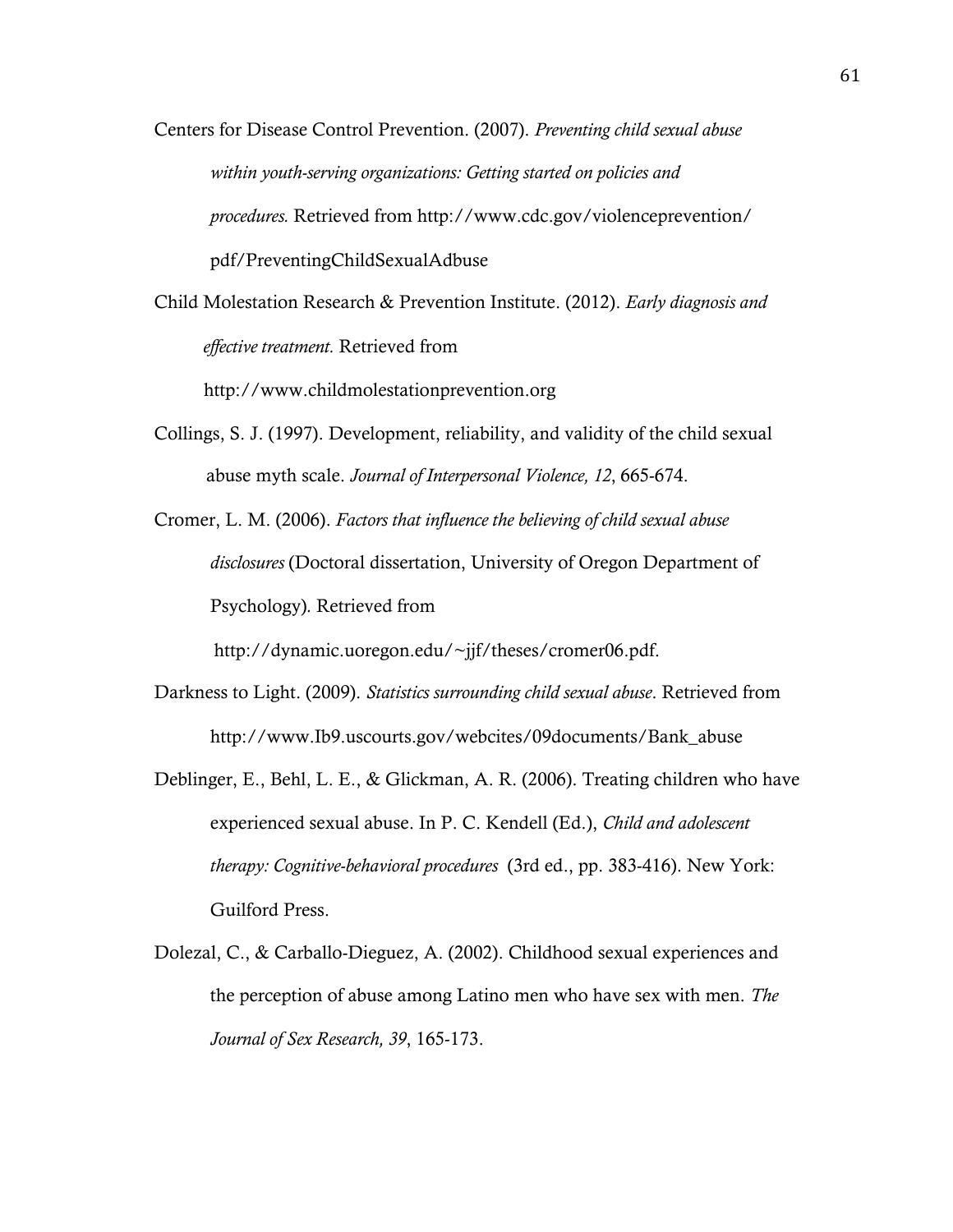- Douglas, M. E., & Finkelhor, D. (2005).*Childhood sexual abuse fact sheet.*Retrieved from http://www.unh.edu/ccrc/factsheet/pdf/childhoodSexualAbuse FactSheet
- Dubner, A. E., & Motta, R. W. (1999). Sexually and physically abused foster care children and posttraumatic stress disorder*. Journal of Consulting and Clinical Psychology, 67,* 367-373.
- Edberg, M. (2006). *Essentials of health behavior. Social and behavioral theory in public health (pp. 35-49).* Washington, DC: Jones and Bartlett.
- Feerick, M. M., & Snow, K. L. (2005). The relationships between childhood sexual abuse, social anxiety, and symptoms of posttraumatic stress disorder in women*. Journal of Family Violence, 20*, 409-419.
- Finkelhor, D., & Redfield, D. (1984). How the public defines sexual abuse: Child sexual abuse. *New Theory and Research*, 107-133.
- Fuselier, D. A., Durham, R. L., & Wurtele, S. K. (2002). The child sexual abuser: Perceptions of college students and professional sexual abuse. *A Journal of Research and Treatment, 14*, 271-280.
- Halpérin D.S., Bouvier P., Jaffe P. D., Mounoud R-L., Pawlak C.H., Laederach J., & Rey Wicky H. (1996) . Prevalence of child sexual abuse among adolescents in Geneva: results of a cross sectional survey. *British Medical Journal, 312,* 1326-1329
- Hart-Johnson, T., & Green, C. R. (2012). The impact of sexual or physical abuse history on pain-related outcomes among blacks and whites with chronic pain: Gender influence. *Pain Medicine, 13*, 229–242.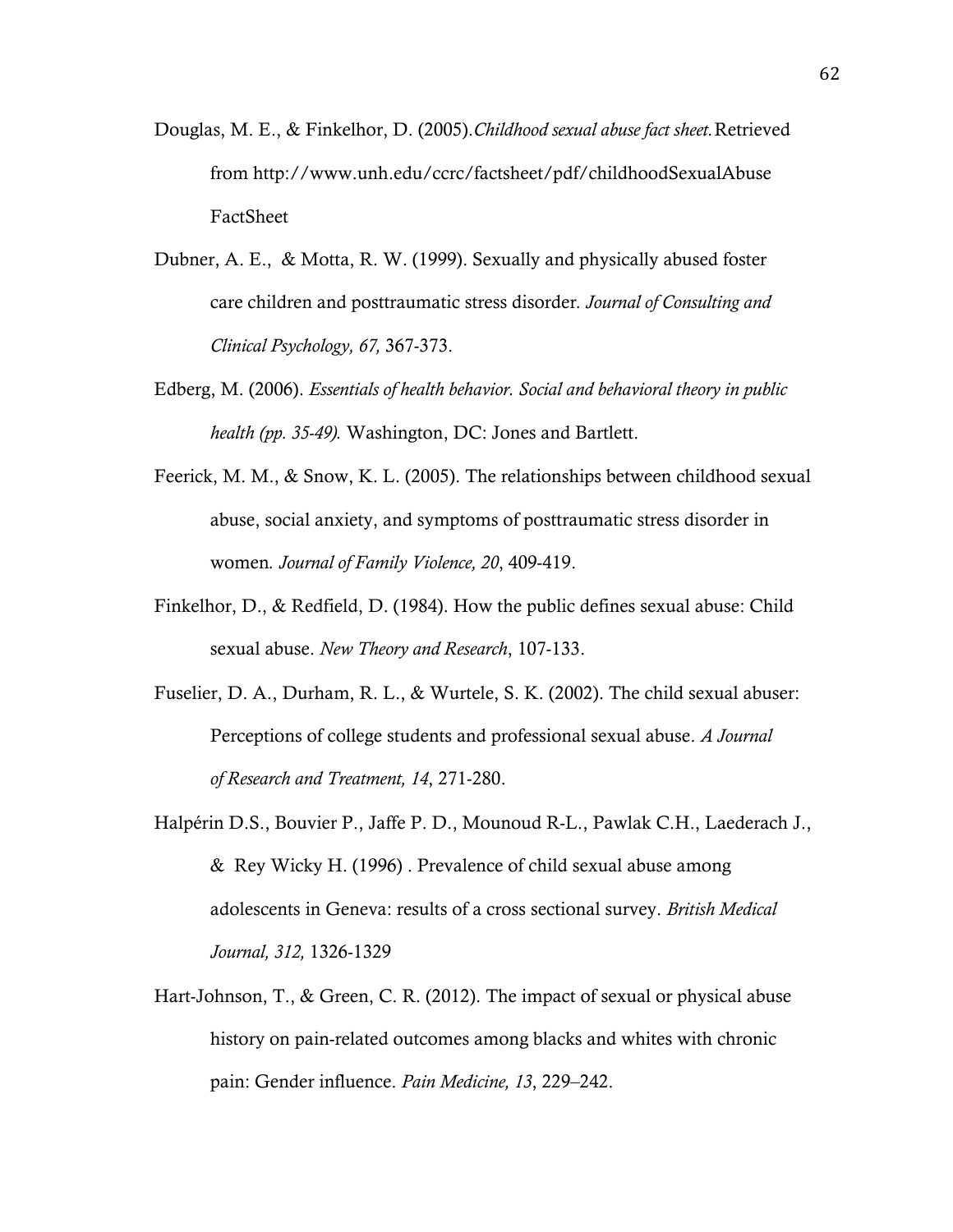- Harter, S. L., Harter, G. W., Atkinson, B. A., & Reynolds, L.L. (2009). College students' perceptions of peers' disclosures of histories of child sexual abuse. *Sex Roles, 60*, 805-818.
- Hayden, J. (2009). Health behavior theory. In K. Hoover (Ed.), *In introduction to health behavior theory (pp. 31-44*). Sudbury, MA: Jones and Bartlett.
- Jackson, T., & Ferguson, W. (1983). Attribution of blame in incest. *American Journal of Community Psychology, 11*, 313-322.
- Lanning, B., Ballard, D. J., & Robinson, J. (1999). Child sexual abuse prevention programs in Texas public elementary schools*. Journal of School Health, 69*, 3-8.
- Lev-Wiesel, R. (2004). Male university students' attitudes toward rape and rapists child & adolescent. *Social Work Journal, 21*, 199-210.
- Marynard, C., & M, Weiderman. (1997). Undergraduate students' perceptions of child sexual abuse: Effects of age, sex, and gender-role attitudes. *Child Abuse and Neglect, 21, 833-844.*
- National Sexual Violence Resource Center (2005). *Preventing child sexual abuse: A national resource directory and handbook.* Retrieved from http://www.nsvrc.org/sites/default/files/Publications\_NSVRC\_Directorie A-National-Resource-Directory-Handbook-Preventing-Child-Sexual-Abuse.pdf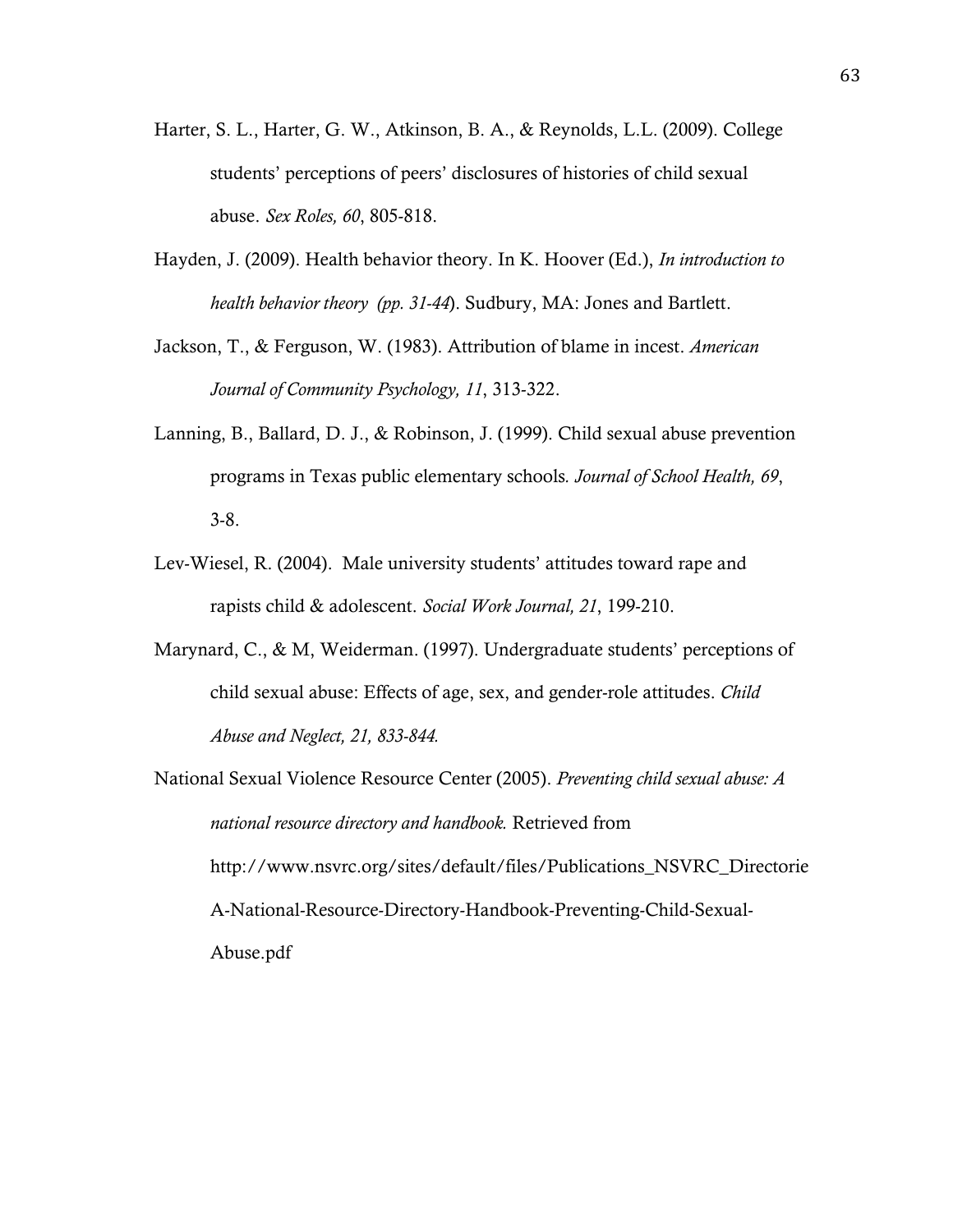Neifeld, W. S. (2010). *Readiness to act: Use of the health belief model in understanding parental communication about alcohol for incoming college students* (Doctoral dissertation, New York School of Education). Retrieved from http://gradworks.umi.com/3397817.pdf

North Dakota State Data Center. (2002. *North Dakota statewide child abuse survey*. Retrieved from http://www.ndsu.edu/sdc/publications/reports/ ChildAbuseReport2002.pdf

- Olafson, E. (2002). When paradigms collide: Roland Summit and the rediscovery of child sexual abuse. In J. Cone (Ed.), *Critical issues in child sexual abuse*  (pp. 71-106). Thousand Oaks, CA: Sage.
- Prevent Child Abuse America. (2012). *Preventing child sexual abuse*. Retrieved from http://www.preventchildabuse.org/advocacy/documents/ PreventingChildSexualAbusePositionStatement.pdf
- Tanner-Smith, E. (2010). Evaluating the health belief model: A critical review of studies predicting mammograpohic and pap screening. *Social Theory and Health, 8,* 95-125.
- Tamarack, L. I. (1986). Fifty myths and facts about child sexual abuse. In E. Schlesinger (Ed.), *Sexual abuse of children in the 1980's* (pp. 3-15). Toronto: University of Toronto Press.
- The National Center For Victims of Crime. (2012). *Child victim act.* Retrieved from http://www.victimsofcrime.org/our-programs/child-victims-act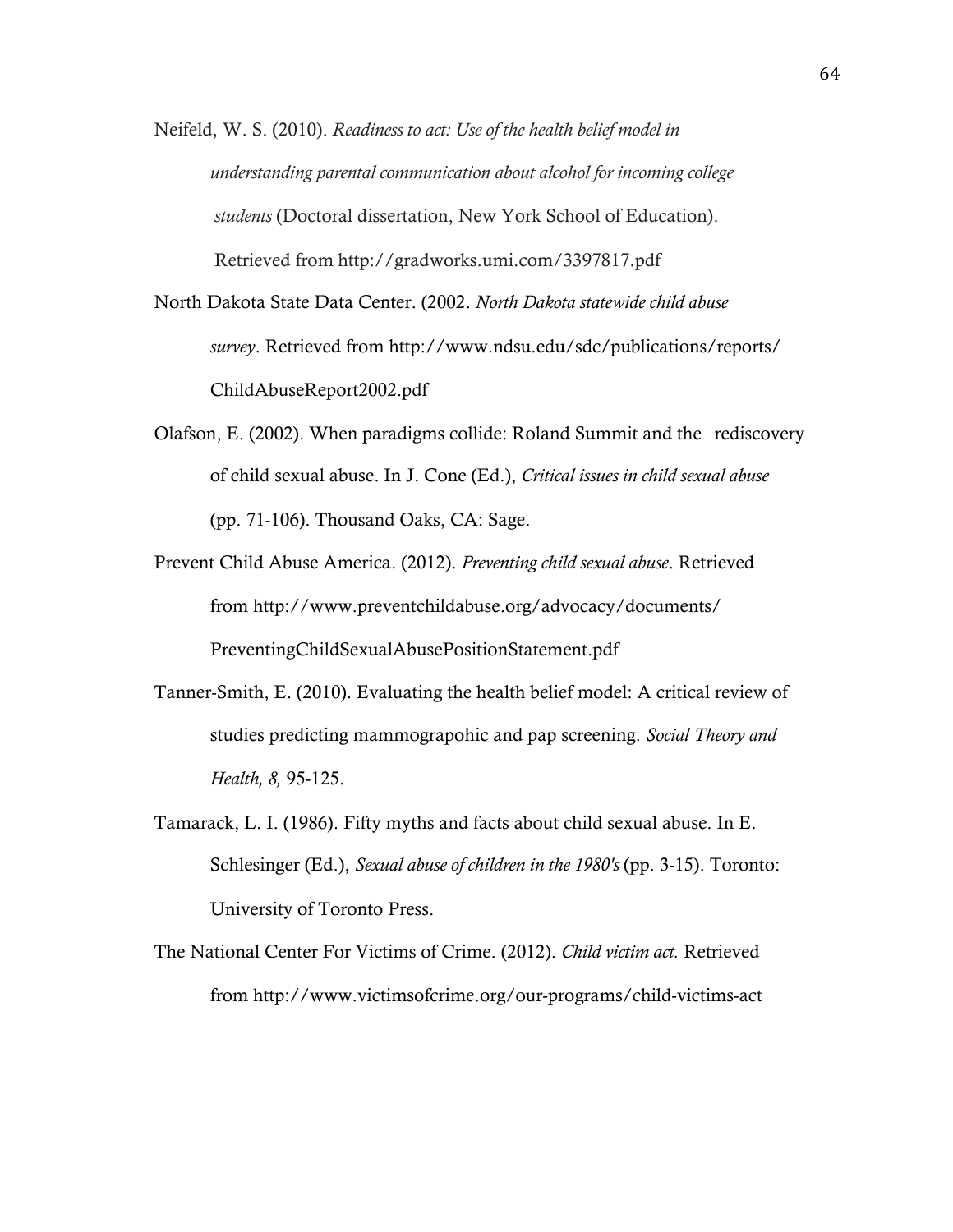- The National Child Traumatic Stress Network. (2009). *Understanding and coping with sexual behaviors problems in children*. Retrieved from http://nctsn.org/nctsn\_assets/pdfs/caring/sexualbehaviorproblem
- Tripp, M. M., & Petrie, A. T. (2001). Sexual abuse and eating disorders: A test of a conceptual model. *Sex Roles, 44*, 17-32.

United States Department of Health & Human Services. (2011). *Definitions, scope, and effects of child sexual abuse.* Retrieved from

http://www.childwelfare.gov/pubs/usermanuals/sexabuse/sexabuseb.cfm

- Walsh, K., & Brandon, L. (2012). Their children's first educators: Parents' views about child sexual abuse prevention education. *Journal of Child and Family Studies, 21*, 734-746.
- Waterman, C., & Foss-Goodman, D. (1984). Child molesting: Variables relating to attribution of fault to victims, offenders, and nonparticipating parents. *The Journal of Sex Research, 20,* 329-349.
- Wdowik, M., Kendall, P. A., Harris, M.A., & Auld, G. (2001). Expanded health belief model predicts diabetes self-management in college students. *Journal of nutrition education, 33*, 17-23.
- Wheeler, K. L. (2010). *Use of the health belief model to explain perceptions of zoonotic disease risk by animal owners.* (Master's Thesis). Available from ProQuest Dissertations and Theses database. (UMI No.1503650)
- World Health Organization. (2011). *Mental health*: *A state of well-being.* Retrieved from http://www.who.int/features/factfiles/mental\_health/en/index.html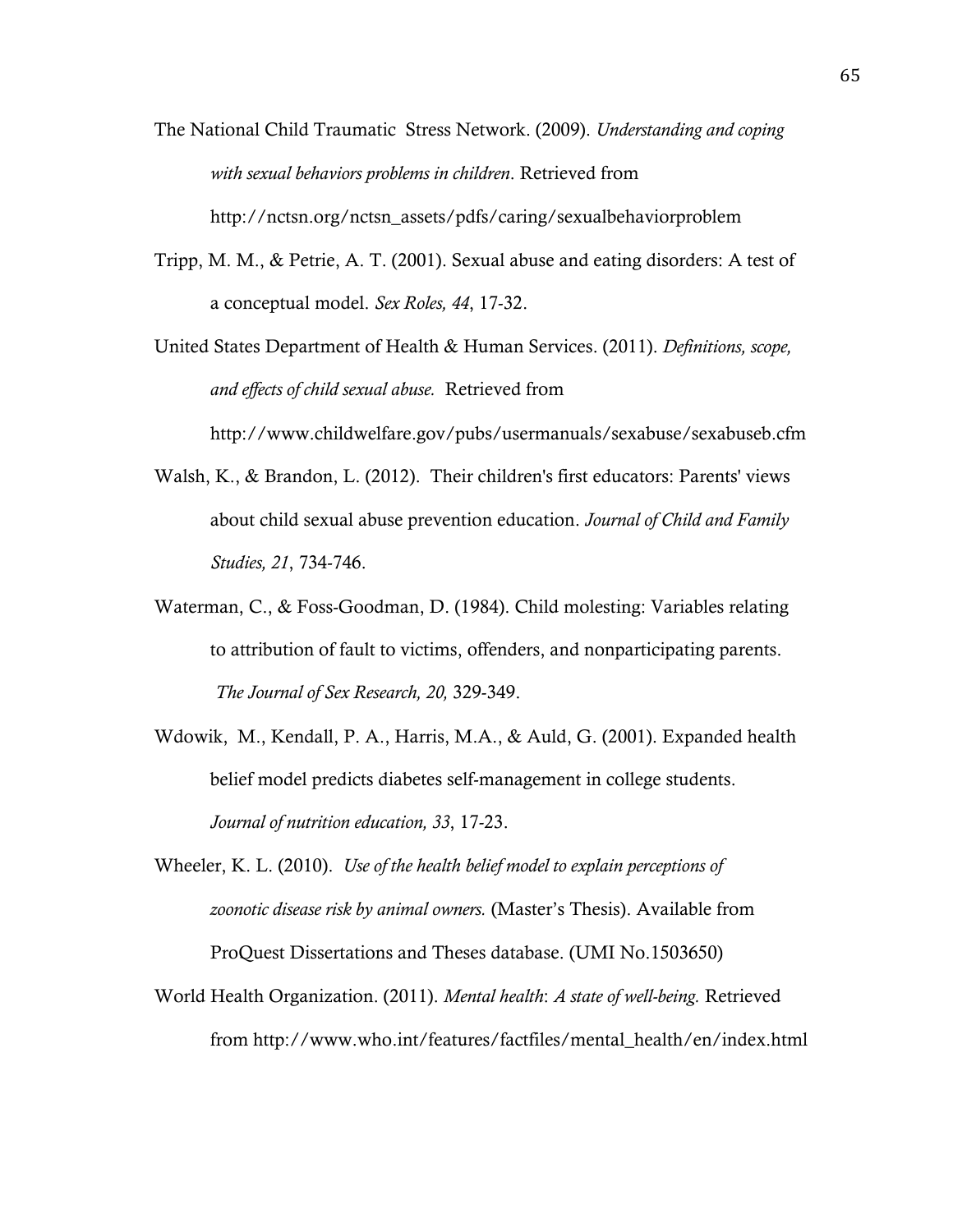- Wurtele, S. K. (2009). Child sexual abuse prevention: Preventing sexual abuse of children in the twenty-first century. Preparing for challenges and opportunities. *Journal of Child Sexual Abuse: Research, Treatment, & Program Innovations for Victims, Survivors, & Offenders*, *18*, 1-18.
- Wurtele, S. K., Kvaternick, M., & Franklin, C. F. (1992). Sexual abuse prevention for preschoolers: A survey of parents' behaviors, attitudes, and beliefs. *Journal of Child Sexual Abuse, 1,* 113-128.
- Zak-Place, J., & Stern, M. (2004). Health belief factors and dispositional optimism as predictors of STD and HIV preventive behavior*. Journal of American College Health, 52*, 229-36.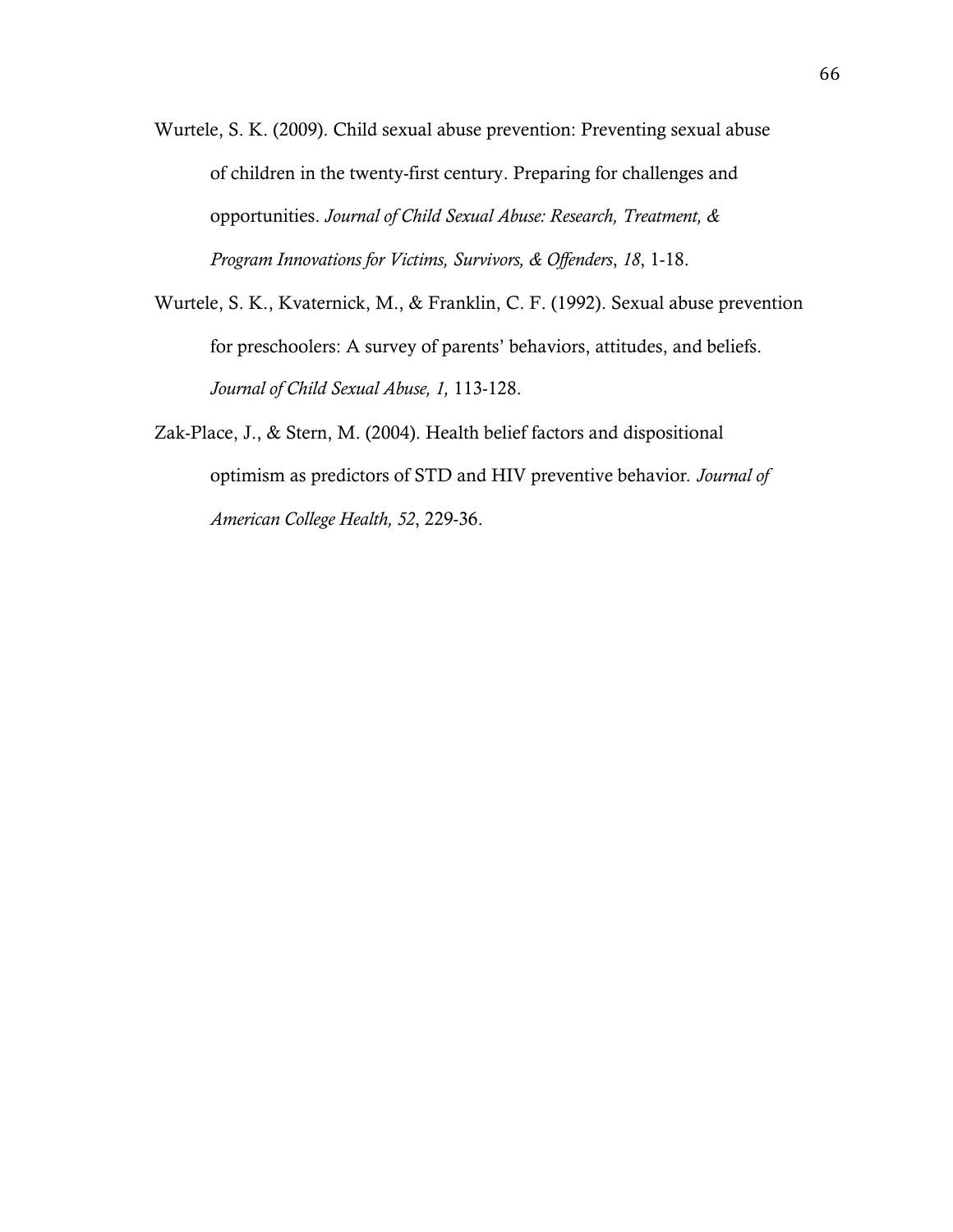Appendix A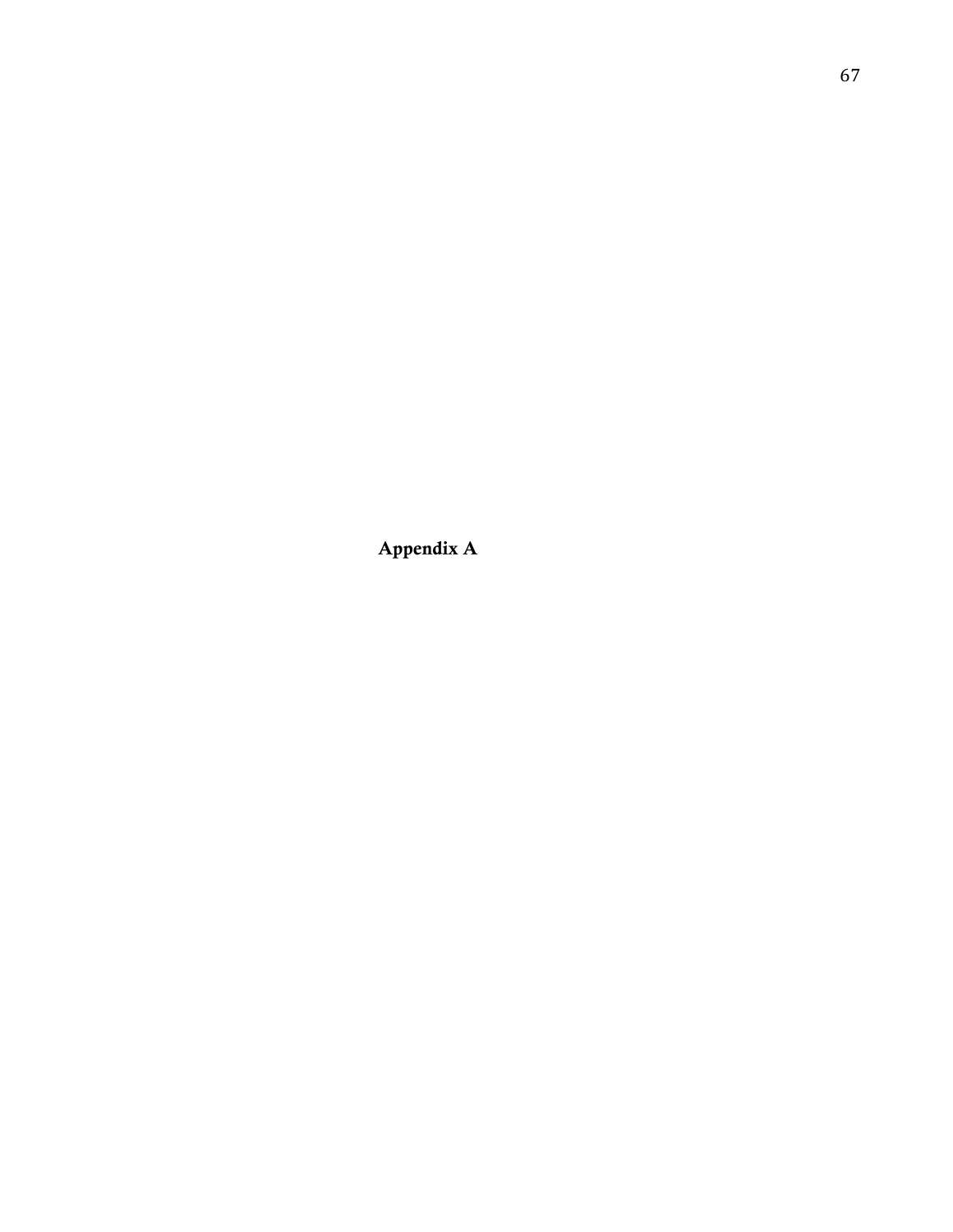# **Title: Selected College Students' Perceptions, Knowledge and Awareness About Sexual Abuse of Children.**

#### **Please read each question and select the response that best describes you.**

## **Section 1: Demographics?**

- 1) What is your age? years.
- 2) What is your gender?
	- 1. Male
	- 2. Female
- 3) In what year of college are you, now?
	- 1. Freshmen\_\_\_
	- 2. Sophomore\_\_\_
	- 3. Junior\_\_\_
	- 4. Senior\_\_\_
	- 5. Graduate student \_\_\_
- 4) Race
	- 1. African American\_\_\_
	- 2. Asian American\_\_\_
	- 3. Hispanic/Latino\_\_\_
	- 4. White/Caucasian\_\_\_
	- 5. Native Americans
	- 6. Biracial\_\_\_
- 5) Marital status
	- 1. Never married
	- 2. Married \_\_\_
	- 3. Separated\_\_\_
	- 4. Divorced\_\_\_
	- 5. Other

**Section 2: Knowledge about Sexual Abuse of Children: The following questions will focus on the knowledge you may have about sexual abuse of children. Please choose the best that best reflects your response to each statement.**

- 6) The majority of sexual abuse perpetrators are retarded or mentally ill.
	- 1. Not at All\_\_\_
	- 2. Not Really\_\_\_
	- 3. Undecided\_\_\_
	- 4. Somewhat\_\_\_
	- 5. Very much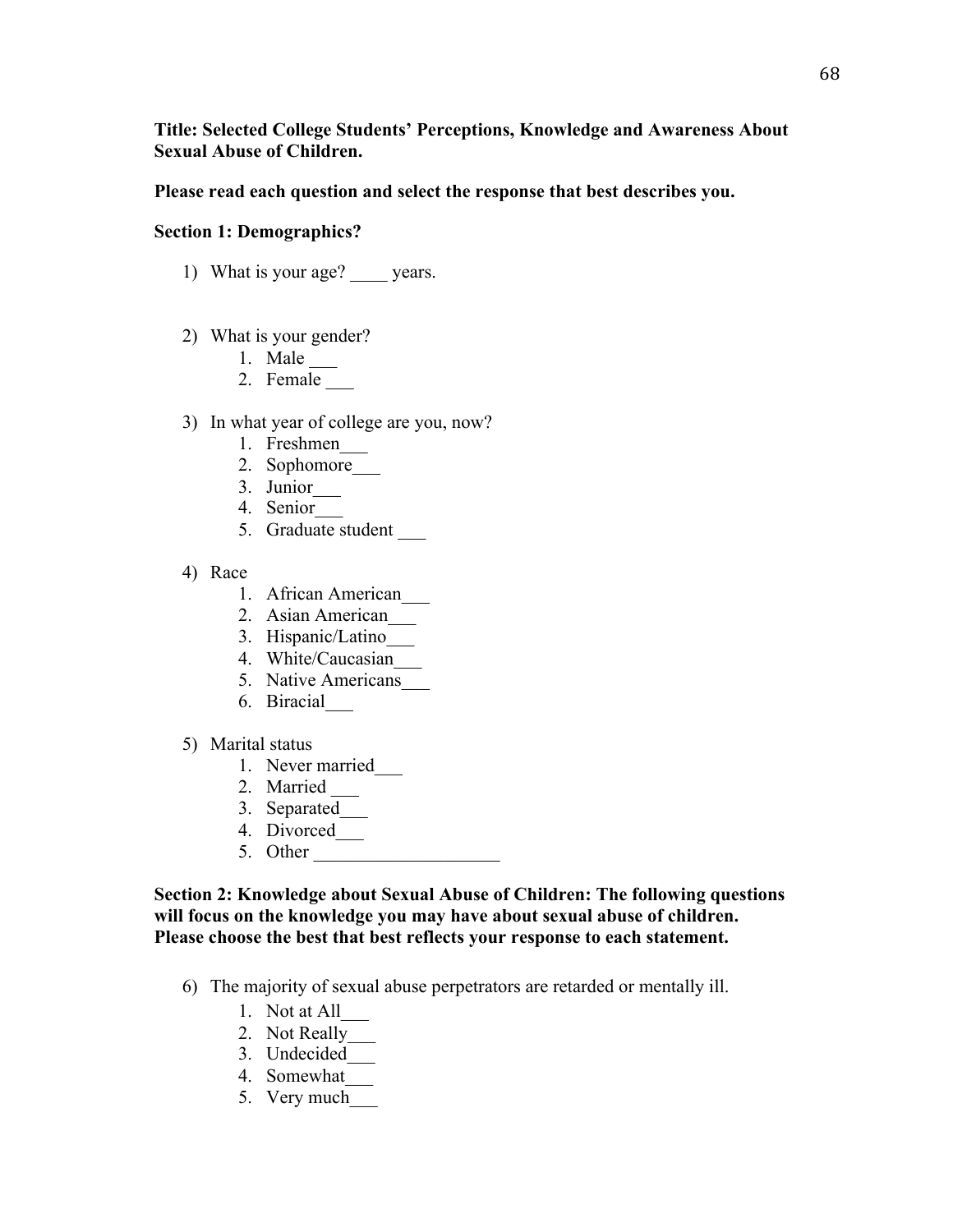- 7) Sexual abuse of children only happens in low socio-economic classes.
	- 1. Not at All\_\_\_
	- 2. Not Really
	- 3. Undecided\_\_\_
	- 4. Somewhat\_\_\_
	- 5. Very much\_\_\_
- 8) Very few children are victims of sexual abuse.
	- 1. Not at All\_\_\_
	- 2. Not Really\_\_\_
	- 3. Undecided\_\_\_
	- 4. Somewhat\_\_\_
	- 5. Very much
- 9) Only girls are victims of sexual abuse.
	- 1. Not at All\_\_\_
	- 2. Not Really\_\_\_
	- 3. Undecided\_\_\_
	- 4. Somewhat\_\_\_
	- 5. Very much

**Section 3: Awareness of Sexual Abuse of Children: The following questions will focus on your awareness of sexual abuse of children. Please choose the answer that best reflects your response to each statement.**

- 10) In your opinion, in the United States, how much of a problem is childhood sexual abuse?
	- 1. Not a problem\_\_\_
	- 2. Minor problem\_\_\_
	- 3. Moderate problem\_\_\_
	- 4. Serious problem\_\_\_
	- 5. Do not know\_\_\_

11) The rate of childhood sexual abuse in United States is:

- 1. Lower than two decades ago\_\_\_
- 2. Higher than two decades ago\_\_\_
- 3. About the same as two decades ago\_\_\_
- 4. Do not know\_\_\_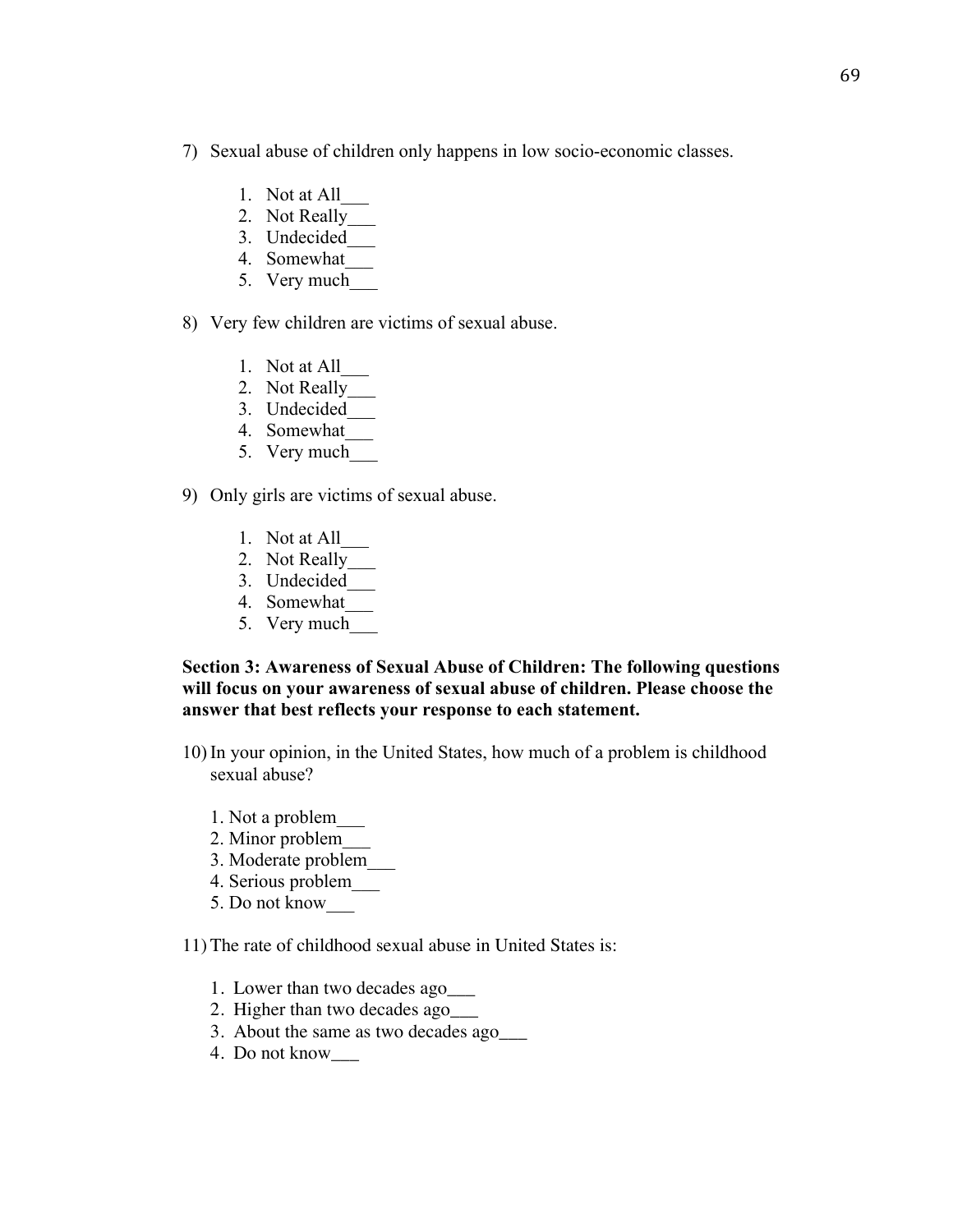12) How do you describe your awareness of child sexual abuse?

- 1. Not at All\_\_\_
- 2. A Little\_\_\_
- 3. Undecided\_\_\_
- 4. Somewhat\_\_\_
- 5. Very much
- 13) Are you aware of what are the behavioral and physical signs of child sexual abuse?
	- 1. Very much\_\_\_
	- 2. Somewhat\_\_\_
	- 3. Undecided\_\_\_
	- 4. Not Really\_\_\_
	- 5. Not at All\_\_\_
- 14) Where did you learn about child sexual abuse (CSA)? Please check all that apply.
	- 1. Home\_\_\_
	- 2. School\_\_\_
	- 3. Media\_\_\_
	- 4. Friends\_\_\_
	- 5. Neighbors\_\_\_
	- 6. Books\_\_\_
	- 7. Other:  $\overline{(\text{please list})}$
- 15) How many cases of child sexual abuse do you think are reported in the United States each year?
	- 1. Number of cases: \_\_\_\_
- 16) Which of the following consequences are associated with a history of child sexual abuse? Please check all that apply.
	- 1. Depression
	- 2. Suicide thoughts
	- 3. Eating and sleeping disorder\_\_\_\_
	- 4. ADHD\_\_\_\_
	- 5. Post Traumatic Stress Disorder\_\_\_\_
	- 6. Anxiety\_\_\_\_
	- 7. Substance abuse\_\_\_\_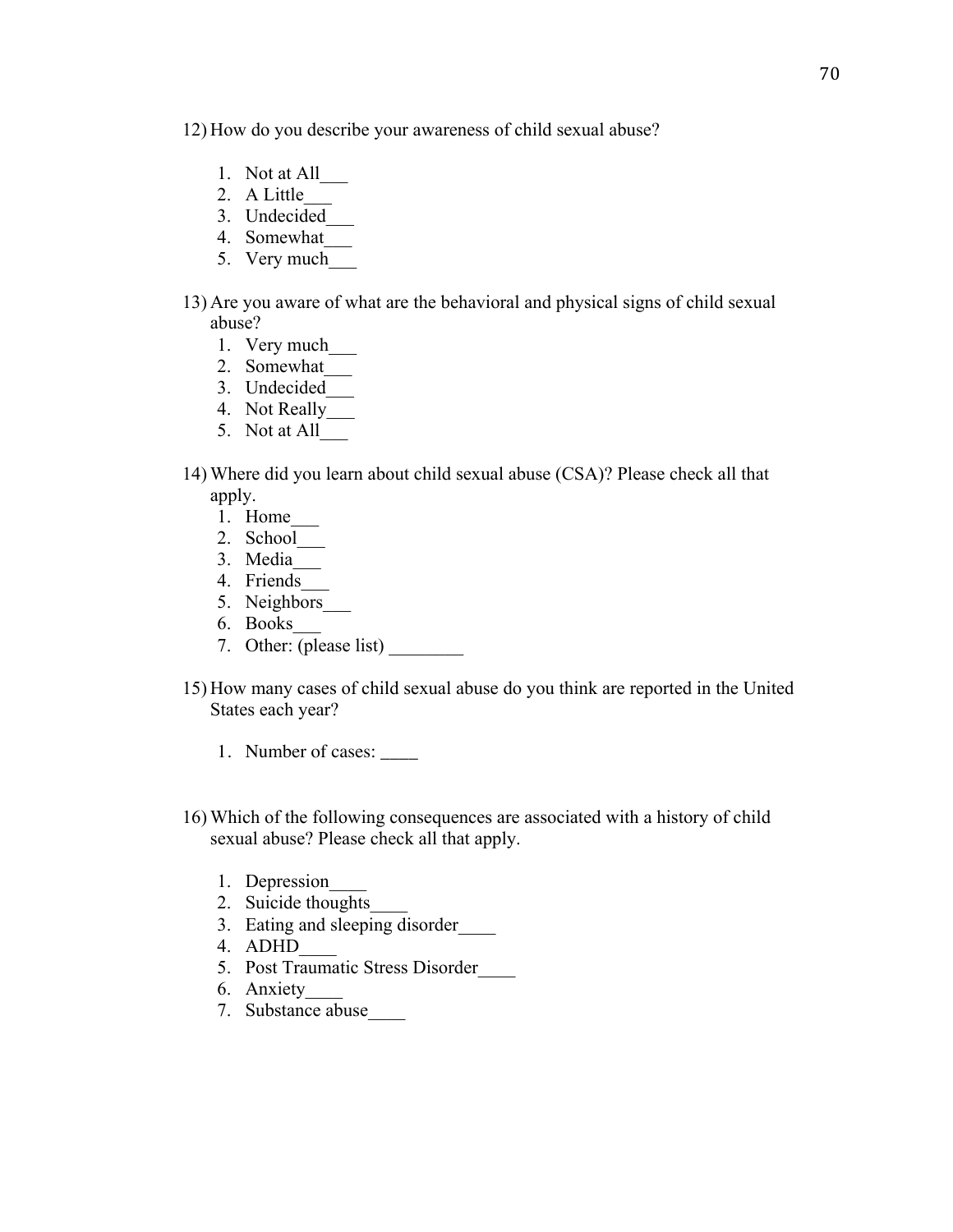17) At what age do you think a child is most likely to be sexually abused?

- 1. \_\_\_\_\_\_ years.
- 18) How do you rate your awareness of strategies to prevent sexual abuse in children?
	- 1. Very aware\_\_\_
	- 2. Somewhat aware\_\_\_
	- 3. Not sure\_\_\_
	- 4. Not Really aware\_\_\_
	- 5. Not at All ware
- 19) State government should be more involved in preventing childhood sexual abuse.
	- 1. Strongly disagree \_\_\_
	- 2. Disagree\_\_\_\_
	- 3. No opinion\_\_\_\_
	- 4. Agree\_\_\_\_!!
	- 5. Strongly agree\_\_\_\_
	- 6. Do not know

20) The state government is actively involved in preventing childhood sexual abuse.

- 1. Strongly disagree\_\_\_
- 2. Disagree\_\_\_
- 3. No opinion\_\_\_
- 4. Agree\_\_\_
- 5. Strongly agree
- 6. Do not know\_\_\_

### **Section 4: Perception of Sexual Abuse of Children: The following questions will focus on your perceptions about sexual abuse of children. Please choose the answer that best reflects your response to each statement.**

- 21) Most of the time children are sexually abused when they are alone, at night, and outside their home.
	- 1. Strongly Agree
	- 2. Agree\_\_\_
	- 3. Disagree\_\_\_\_
	- 4. Strongly Disagree\_\_\_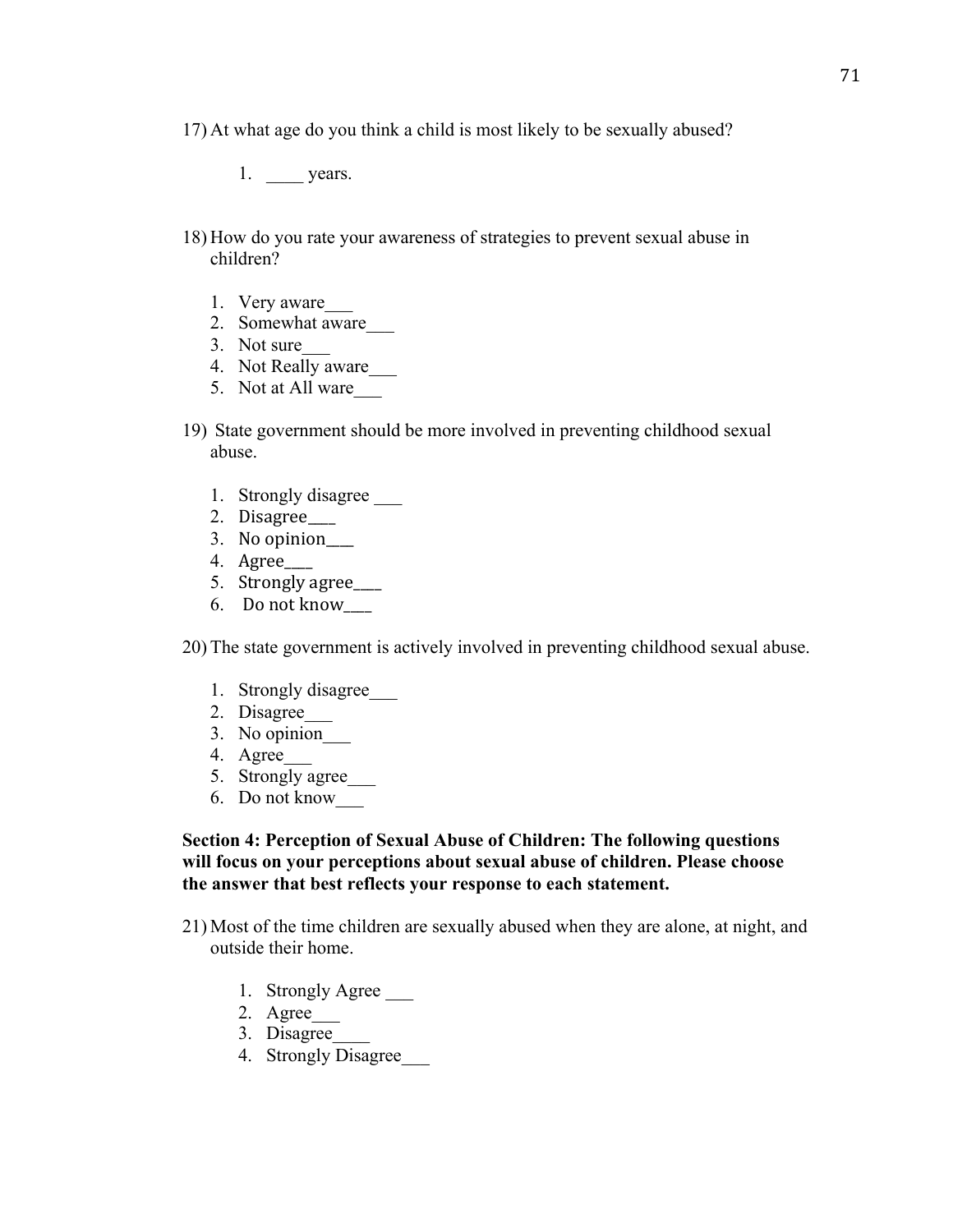22) Children who are sexually abused are more likely to sexually abuse children.

- 1. Strongly Agree
- 2. Agree\_\_\_\_
- 3. Disagree \_\_\_\_
- 4. Strongly Disagree

23) Most perpetrators of child sexual abuse do not belong to the child's family

- 1. Strongly Agree\_\_\_
- 2. Agree\_\_\_\_
- 3. Disagree\_\_\_\_
- 4. Strongly Disagree
- 24) Who are most common/frequent perpetrators of child sexual abuse? Please select only one response.
	- 1. Family members\_\_\_\_
	- 2. Family friends\_\_\_\_
	- 3. Male adults\_\_\_\_
	- 4. Females adults\_\_\_\_
	- 5. Strangers\_\_\_\_
	- 6. Others \_\_\_\_\_\_\_\_\_\_\_\_\_\_\_\_\_\_\_

25) In sexual abuse cases the child is never responsible.

- 1. Strongly Agree\_\_\_\_
- 2. Agree \_\_\_\_
- 3. Disagree\_\_\_\_
- 4. Strongly Disagree\_\_\_\_
- 26) Children who have been sexually abused are more likely to sexually abuse their children when they become parents.
	- 1. Strongly Agree
	- 2. Agree\_\_\_\_
	- 3. Disagree
	- 4. Strongly Disagree

27) Most sexual abuse of boys is committed by homosexual males.

- 1. Strongly Agree\_\_\_\_
- 2. Agree\_\_\_\_
- 3. Disagree
- 4. Strongly Disagree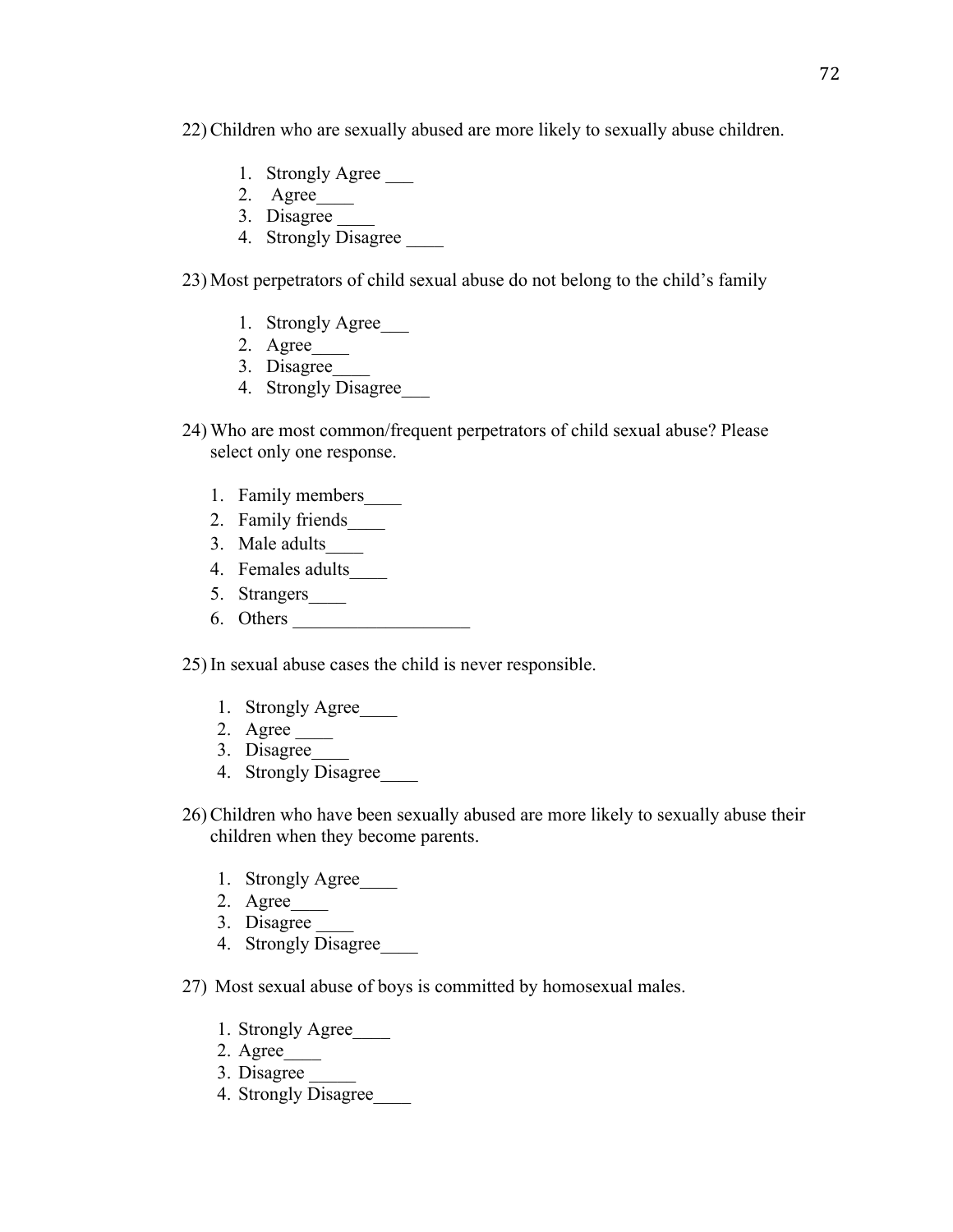28) Boys sexually abused by males must be homosexual or will become homosexual.

- 1. Strongly Agree
- 2. Agree\_\_\_\_
- 3. Disagree\_\_\_\_
- 4. Strongly Disagree

29) Using a 1 to 5 scale, with one being "not at all" and five being "a great deal", to what extent do you think childhood sexual abuse contributes to the following: Please circle one.

- 1. Depression\_\_\_ 1 2 3 4 5 2. Violence\_\_\_\_ 1 2 3 4 5 3. Substance abuse\_\_\_\_ 1 2 3 4 5 4. Eating disorders\_\_\_\_
	- 1 2 3 4 5
- 5. Problems at school\_\_\_\_
	- 1 2 3 4 5

# Thank you for your time! This completes the survey!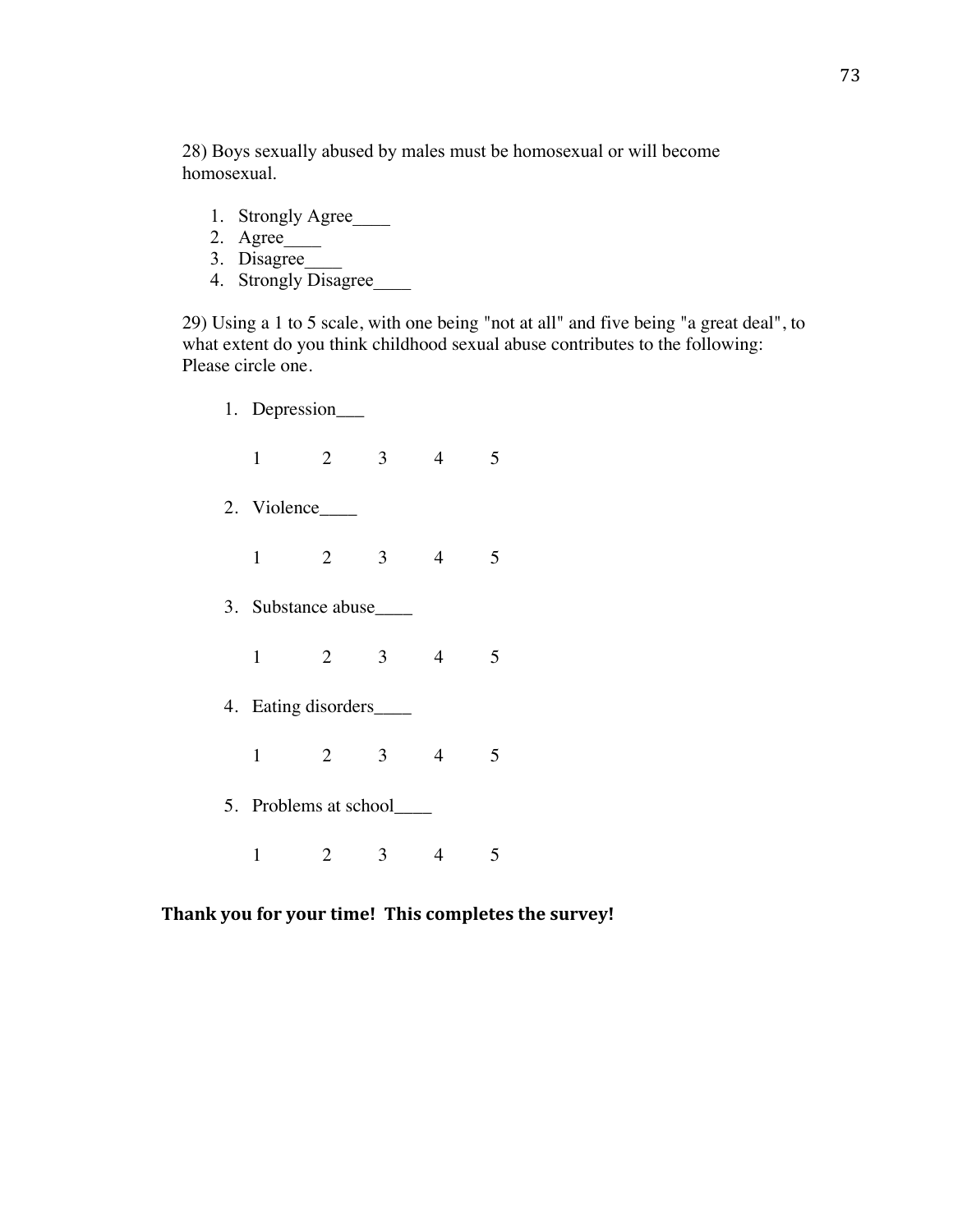Appendix B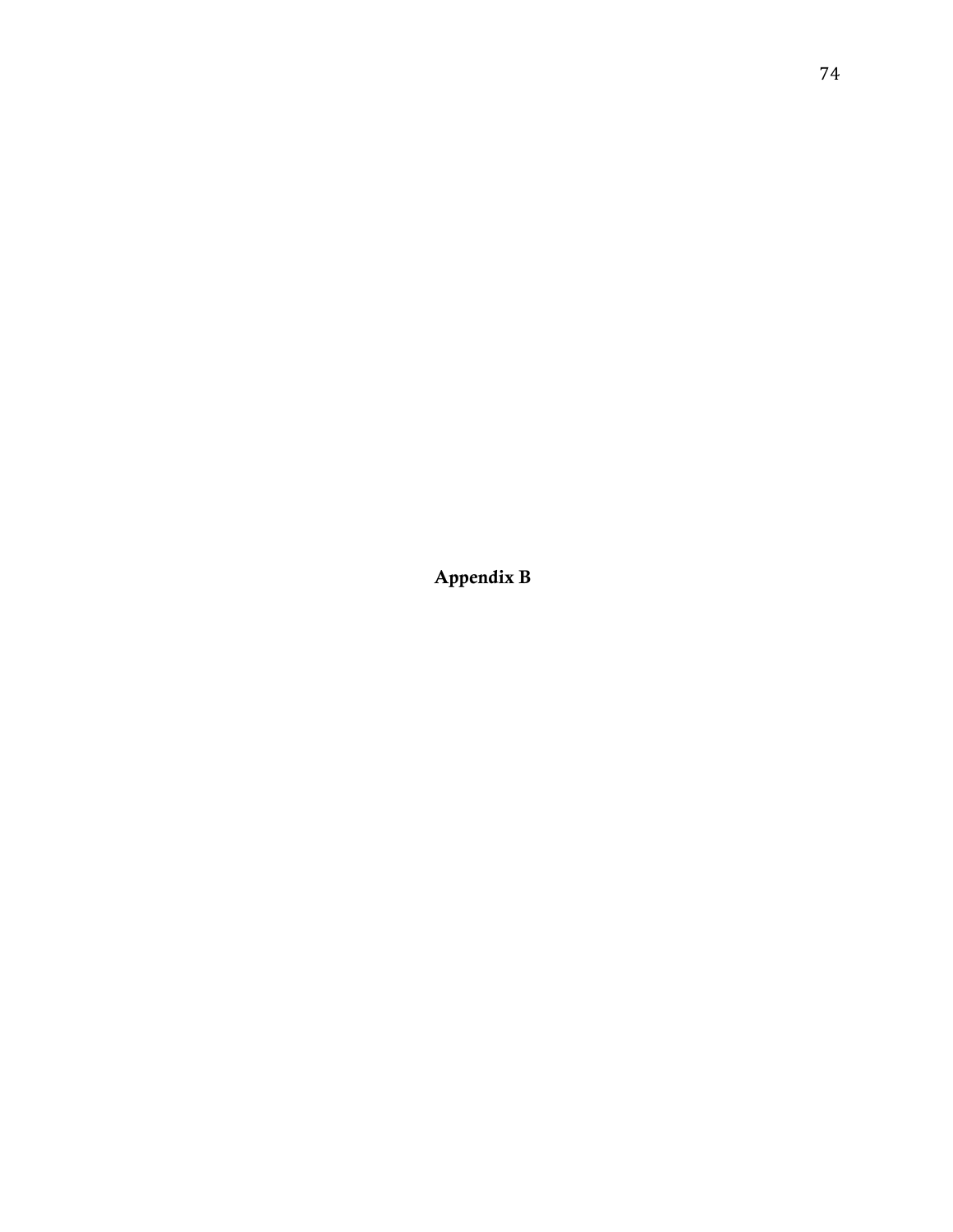

February 18, 2013

Dear Judith Luebke, PhD:

Re: IRB Proposal entitled "[432392-2] Selected College Students Perceptions, Knowledge and Awareness About Sexual Abuse of Children"Review Level: Level [I]

Your IRB Proposal has been approved as of February 18, 2013. On behalf of the Minnesota State University, Mankato IRB, I wish you success with your study. Remember that you must seek approval for any changes in your study, its design, funding source, consent process, or any part of the study that may affect participants in the study. Should any of the participants in your study suffer a research-related injury or other harmful outcome, you are required to report them to the IRB as soon as possible.

The approval of your study is for one calendar year less a day from the approval date. When you complete your data collection or should you discontinue your study, you must notify the IRB. Please include your log number with any correspondence with the IRB.

This approval is considered final when the full IRB approves the monthly decisions and active log.The IRB reserves the right to review each study as part of its continuing review process. Continuing reviews are usually scheduled. However, under some conditions the IRB may choose not to announce a continuing review. If you have any questions, feel free to contact me at irb@mnsu.edu or 507-389-5102.

Cordially,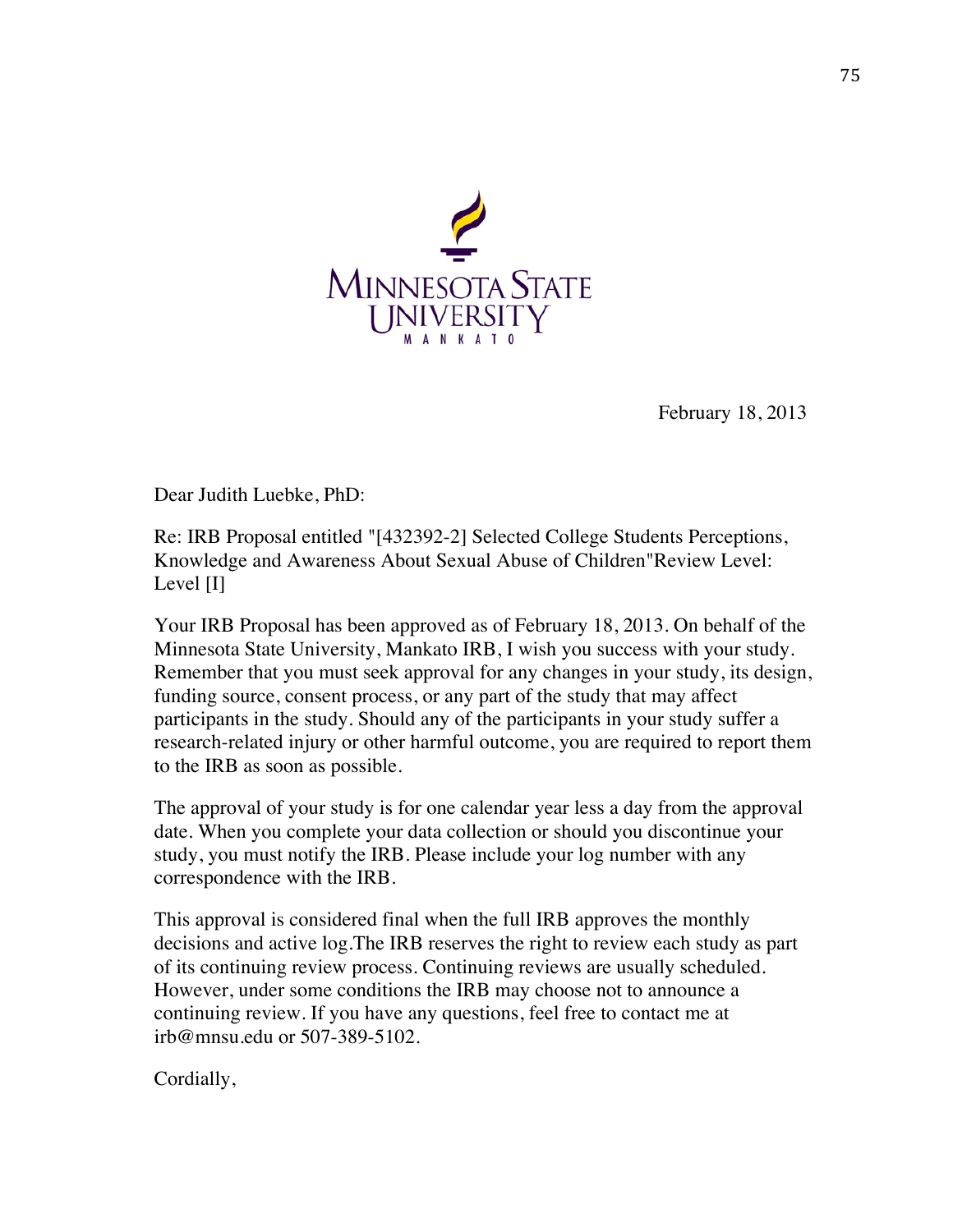Madley

Mary Hadley, Ph.D. IRB Coordinator

Sarah Sifers, Ph.D. IRB Co-Chair

Richard Luger

Richard Auger, Ph.D. IRB Co-Chair

This letter has been electronically signed in accordance with all applicable regulations, and a copy is retained within Minnesota State University, Mankato IRB's records.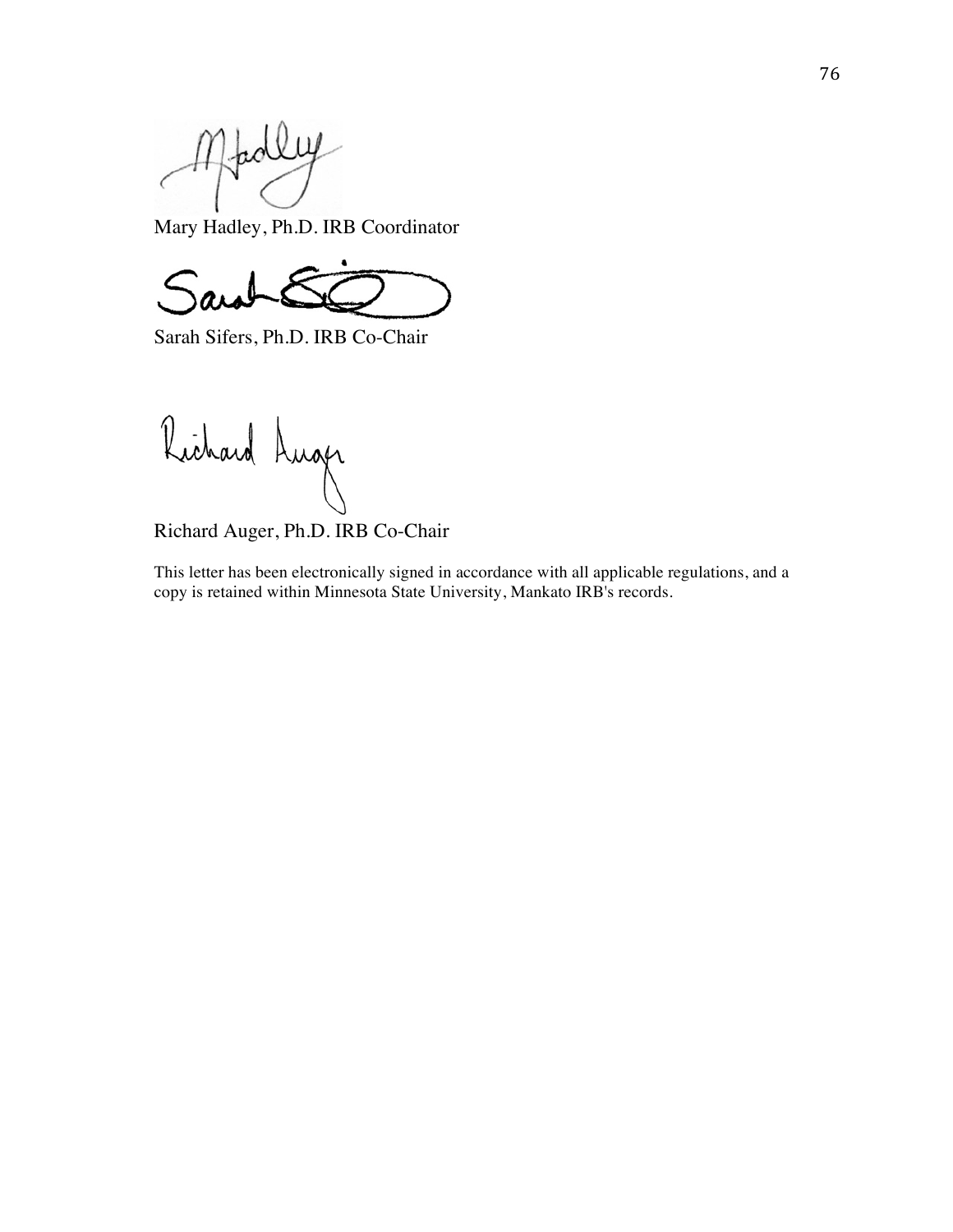Appendix C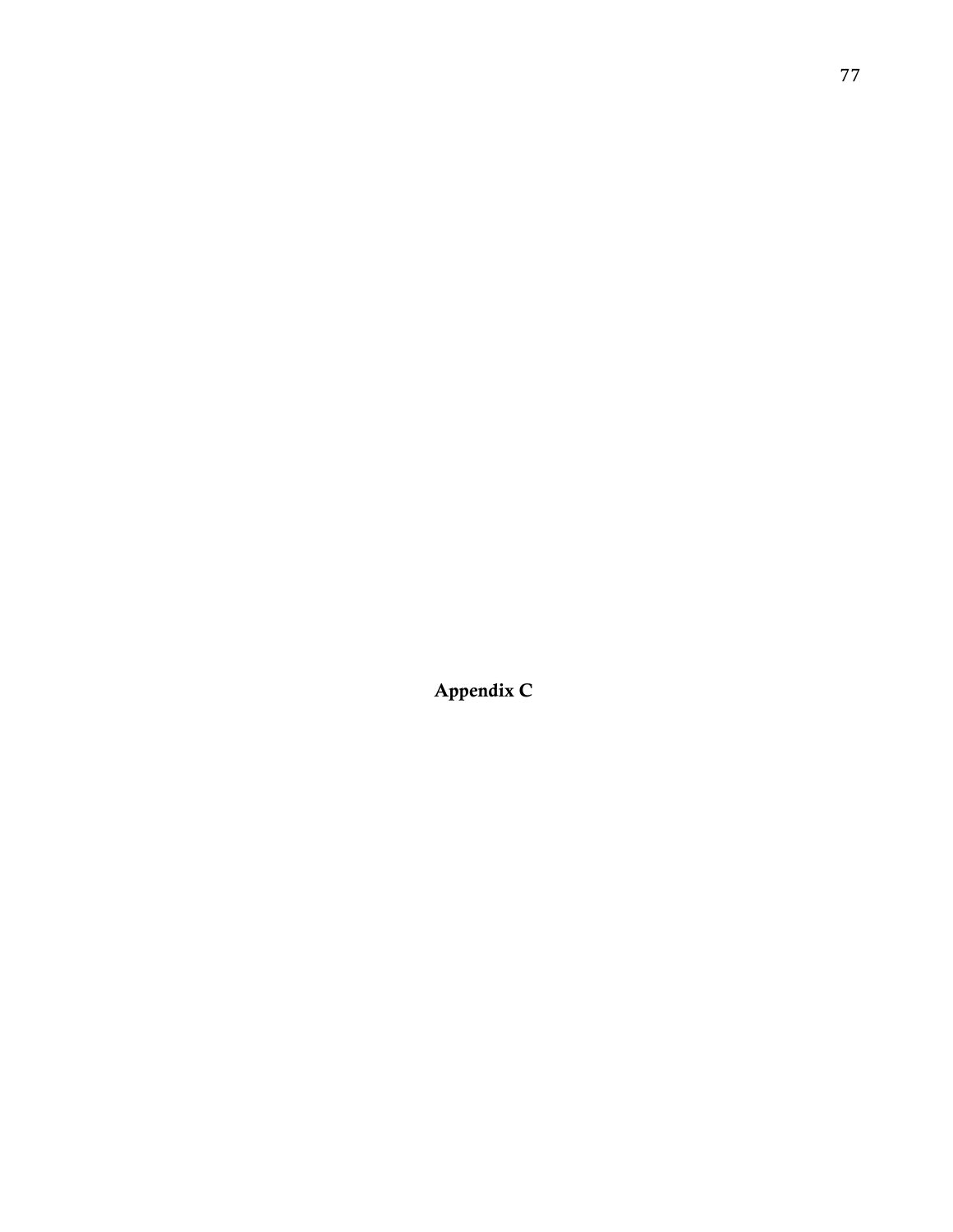#### Dear Student.

I am a graduate student at Minnesota State University, Mankato currently working on my thesis which is titled, "Selected College Students' Perceptions, Knowledge and Awareness About Sexual Abuse of Children". This research will attempt to identify Minnesota State University, Mankato undergraduate students' knowledge, awareness and perceptions of sexual abuse of children. This survey assesses your knowledge, awareness and perceptions of sexual abuse of children. All of your information will be kept confidential. You will not record your name anywhere on this survey, so information will be anonymous. It can be viewed only by authorized research staff members. The survey takes about 5-10 minutes to complete.

The research will be supervised by Dr. Judith Luebke. You can contact Dr. Luebke at 507-389-5938 or by email judith.luebke@mnsu.edu about any concerns you have about this project. You may contact the Minnesota State University, Mankato Institutional Review Board Administrator, Dr. Barry Ries, at email, barry.ries@mnsu.edu with any questions about research with human participants at Minnesota State University, Mankato.

Participation in this research is voluntary and you have the right to stop at any time by not answering survey questions or turning in your survey. Your decision whether or not to participate will not affect your relationship with Minnesota State University, Mankato. By completing this questionnaire, you agree to participate in this study and state that you are at least 18 years of age. There are no direct benefits to you as a result of your participation in this research. None of your answers will be released and no names will be recorded. The risks of participating in this study are no more than daily life, although possible emotional discomfort answering survey questions may occur. Your participation in this research will help with evaluating undergraduate students' knowledge, awareness and perceptions of sexual abuse of children.

If you are concerned about your mental health after answering the questions, you may contact the Minnesota State University, Mankato Counseling Center. They are located at 245 Centennial Student Union Minnesota State University, Mankato Mankato MN 56001 or by phone at 507-389-1455. You can also contact Minnesota State University, Mankato Student Health Services. They are located at 21 Carkoski Commons Minnesota State University, Mankato Mankato, MN 56001 or by phone at 507-389-6276.

Please keep this copy of this consent form for your records.

**MSU IRB LOG # 432392-2** Date of MSU IRB approval: February 18, 2013